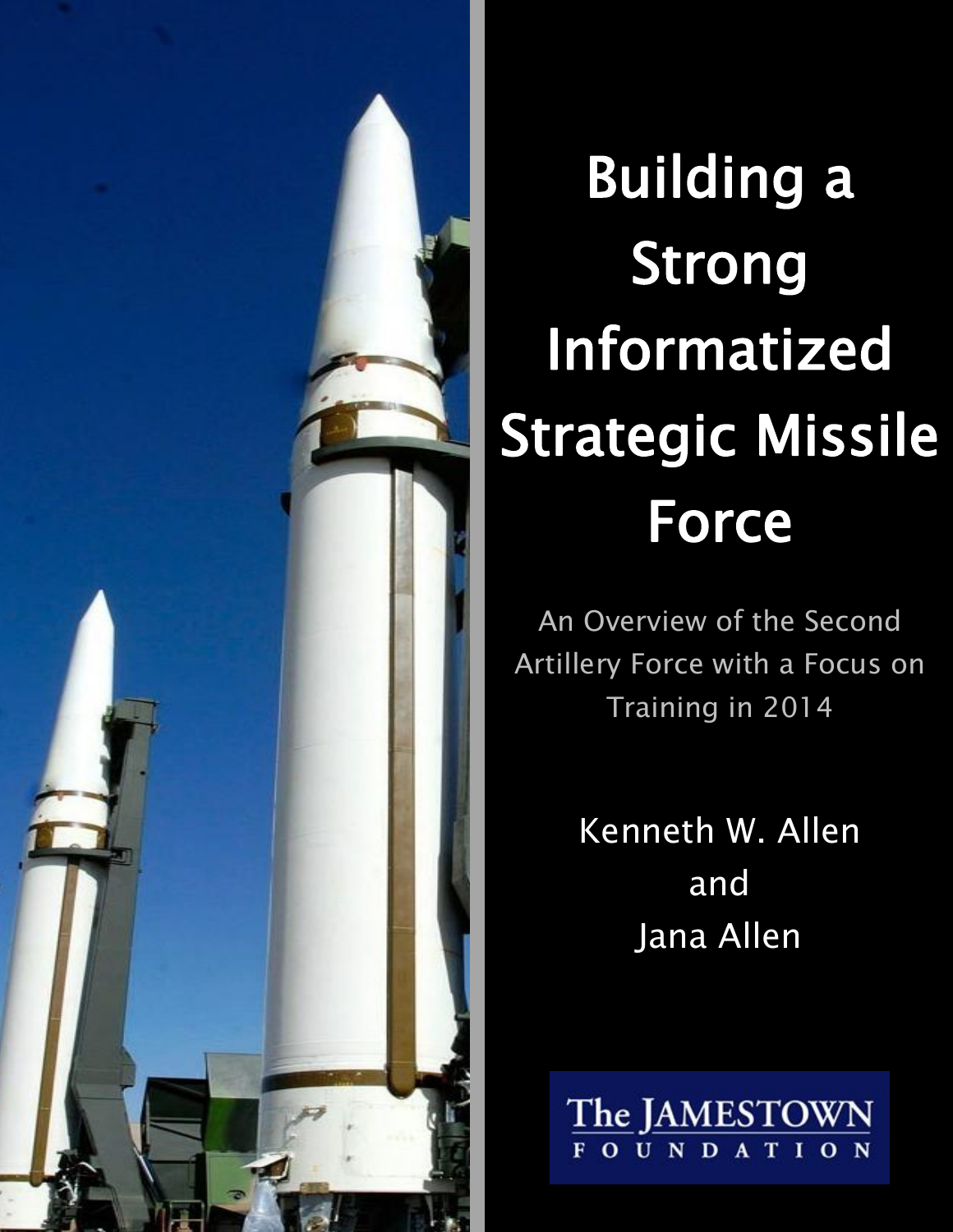# Building a Strong Informatized Strategic Missile Force

An Overview of the Second Artillery Force with a Focus on Training in 2014

Kenneth W. Allen, Jana Allen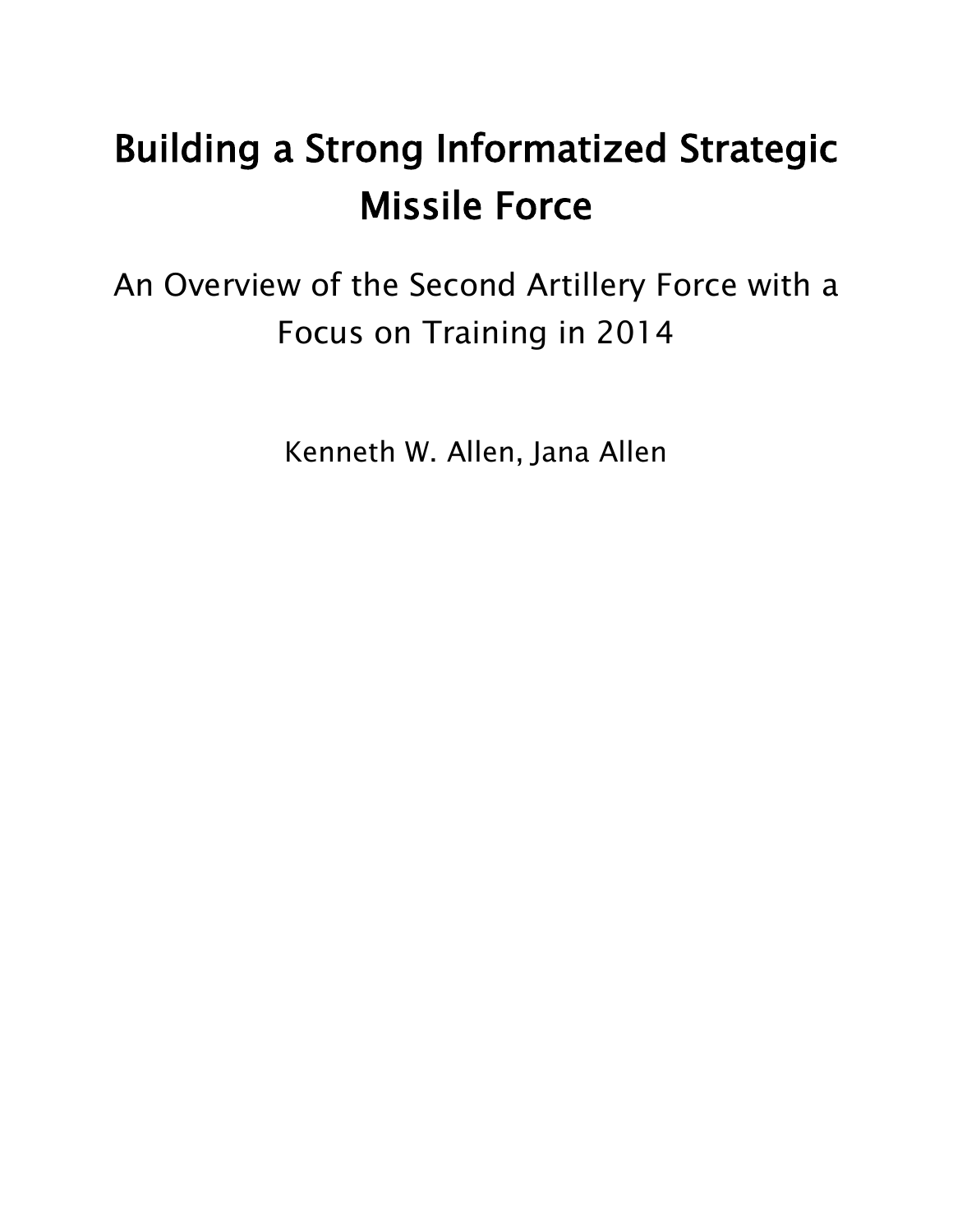THE JAMESTOWN FOUNDATION Published in the United States by The Jamestown Foundation 1111 16th St. NW, Suite 320 Washington, DC 20036 [http://www.jamestown.org](http://www.jamestown.org/)

This paper was presented at the US Air Force's China Aerospace Studies Institute (CASI) first annual conference held at the RAND Corporation in June 2015.

The views expressed in this publication are those of the contributing author and not necessarily those of The Jamestown Foundation. For more information on this report or The Jamestown Foundation, email [pubs@jamestown.org](mailto:pubs@jamestown.org)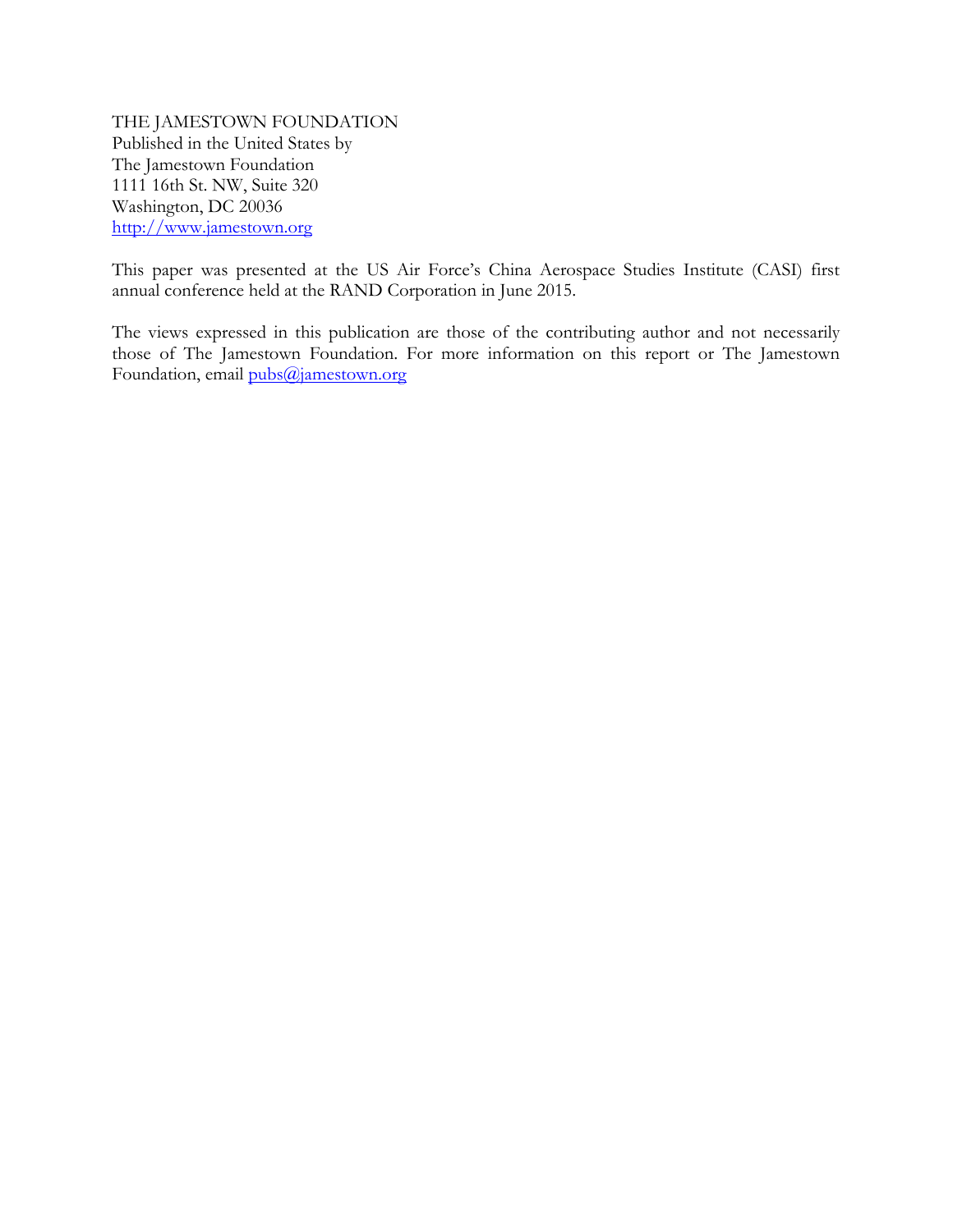# Jamestown's Mission

The Jamestown Foundation's mission is to inform and educate policy makers and the broader community about events and trends in those societies which are strategically or tactically important to the United States and which frequently restrict access to such information. Utilizing indigenous and primary sources, Jamestown's material is delivered without political bias, filter or agenda. It is often the only source of information which should be, but is not always, available through official or intelligence channels, especially in regard to Eurasia and terrorism. Origins Founded in 1984 by William Geimer, The Jamestown Foundation made a direct contribution to the downfall of Communism through its dissemination of information about the closed totalitarian societies of Eastern Europe and the Soviet Union.

William Geimer worked with Arkady Shevchenko, the highest-ranking Soviet official ever to defect when he left his position as undersecretary general of the United Nations. Shevchenko's memoir Breaking With Moscow revealed the details of Soviet superpower diplomacy, arms control strategy and tactics in the Third World, at the height of the Cold War. Through its work with Shevchenko, Jamestown rapidly became the leading source of information about the inner workings of the captive nations of the former Communist Bloc. In addition to Shevchenko, Jamestown assisted the former top Romanian intelligence officer Ion Pacepa in writing his memoirs. Jamestown ensured that both men published their insights and experience in what became bestselling books. Even today, several decades later, some credit Pacepa's revelations about Ceausescu's regime in his bestselling book Red Horizons with the fall of that government and the freeing of Romania.

The Jamestown Foundation has emerged as a leading provider of information about Eurasia. Our research and analysis on conflict and instability in Eurasia enabled Jamestown to become one of the most reliable sources of information on the post-Soviet space, the Caucasus and Central Asia as well as China.

Furthermore, since 9/11, Jamestown has utilized its network of indigenous experts in more than 50 different countries to conduct research and analysis on terrorism and the growth of al-Qaeda and al-Qaeda offshoots throughout the globe. By drawing on our ever-growing global network of experts, Jamestown has become a vital source of unfiltered, open-source information about major conflict zones around the world—from the Black Sea to Siberia, from the Persian Gulf to Latin America and the Pacific. Our core of intellectual talent includes former high-ranking government officials and military officers, political scientists, journalists, scholars and economists. Their insight contributes significantly to policymakers engaged in addressing today's newly emerging global threats in the post 9/11 world.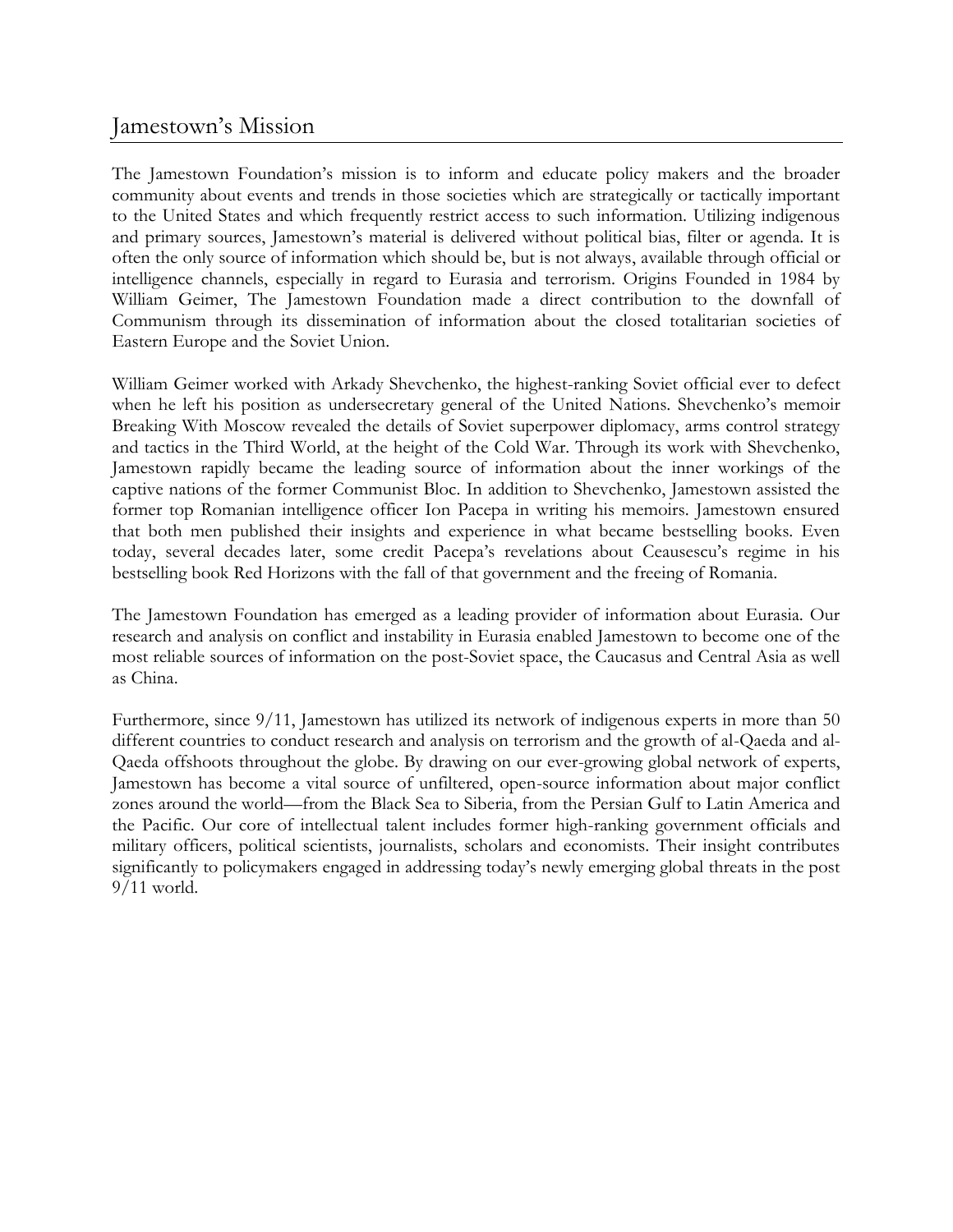The China Aerospace Studies Initiative (CASI) was created in 2014 at the initiative of the Headquarters, United States Air Force (USAF). CASI is part of the RAND Corporation's Project AIR FORCE (PAF); Air University (AU) and Headquarters Pacific Air Forces (PACAF) are key stakeholders. The purpose of CASI is to advance understanding of the capabilities, operating concepts, and limitations of China's aerospace forces. Its research focuses on the PLA Air Force (PLAAF), Naval Aviation, Second Artillery, and Chinese military's use of space. CASI aims to fill a niche in the China research community by providing high quality, unclassified research on Chinese aerospace developments in the context of U.S. strategic imperatives in the Asia-Pacific region.

The theme for CASI's research in Fiscal Year 2015 was *Assessing Chinese Aerospace Training and Operational Competence*. This report by Kenneth Allen and Jana Allen, one of eight which were presented at the first CASI conference in June 2015, examines the PLA's Second Artillery Force in terms of its organizational structure and training guidance, with a focus on training that occurred during 2014.

Additional information about PAF and CASI is available on RAND's website: http://www/rand.org/paf/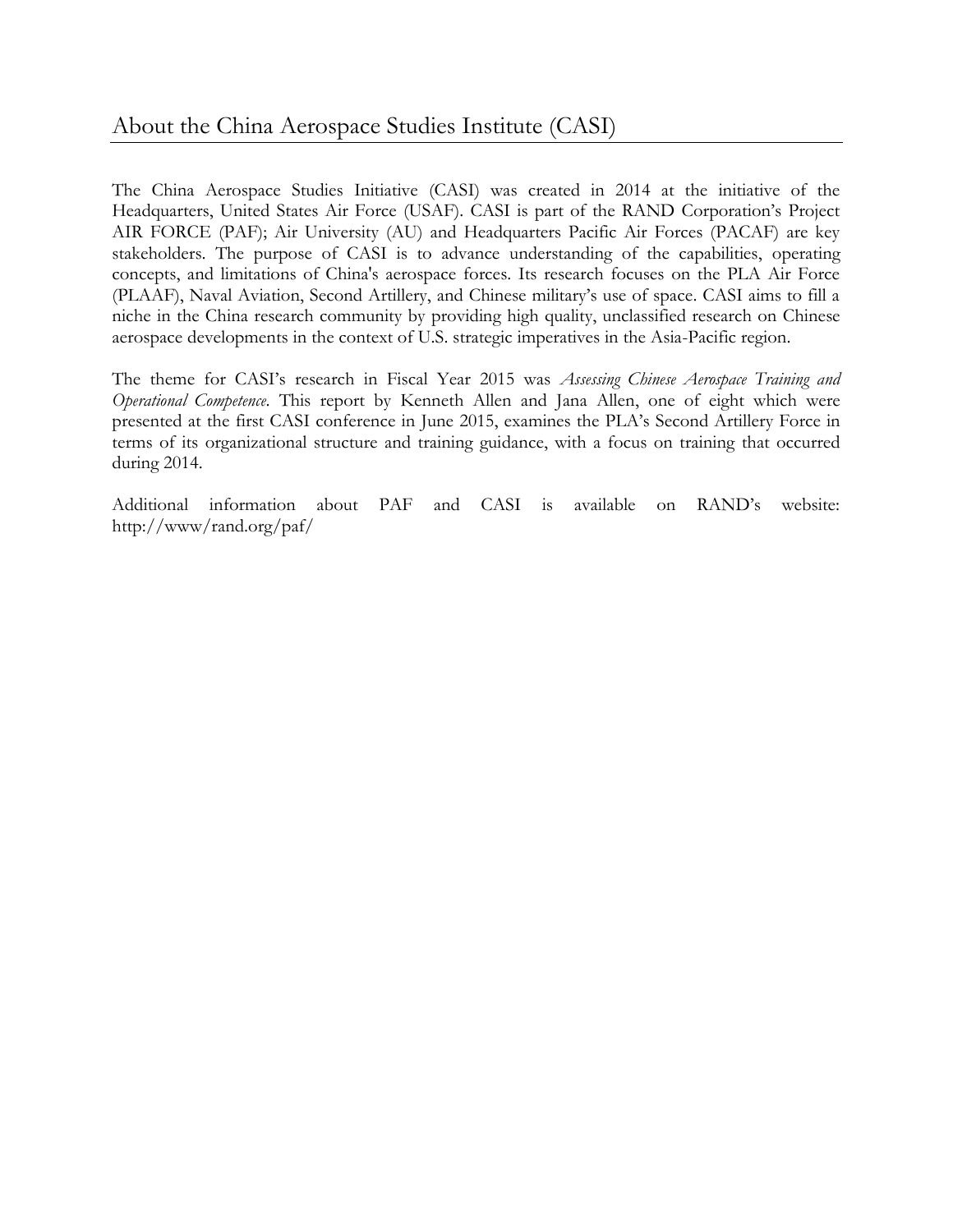Jana Allen is a Senior Research Analyst with Defense Group Inc. (DGI). She served as an activeduty Air Force officer for eleven years and still serves in the Air Force Reserve, with the rank of lieutenant colonel. She has a B.S. degree in History from the United States Air Force Academy and an M.A. in National Security Affairs from the Naval Postgraduate School.

Ken Allen is a Senior China Analyst with Defense Group Inc. (DGI) and concurrently a Senior China Analyst with the USAF's China Aerospace Studies Institute (CASI), where he focuses on China's military organizational structure, personnel, education, training, and foreign relations. During 21 years in the U.S. Air Force (1971-1992), he served as an enlisted Chinese and Russian linguist and intelligence officer with tours in Taiwan, Berlin, Japan, Hawaii, China, and Washington DC. From 1987-1989, he served as the Assistant Air Attaché in the U.S. Embassy in Beijing. He was inducted into the Defense Intelligence Agency's Attaché Hall of Fame in 1997. He has B.A. degrees from the University of California at Davis and the University of Maryland and an M.A. in International Relations from Boston University. He has written several articles for the Jamestown Foundation's China Brief.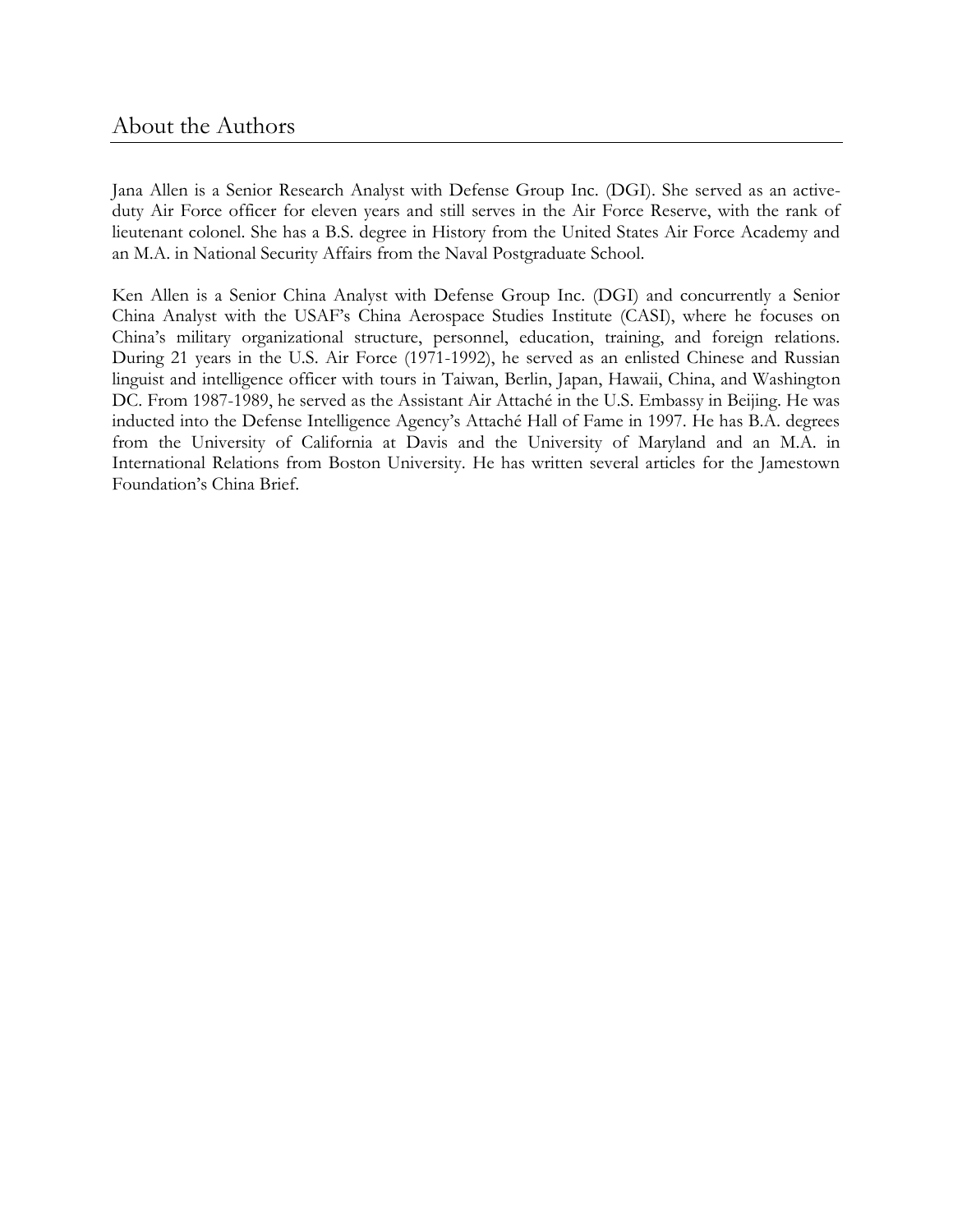# Table of Contents

| $Introduction                         1$ |  |
|------------------------------------------|--|
|                                          |  |
|                                          |  |
|                                          |  |
|                                          |  |
|                                          |  |
|                                          |  |
|                                          |  |
|                                          |  |
|                                          |  |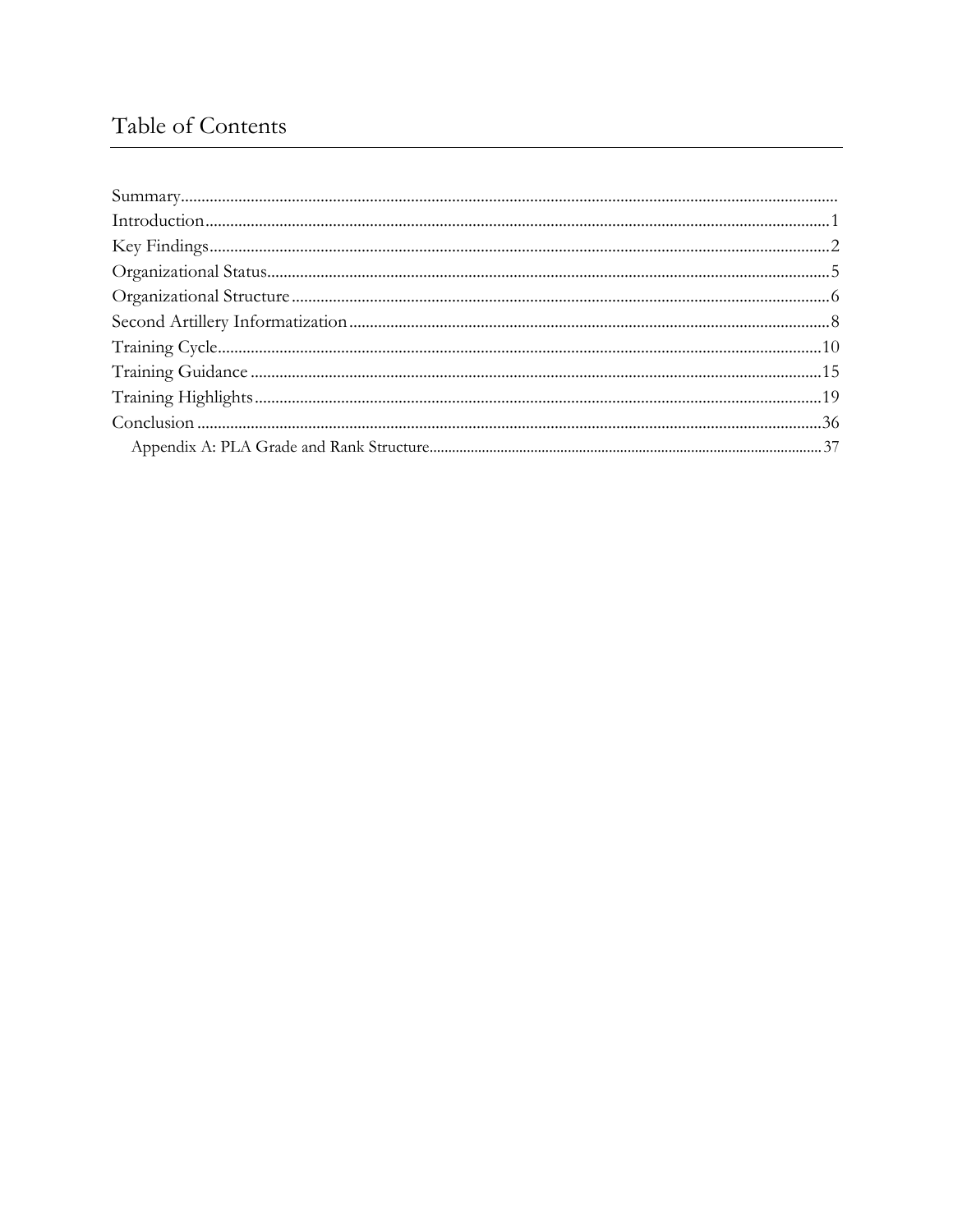## <span id="page-7-0"></span>Summary

On December 31, 2015, China created the People's Liberation Army Rocket Force (PLARF) to replace the PLA Second Artillery Force (PLASAF). Whereas Second Artillery was an independent branch treated as a service, the new Rocket Force is a full service equal to the Army, Navy, and Air Force. Although the name change occurred, this paper addresses only PLASAF through mid-2015. Other than discussing the new name in the Organizational Status Section, the paper uses Second Artillery and PLASAF and does not discuss any of the changes that have taken place as the Rocket Force.

The PLASAF has served as China's main strategic deterrent force since its official establishment on July 1, 1966. Consisting solely of nuclear intercontinental ballistic missile (ICBM) forces for nearly three decades, in the early 1990s at the guidance of the Chinese Communist Party's Central Military Commission (CMC), the PLASAF embarked on a period of deliberate development of conventional missile forces, including intermediate-range (IRBM), medium-range (MRBM), and short-range ballistic missiles (SRBM) and land-attack cruise missiles (LACMs). Today the PLASAF not only constitutes the main body of China's nuclear forces and the core strength of China's strategic deterrence, but is also the primary component of China's conventional long-range strike capability. According to China's May 2015 white paper on military strategy, "In line with the strategic requirement of being lean and effective and possessing both nuclear and conventional missiles, the PLASAF will strive to transform itself in the direction of informatization, press forward with independent innovations in weaponry and equipment by reliance on science and technology, enhance the safety, reliability and effectiveness of missile systems, and improve the force structure featuring a combination of both nuclear and conventional capabilities. The PLASAF will strengthen its capabilities for strategic deterrence and nuclear counterattack, and medium- and long-range precision strikes." Although the PLASAF has made impressive gains over the past two decades in terms of equipment and technology, the force is not yet consistently operating at the level it desires. Overall, Second Artillery considers much of its training to be successful; however, some uncertainty exists regarding units' ability to conduct sustained military operations under actual combat conditions. In order for Second Artillery to successfully build a strong, informatized strategic missile force, it must overcome some lingering challenges related to both equipment and personnel.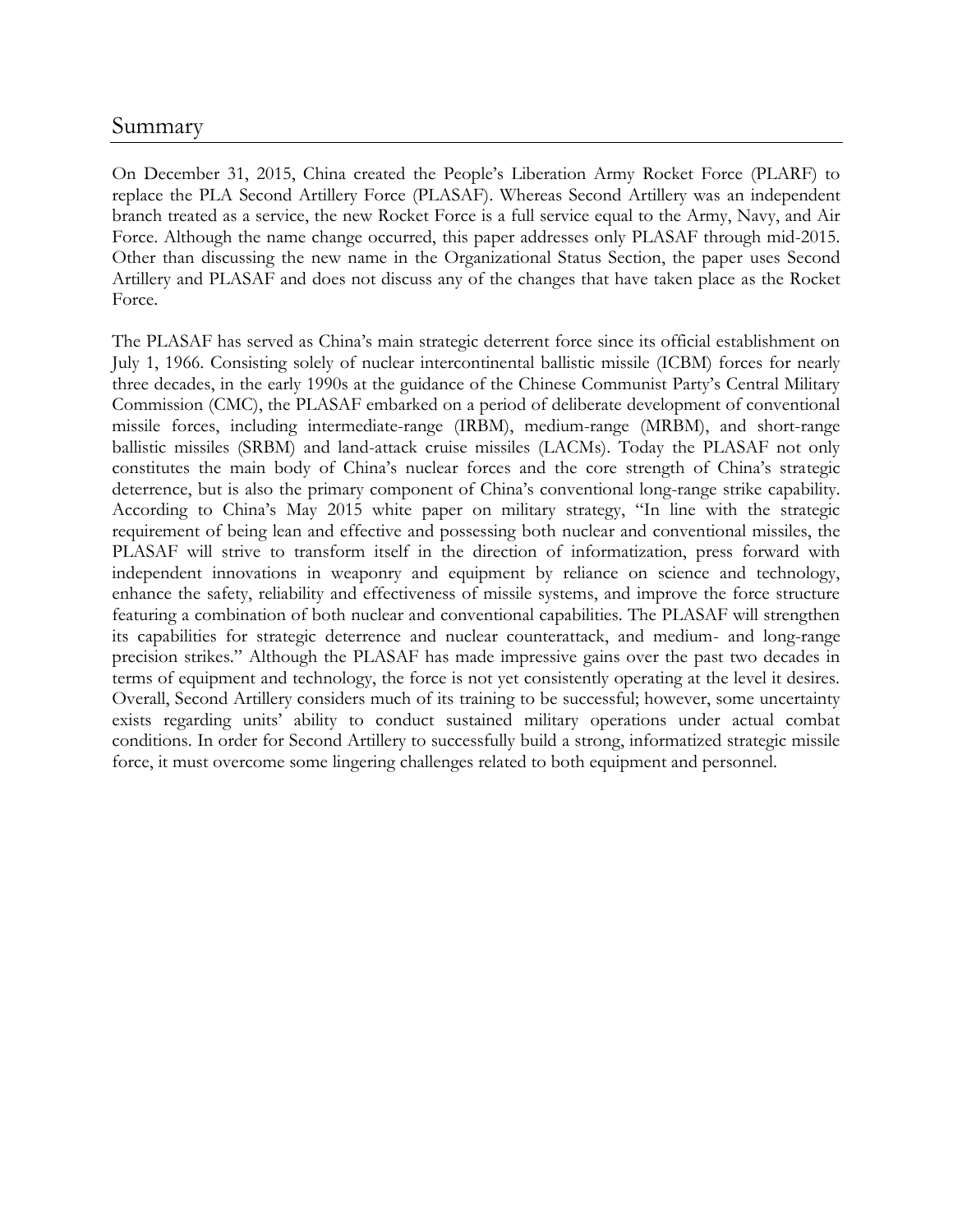$\overline{a}$ 

### <span id="page-8-0"></span>*"*第二炮兵是我国战略威慑的核心力量,是我大国地位的战略支撑, 是维护国家安全的重要基石*."*

*"The Second Artillery is the core strength of our country's strategic deterrence, the strategic bulwark for our great power status, and an important cornerstone for safeguarding our national security." Xi Jinping, addressing Second Artillery in December 2012<sup>1</sup>*

The People's Liberation Army Second Artillery Force (PLASAF) has served as China's main strategic deterrent force since its official establishment on July 1, 1966. Consisting solely of nuclear intercontinental ballistic missile (ICBM) forces for nearly three decades, in the early 1990s at the guidance of the Chinese Communist Party's Central Military Commission (CMC), the PLASAF embarked on a period of deliberate development of conventional missile forces, including intermediate-range (IRBM), medium-range (MRBM), and short-range ballistic missiles (SRBM) and land-attack cruise missiles (LACMs). Today the PLASAF not only constitutes the main body of China's nuclear forces and the core strength of China's strategic deterrence, but is also the primary component of China's conventional long-range strike capability.<sup>2</sup> Furthermore, it has emerged as one of the centerpieces of Chinese military modernization, rapidly progressing from a limited and vulnerable, non-mobile nuclear ballistic missile capability to one of the world's most impressive nuclear and conventional ballistic missile, as well as cruise missile, forces. 3

Along with the Second Artillery's transformation in composition and capabilities have come increased expectations for its role in China's national defense. Historically responsible only for nuclear deterrence, today the Second Artillery is expected to fulfill a range of roles spanning a credible second-strike nuclear capability to carrying out conventional deterrence and conventional operations. <sup>4</sup> Although the PLASAF has made impressive gains in terms of equipment and technology, it is difficult to ascertain the true status of its operational capability. It remains to be seen if Second Artillery can fully meet the expectations of China's political leadership and deliver the envisaged range of combat capabilities when called upon to do so.

While there has been a considerable amount of research on Second Artillery's strategy, missions, equipment, and order of battle, two areas that have not received as much attention are its training and personnel. Drawing on authoritative Chinese-language resources that address Second Artillery training guidance, training events, and joint exercises, this report provides a review of training for the PLASAF during 2014. Through this effort, the authors seek to provide new insight into the personnel that make up the force and their strengths and weaknesses, which directly affect Second Artillery's effort to build a strong informatized strategic missile force.

<sup>&</sup>lt;sup>1</sup> "Xi Jinping: Building a Strong Informatized Strategic Missile Force" (习近平: 建设强大的信息化战略导弹部队), accessed at http://news.xinhuanet.com/politics/2012-12/05/c\_113922221.htm.

<sup>&</sup>lt;sup>2</sup> Shou Xiaosong (寿晓松), ed., The Science of Military Strategy (战略学), 2013 Edition (2013年版), Beijing: Academy of Military Science Press, December 2013.

<sup>3</sup> Michael S. Chase, Daniel Yoon, and Mark Stokes, "The People's Liberation Army Second Artillery Force (PLASAF) as an Organization" in Kevin Pollpeter and Kenneth W. Allen, eds., *The PLA as Organization Reference Volume v2.0*, 2015.

<sup>&</sup>lt;sup>4</sup> Shou Xiaosong (寿晓松), ed., The Science of Military Strategy (战略学), 2013 Edition (2013年版), Beijing: Academy of Military Science Press, December 2013.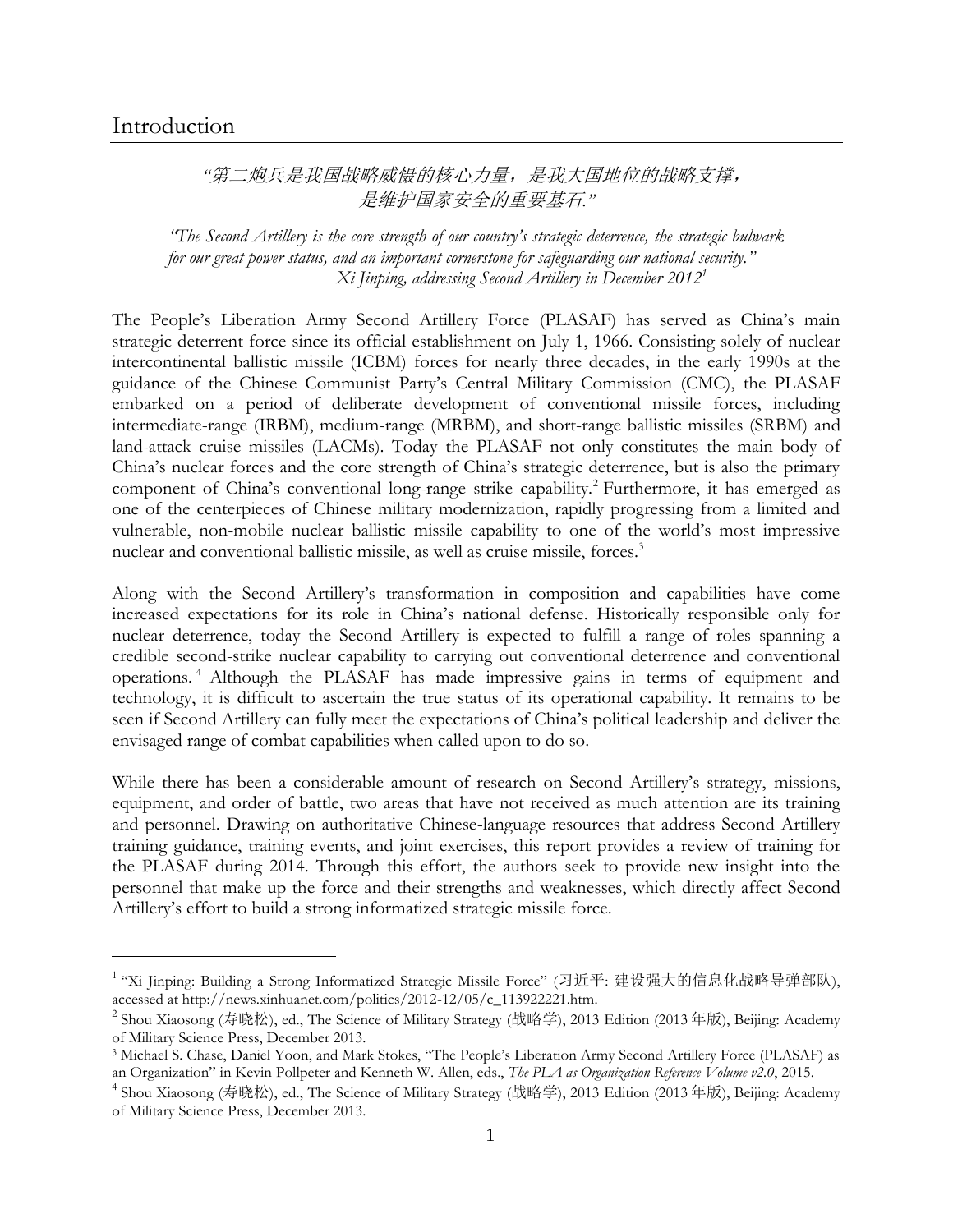# <span id="page-9-0"></span>Key Findings

 $\overline{a}$ 

Based on a review of reports on Second Artillery training in 2014, the authors identified the following ten key findings.

**Key Finding 1:** Second Artillery openly discussed a variety of challenges that it encountered in 2014, including not only technical issues but personnel issues as well. Some of these problems, such as a lack of qualified personnel, physical and psychological issues for personnel training in underground facilities, "training to the test," a lack of standardized equipment among units, and equipment breakdowns, have persisted for many years.<sup>5</sup> It appears Second Artillery is still seeking solutions for some of the same problems it has faced for a long time.

**Key Finding 2:** The enlisted force is in the process of transitioning from a conscript force that, until 2011, required two-thirds of all personnel to come from rural areas, where they received only a ninth grade education, to a combination two-year conscription and volunteer force that includes civilian college students and graduates who can now serve as noncommissioned officers for up to 30 years, depending on their specialty. The goal is to develop a highly-qualified, technical enlisted force.

**Key Finding 3:** Second Artillery conducts an annual training cycle that revolves around the annual enlisted force conscription and recruitment cycle. The PLA implemented a significant change to its annual two-year enlisted member conscription and recruitment cycle in 2013, which had cascading effects on Second Artillery's annual training cycle. In 2014 new recruits arrived at Second Artillery units for basic training three months earlier than usual, which necessitated a corresponding adjustment to new soldier training as well as subsequent training.

**Key Finding 4:** PLASAF units conduct progressive training that begins with individual training and progresses to drills in the field or underground facilities at the squad, platoon, company, battalion, and brigade level. Training typically moves successively from single-equipment, single-item, and comprehensive training sessions to more intense field training and unit level exercises. However, there is some indication that units are trying to incorporate more complicated training earlier into the training cycle. In at least one instance a brigade deliberately increased the difficulty of training only two days into the new year to underscore that war could break out at any time.

**Key Finding 5:** Throughout the year, individual components of a brigade, including headquarters, launch, communications, and support organizations, conduct separate training until they conduct large drills or exercises. As units move up the training ladder, they conduct training in extreme weather conditions at different times of the year, under complex electromagnetic environment conditions, in all types of terrain from mountains to the desert, during the night and day, under informatized conditions, and in a nuclear, biological, and chemical environment.

**Key Finding 6:** Second Artillery provides annual guidance to the entire force at the beginning of the year, which, in turn, is based on guidance from the CMC and four General Departments. The Second Artillery's main training priorities for 2014 were to ensure that training reflects conditions of

<sup>5</sup> Unit (部队) is a generic term for operational and support organizations at the corps, division, brigade, and regiment levels. As a result, it does not include the Army, Navy, Air Force, or Second Artillery Force headquarters, or the fleet and military region air force headquarters.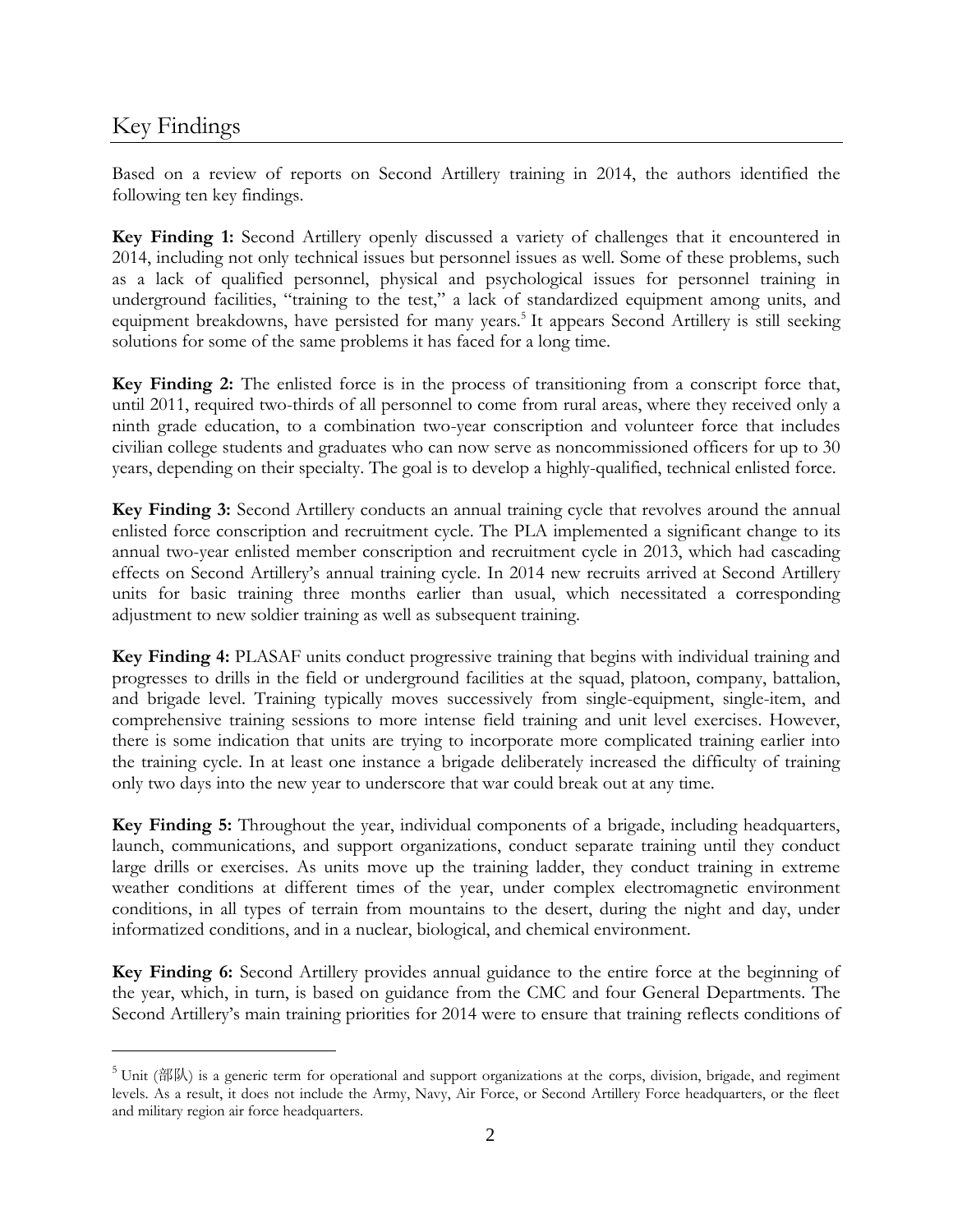actual combat, increase the difficulty and intensity of training to enable the force to fight winning battles, create a corps of high-quality talent, and correct the style of training, drills, and evaluations, presumably to bring them more in line with the requirements of actual combat.

**Key Finding 7:** Second Artillery conducted various types of training during 2014, including field training, underground training, communications and anti-satellite training, logistics training, live missile launches, and joint training. The goal is to move Second Artillery training from scripted to unscripted training under actual combat conditions, which includes dealing with "enemy" special forces, satellite reconnaissance, electromagnetic jamming, and air attacks.

**Key Finding 8:** Each year, several Second Artillery units conduct live launches in the Gobi Desert. In recent years live launch training in the Gobi has usually been held in the summer; however in 2014, in addition to summer live launches, at least one unit conducted live launch training in the winter.

**Key Finding 9:** In 2014 Second Artillery emphasized the need to increase joint force training, but few instances of actual joint training were reported. During September and October 2014, Second Artillery participated in the PLA's largest joint exercise, identified as "Joint Action-2014" (联合行动 -2014) actual-combat exercise (实兵演习), which involved the Army, Navy, Air Force, and Second Artillery. Few details were provided on Second Artillery's actual participation. However, one component of the exercise was held in the South China Sea and included a conventional missile strike.

**Key Finding 10:** Second Artillery focuses much of its training on what it calls "command" (指挥) of its forces at every level and by every component, not just launch organizations. Throughout 2014 the PLASAF emphasized the need to improve command and staff capability for planning, coordination, organization, command, and response to contingencies.

This report is based predominately on exploitation of training-related articles published in the 2014 editions of the Second Artillery's publically available newspaper, *Huojianbing Bao (*火箭兵报*)*, which is published by the PLASAF's Political Department (第二炮兵政治部).<sup>6</sup> The paper does not have an official English name on the cover but is often referred to by the foreign media as *Rocket Force News*. It is published four times a week and is available to the public, although the newspaper's target audience is PLASAF units and personnel. Second Artillery leadership utilizes *Huojianbing Bao* to communicate to personnel across the force on important topics such as CMC and Second Artillery leadership guidance, political work, training priorities, successes, challenges, and other key issues. Over the course of the year the newspaper published 199 four-page editions, which contained more than 300 articles that discussed PLASAF training. Although for reasons of operational security the authors deliberately leave out key details, such as referring to units, weapons systems, and equipment in generic terms using the Chinese term *mou* (某), which means "a certain", they still provide useful information about Second Artillery's current priorities, personnel, training, and major challenges.

<sup>6</sup> Prior to 2007, *Huojianbing Bao* was published only three times a week. Starting in 2007, it has been published four times a week. In addition, Second Artillery has an official website (http://ep.81.cn); however, unlike the seven military region individual websites and the Air Force and Navy websites, it does not provide much substance. Other primary source material includes various Chinese language sources from the Internet, other newspapers, periodicals and books.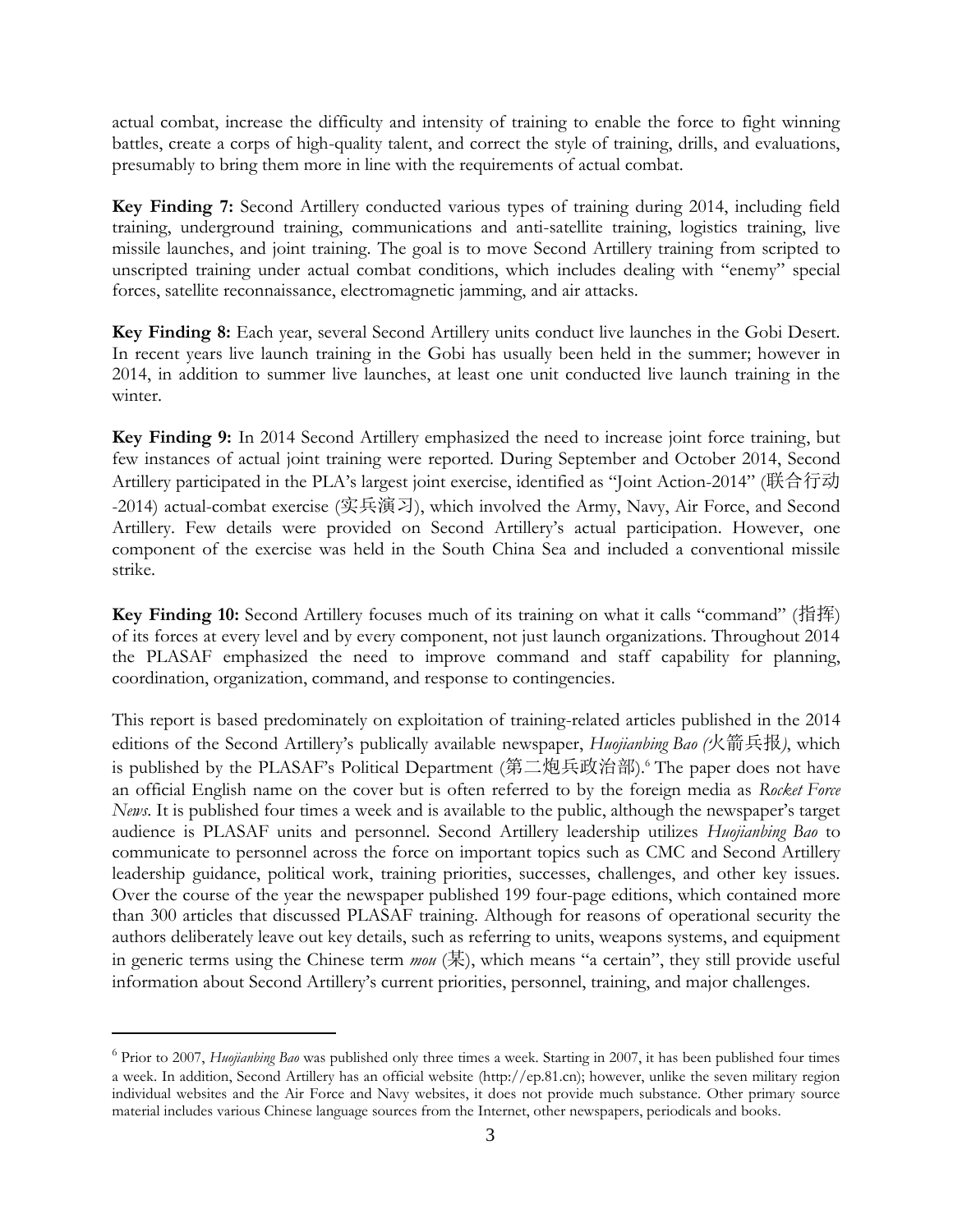Before addressing PLASAF training in 2014 in detail, this report begins with a brief discussion of Second Artillery's status as a service or an independent branch, its organizational structure, and its goal to become an informatized force. The report does not discuss PLASAF's strategy, missiles, or equipment. The report is organized into the following six chapters:

- Organizational Status
- Organizational Structure
- Second Artillery Informatization
- Training Cycle
- Training Guidance
- Training Highlights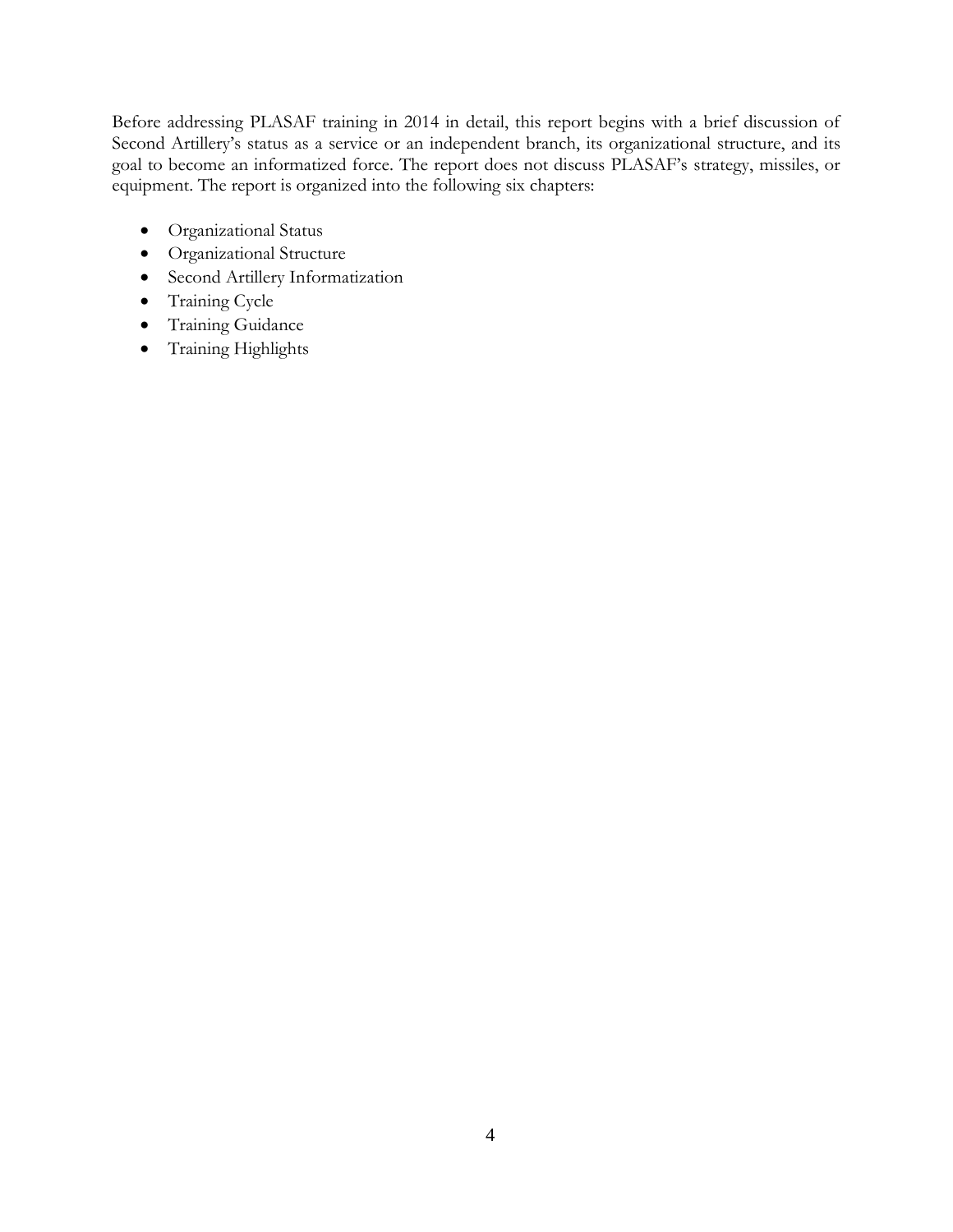# <span id="page-12-0"></span>Organizational Status

 $\overline{a}$ 

When examining Second Artillery the first issues to address are 1) what is the proper English name and acronym, 2) what is its organizational relationship to the PLA Army (PLAA), Navy (PLAN), and Air Force (PLAAF), and 3) where does it fit into the PLA's 15-grade structure? (See Appendix A)

From at least 1997 through 2015, the PLA consistently used Second Artillery and the Second Artillery Force as the official English name.<sup>7</sup> In the 2010 Defense White Paper, the PLA added the acronym PLASAF and sometimes just used SAF.<sup>8</sup> Although the U.S. Department of Defense (DOD) annual report to congress on China's military previously used Second Artillery Corps and the acronym SAC, it began using Second Artillery Force in 2013 but has yet to add the PLASAF acronym.<sup>9</sup> On December 31, 2015, the name was officially changed to PLA Rocket Force (解放军  $\mathcal{R}$ 箭军) and the acronym PLARF is now being used.<sup>10</sup>

Prior to December 31, 2015, the PLA had only three services (军种)—Army, Navy, and Air Force—of which each had subordinate branches/arms (兵种). Until December 31, 2015, Second Artillery was not a service. It was an independent branch treated as a service (作为一个相当于军种 的独立兵种) and was directly subordinate to the CMC and four General Departments in what is considered a "vertical command" (垂直指挥) structure.<sup>11</sup> Whereas the PLA consistently identified the PLAA, PLAN, and PLAAF as "strategic services" (战略军种), it identified Second Artillery as a "strategic force" (战略部队).

As of December 31, 2015, however, the new PLA Rocket Force is a full service equal to the Army, Navy, and Air Force.

Within the PLA's 15-grade structure, Second Artillery (Rocket Force) is a military region (MR) leader-grade organization (正大军区职), which is the same grade as the PLAN, PLAAF, seven MRs, National Defense University, and Academy of Military Science.

<sup>7</sup> Zheng Ti (郑惕) and Long Zhunan (龙祝南), "Second Artillery of the CPLA" (解放军第二炮兵) in *China Military Encyclopedia* (中国百科全书), Military History (军事历史), Part III, Volume 9, Beijing: Academy of Military Science Press, July 1997, p. 1567–1568.

<sup>8</sup> *China's National Defense 2010*. MND website accessed at http://eng.mod.gov.cn/ArmedForces/.

<sup>9</sup> U.S. Department of Defense (DOD) *Annual Report to Congress on Military and Security Developments Involving the People's Republic of China,* 1997 to 2015.

 $^{10}$  Zhang Tao, ed., "China establishes Rocket Force and Strategic Support Force," China Military Online, 1 January 2016, accessed at http://eng.mod.gov.cn/TopNews/2016-01/01/content\_4634922.htm.

<sup>&</sup>lt;sup>11</sup> Zheng Ti (郑惕) and Long Zhunan (龙祝南), "Second Artillery of the CPLA".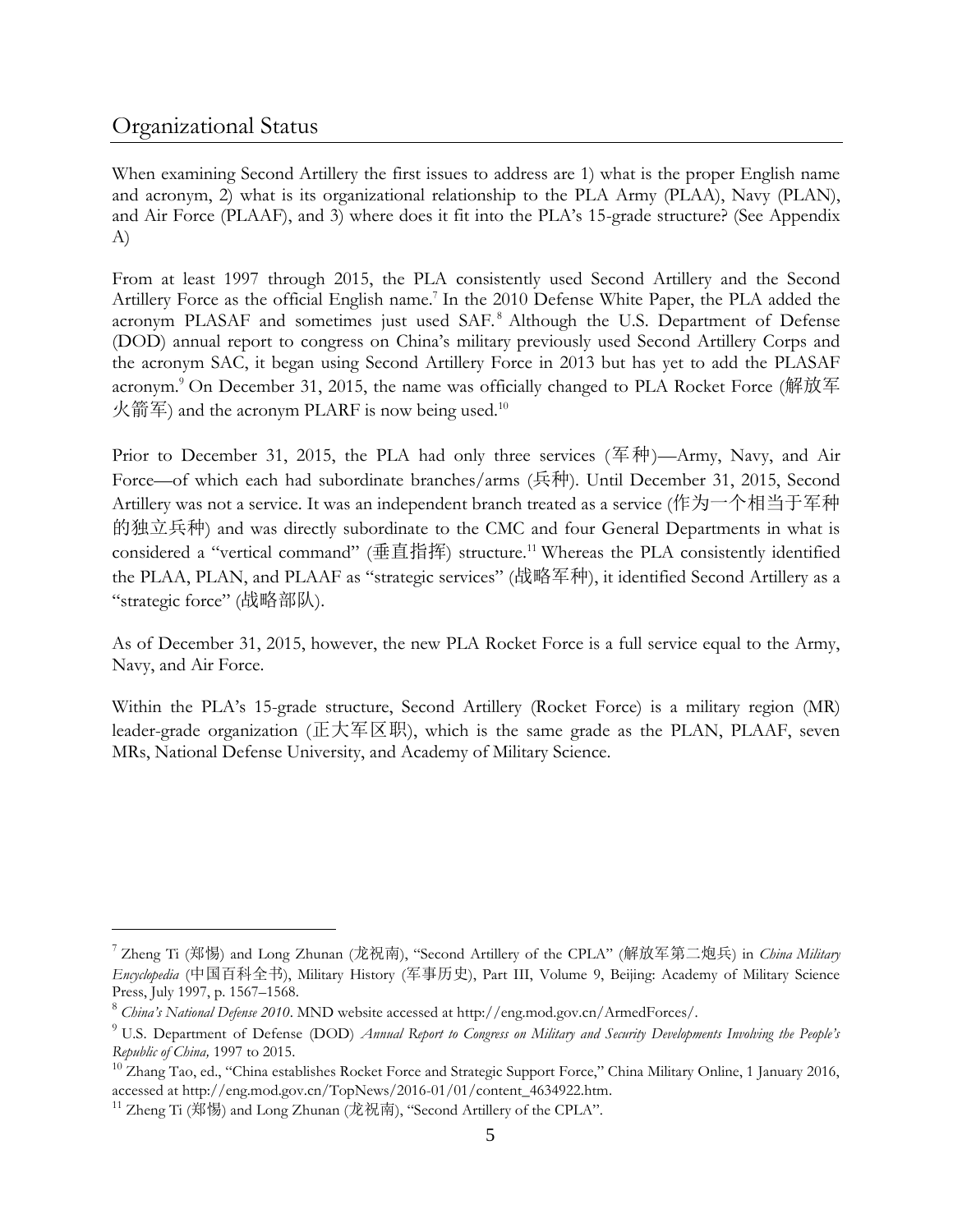#### <span id="page-13-0"></span>Organizational Structure

 $\overline{a}$ 

The operational command authority of the PLASAF is highly centralized. The chain of command runs from the CMC down through the General Staff Department to the Second Artillery Force Headquarters to missile bases to missile brigades and missile launch battalions; however, Second Artillery regularly practices a concept known as "skip echelon" (跨级), which allows higher echelon units to bypass subordinate units and give orders directly to the lowest echelon units. The operations of the PLASAF are expected to follow the orders of the CMC in the strictest and most precise manner.

As shown in Table 1, Second Artillery is mainly composed of the nuclear missile force (核导弹部队 ), the conventional missile force (常规导弹部队) [ballistic missiles and ground-launched cruise missiles], the support force, educational institutions, a research academy, and headquarters organizations. As shown on the map in Figure 1, the missile force is organized into six operational missile bases (导弹基地), each of which has multiple missile brigades (导弹旅), launch battalions ( 发射营), and possible launch companies (发射连). The support force (保障部队) is organized into technical and specialized support units, such as reconnaissance, intelligence, communications (signal), electronic counter measures (ECM), engineering, logistics, and equipment units. The educational institutions (院校) include a command college, an engineering university, and a school for noncommissioned officers (NCOs). The Second Artillery Equipment Research Academy includes both equipment and engineering institutes.

Second Artillery also has a single combined-arms<sup>12</sup> tactical training base (合同战术训练基地), which is identified as Base 28 in Jilin Province.<sup>13</sup> The base has a "blue force" (蓝军) that simulates "enemy" forces and conducts reconnaissance and surveillance, electromagnetic jamming, and simulated precision strike, nuclear and chemical assault, sabotage-oriented special operations, psychological warfare attack, and network attack.

| Grade               | Organization                                          |
|---------------------|-------------------------------------------------------|
| CMC Chairman        | CMC Chairman and Vice Chairmen                        |
| CMC Member          | Four General Departments                              |
| MR Leader           | Second Artillery HQ                                   |
| Corps Leader        | Operational and Training Bases;<br>Command College    |
| Corps Deputy Leader | Engineering University; Equipment<br>Research Academy |

**Table 1: PLA Second Artillery Force Organizational Structure**

<sup>&</sup>lt;sup>12</sup> Whereas combined-arms training (合成训练) for the three services (Army, Navy, and Air Force) refers to two or more branches in the same service, for Second Artillery, which is a branch, it refers to training conducted together by different units and fendui, including communications, launch, special operations, and logistics support.

<sup>13</sup> *March 2014 Directory of PRC Military Personalities,* p. 108–109. Michael S. Chase, Daniel Yoon, and Mark Stokes, "The People's Liberation Army Second Artillery Force (PLASAF) as an Organization" in Kevin Pollpeter and Kenneth W. Allen, eds., *The PLA as Organization Reference Volume v2.0*, to be published in 2015.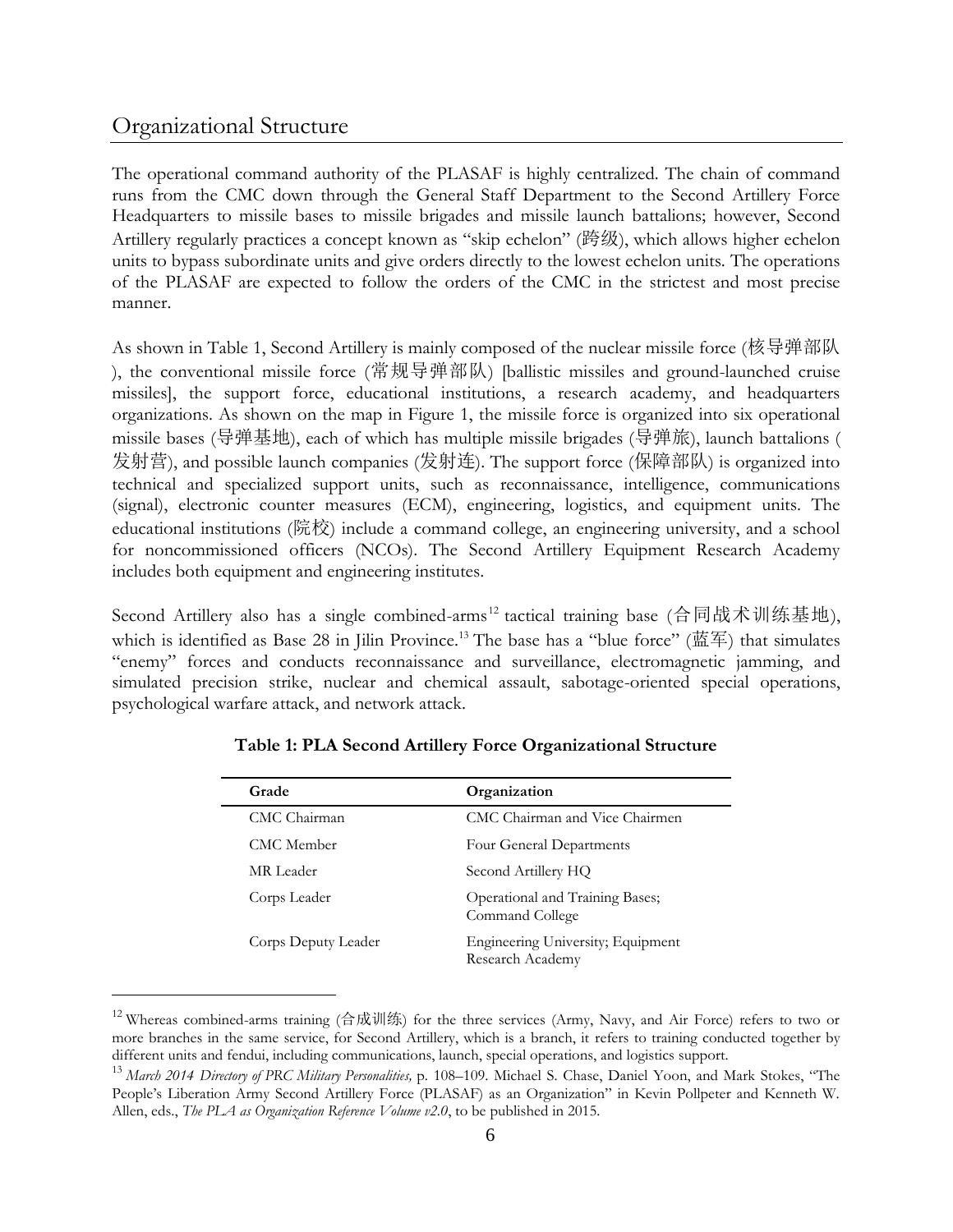| Division Leader                            | NCO School                                      |
|--------------------------------------------|-------------------------------------------------|
| Division Deputy Leader<br>(Brigade Leader) | Launch Brigades                                 |
| Regiment Leader                            | Technical and Support Regiments                 |
| Regiment Deputy Leader                     |                                                 |
| Battalion Leader                           | Launch Battalions; support<br>battalions/fendui |
| <b>Battalion Deputy Leader</b>             |                                                 |
| Company Leader                             | Support companies/fendui                        |
| Company Deputy Leader                      |                                                 |
| Platoon                                    | Support platoons/fendui                         |



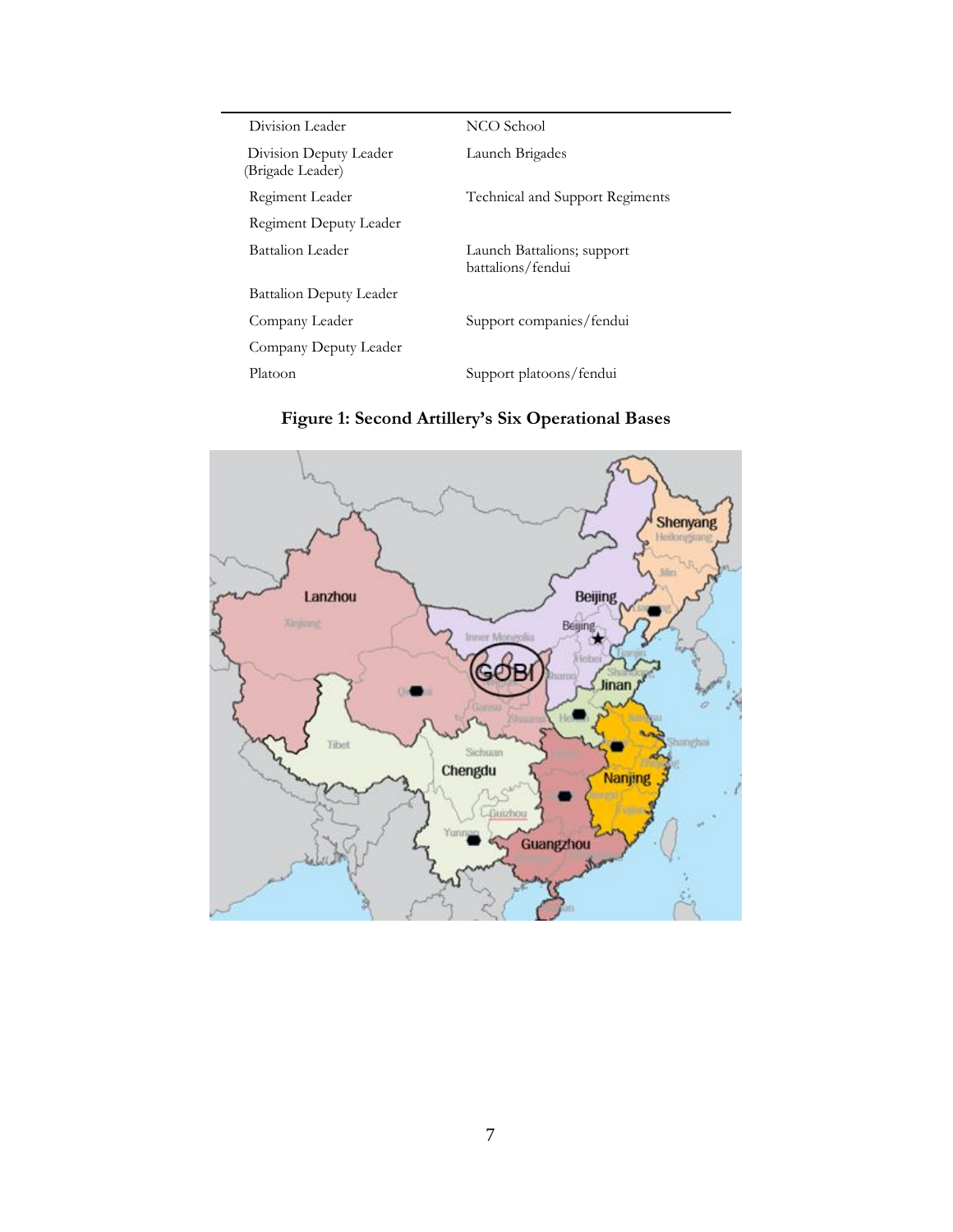# <span id="page-15-0"></span>Second Artillery Informatization

 $\overline{a}$ 

During 2014, numerous articles in *Huojianbing Bao* discussed how China is in the process of building a "big and powerful informatized strategic missile force."<sup>14</sup> Concerning training, Second Artillery seeks to "actively adapt to the requirements of the age of informatized warfare and to train in the operation of informatized weapons and equipment." <sup>15</sup> Second Artillery is also paying particular attention to building a command informatized system.

To accomplish its goals of informatizing the force, the PLASAF has set up various plans that include pilot programs. For example, in 2013, one base systematically drafted a three-year plan for informatization work.<sup>16</sup> Relying on an integrated command platform, it put together a dedicated command and control net with the combat operations command structure vertically linked and the key elements of operational command horizontally merged, covering all combat operations sites and the launch *fendui<sup>17</sup>* dedicated command and control net, and researching and developing a "five system network" for equipment, sites, military training, safety/security, and everyday office work.

Second Artillery has also created experimental units to carry out various aspects of informatization using specialized equipment. For example, one of the first experimental brigades used advanced technology to integrate military training, combat-readiness duty, political work, logistics support, and armament support into the integrated command platform through information integration.<sup>18</sup> During drills and exercises, operational documents are systematically generated, operations orders are transmitted on the network, and material preparations can easily be seen on the integrated command platform at the headquarters and fendui levels. Most importantly, information is disseminated electronically.

One of the biggest challenges has been the lack of informatized systems and standardizing the equipment throughout the force. Additionally, although Second Artillery is using more fiber optic systems for communications, it must also be able to take the informatized systems to the field. For example, in early 2014, an unidentified base deployed over a hundred vehicles through mountains to

<sup>&</sup>lt;sup>14</sup> In the early 2000s the PLA began to use the term *xinxihua* (信息化), which has been translated as "informationized," "informatization," "informatized," and "informationization". According to the US Navy's Office of Naval Intelligence, "'Informationization' describes China's effort to incorporate modern information technology into all aspects of military operations, such as command and control (C2), logistics, and targeting. China's leaders recognize that the information advantage is vital on the modern battlefield." *The PLA Navy: New Capabilities and Missions for the 21st Century*, Office of Naval Intelligence, April 2015, p. 6, accessed at

www.oni.navy.mil/Intelligence\_Community/china\_media/2015\_PLA\_NAVY\_PUB\_Print.pdf**.** 

<sup>&</sup>lt;sup>15</sup> Wei Fenghe (魏风和) and Zhang Haiyang (张海阳), "2014 Second Artillery Military Training Mobilization Order" ( 第二炮兵二 0 一四年军事训练动员令), *Huojianbing Bao*, January 1, 2014, p. 1.

<sup>&</sup>lt;sup>16</sup> Liu Bin (刘斌), Shi Yijie (时义杰), and Feng Jinyuan (冯金源), "Base Concentrates Effort on Fighting and Winning, Advances 'Victory Through Information'" (某基地聚力打赢推进"信息制胜"), *Huojianbing Bao*, September 27, 2014, p 1.

<sup>17</sup> Different Chinese and English dictionaries translate *fendui* (分队) as subunit, detachment, element, or battery. This report just used the term *fendui*. Although *fendui* refers specifically to battalions, companies, platoons, and sometimes squads, which together comprise the grassroots level (基层), a *fendui* can also refer to an ad hoc grouping of personnel organized for a particular function.

<sup>&</sup>lt;sup>18</sup> Li Minzhen (李民振) and Yu Xihong (于夕红), "Encampment Training On Plateau in Cold Weather Guarantees War-Fighting Capability at All Times -- Unidentified Brigade Daringly Trod 'Deepwater' Through Training Innovation" (某旅接力训练新勇趟[深水区]高原塞区驻训确保随时能战), *Huojianbing Bao*, January 1, 2014, p. 2.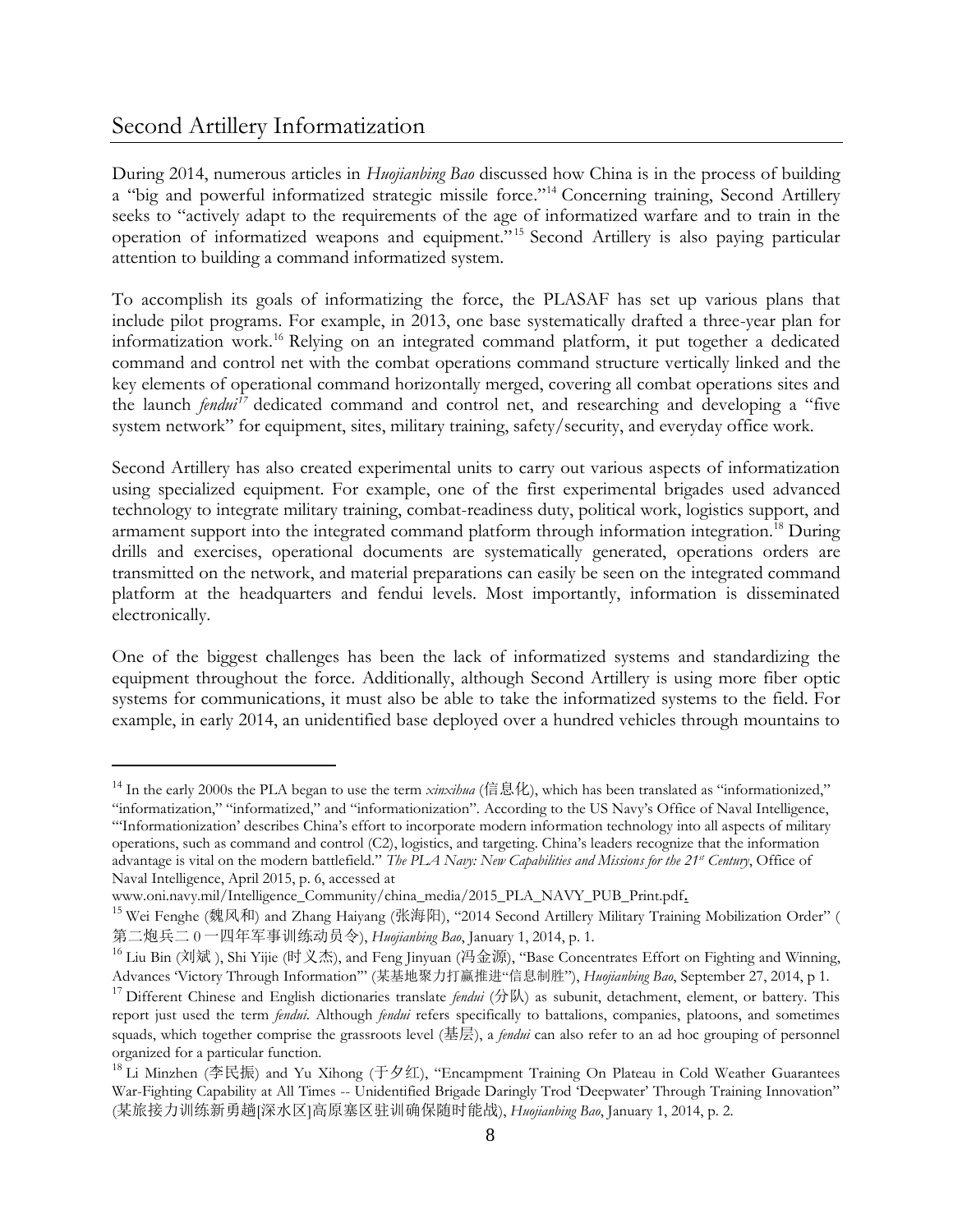an underground command post.<sup>19</sup> The main purpose was to test the base's "one network, five systems" that links the vertically-connected command structure at all levels with the 20 components of the horizontally-connected command operations structure that includes classified information, mapping, reconnaissance, control, and attack into what it calls the informatized "command tent." Yet another challenge is educating and training personnel to be able to use the relevant systems. To help solve this problem, the National University of Defense Technology (国防科技大学) has created a monthly teaching program at one base that includes 23 courses and involved over 1,000 personnel in January 2014.<sup>20</sup> The courses are televised to all subordinate units.

Although it is difficult to make a judgement whether the all of Second Artillery's informatized systems work correctly or not, it is clear that they are still working on different programs, which implies that there problems remain with standardization throughout the system.

<sup>19</sup> Lan Hai (兰海), Shi Yijie (时义杰), and Feng Jinyuan (冯金源), "Base Creates Informatized 'Command Tent'" (某基 地打造信息化'中军帐'"), *Huojianbing Bao*, April 25, 2014, p 1.

<sup>&</sup>lt;sup>20</sup> Shi Yijie (时义杰) and Feng Jinyuan (冯金源), "A Base Is Striving To Elevate Informatization to a Higher Level, With Stress Placed on Promoting the Ability To Win" (某基地聚焦打赢推动信息化建设上台阶), *Huojianbing Bao*, January 31, 2014, p. 1.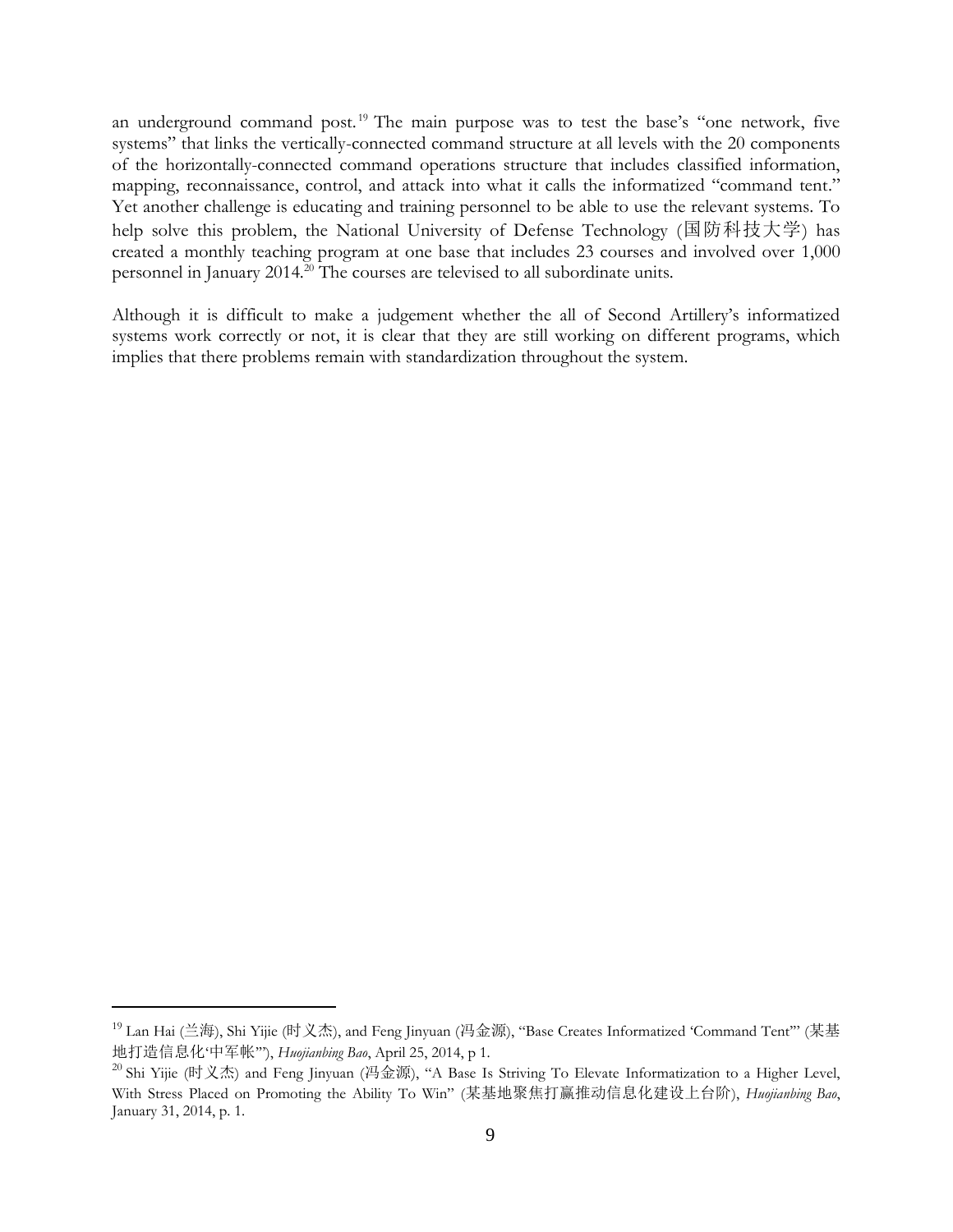# <span id="page-17-0"></span>Training Cycle

 $\overline{a}$ 

Like the rest of the PLA, the PLASAF organizes its training into three levels: individual and unit training (训练), drills (演练) and exercises (演习).<sup>21</sup> In terms of training priorities, the PLASAF takes specialized skills as the foundation, focuses on officers and core personnel, centers its attention on systems integration and aims at improving overall operational capabilities. It actively conducts specialized training (专业训练), integrated training (合成训练), and operational training drills (作战 演练).<sup>22</sup> Specialized training mainly involves the study of basic and specialized missile theories, and the training in operating skills of weapons and equipment. Integrated training mainly consists of whole-process coordinated training of all elements within a combat formation. Operational training drills refer to comprehensive training and drills by missile brigades and support units in conditions similar to actual combat. The PLASAF has adopted a rating system for unit training and an accreditation system for personnel at critical posts.<sup>23</sup> It enhances on-base, simulated, web-based and actual-combat training, explores the characteristics and laws of training in complex electromagnetic environments and integrated training of missile bases, and is conducting research and development of a new generation of web-based simulated training systems. Significant progress has been made in building the "Informatized Blue Force" and battle laboratories.

Every year, PLASAF units progress through an annual training cycle, the schedule of which is primarily dictated by the annual enlisted force and new officer accession cycles. Historically, the training cycle was fairly predictable, beginning with the PLA's annual winter conscription and recruitment cycle. New enlistees were screened in November, reported to their individual units for basic training on 10 December, completed their basic training in approximately late February, and were then assigned to their permanent billet at the same unit. In 2013 the PLA implemented a significant change to its annual two-year enlisted member recruitment and conscription cycle, which had a consequent impact on the timing of unit training in 2014. New recruits arrived at Second Artillery units for basic training three months earlier than usual, which necessitated a corresponding adjustment to new soldier (新兵) training as well as subsequent unit training.

The PLASAF, like the PLA as a whole, does not have a central enlisted training center, so all new enlisted personnel are assigned directly to their new operational or support unit, where they are assigned to the unit's new soldier companies (新兵连), which are subordinate to new soldier battalions (新兵营), to receive their new soldier training (新兵训练) for approximately two months. The PLA refers to these personnel as *xinbing* (新兵), which denotes new two-year enlisted personnel while they are receiving their basic training  $(\lambda \text{fill} \#)$  in a new soldier company. For example, one

<sup>21</sup> It is important to distinguish between a drill (演练) and an exercise (演习). Although the Chinese term *yanlian* (演练) is sometimes translated in English as an exercise, it actually refers to a drill.

<sup>&</sup>lt;sup>22</sup> Lu Jun (卢俊), Ding Rongzhen (丁荣桢), and Tian Liang (田亮), "All-Hands of Regiment Firm Up 'Basic Skills'" (某 团全员夯实"基本功"), *Huojianbing Bao*, January 7, 2014, p. 1. Liu Gang (刘刚) and Wang Jianwu (汪建武), "A Certain Brigade Creates an 'Omni-Capable Elite Force' for Communication Support "(某旅锻造保通"全能尖兵"), *Huojianbing Bao*, January 8, 2014, p. 2. Specialized Training (专业训练) and Combined Training (合训), *PLA Military Terminology*, p. 305 and 312, respectively.

<sup>&</sup>lt;sup>23</sup> Chang Juancheng (常娟成), Wang Xiaolin (王小林), and Song Haijun (宋海军), "Regiment Forges Chains of Coordinated Confrontation Operations through Integrating All Elements" (某团全要素嵌打造协同对抗作战链条), *Huojianbing Bao*, June 11, 2014, p. 1.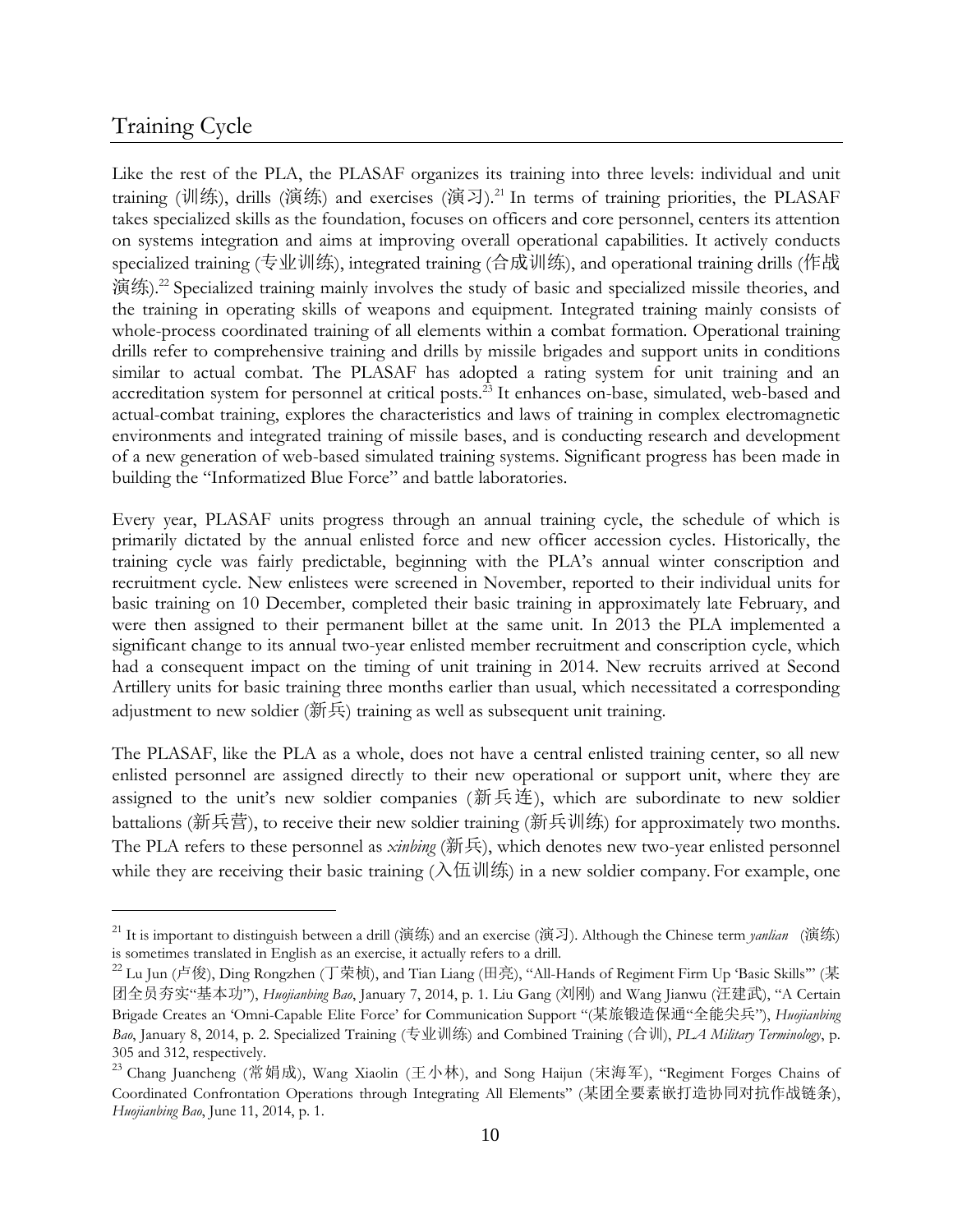*Huojianbing Bao* article from February 2014 reported that one brigade had about 500 new personnel  $(xinbing).<sup>24</sup>$  It is difficult for a brigade to engage in a major exercise while a new group of two-year enlistees is conducting its basic training at the same unit. During this time period, in addition to overseeing basic training for new enlistees, PLASAF units also engage in a training preparation period (训预备期), typically lasting one to two months. As new recruits are further integrated into their unit, unit training gradually progresses from individual training to squad training to platoon training to company training to battalion training, etc.

Of note, the PLA is still in the process of moving from a pure conscription program for enlisted personnel, where, until 2011, two-thirds of new conscripts (义务兵) were mandated to come from rural areas and were only required to have a ninth grade (junior middle school) education, to a combination conscription and recruitment process, which includes high school and college students and graduates.<sup>25</sup> This change reflects the PLA's need for a more educated enlisted force, particularly for highly technical jobs in the PLASAF, PLAAF, and PLAN. However, training troops that lack higher education continues to be a challenge for the PLASAF. For example, an article in February 2014 in *Huojianbing Bao* acknowledged that troops lacking higher education face more challenges when trying to master technical skillsets. According to the article, of the approximately 500 new personnel in one brigade, 136 had a senior technical (associate's) degree or bachelor's degree, 23 had only a middle school education, and the remainder had a high school or high school equivalent degree.<sup>26</sup> The article discussed unspecified measures the brigade, commanded by Wang Houjun ( $\pm$ 后军), took to help soldiers with lesser education "grow into competent specialists."

After enlistees are assigned to their permanent billet, they are considered *xin zhanshi* (新战 士), which refers to two-year enlisted personnel after they have completed basic training, receive their initial rank, and have been assigned to their permanent billet.<sup>27</sup> At this point new enlistees begin to receive on-the-job training (OJT / 在职训练) for their billets (岗位) in a successive program that continues through the unit's training preparation phase and actual training phase, including common

 $24$  Cai Ruibin (蔡瑞宾) and Liu Jinglong (刘景龙), "Brigade Takes Multiple Measures to Help Soldiers with Less Education Grow into Competent Specialists" (谋旅多措助推低学历战士成长成才), *Huojianbing Bao*, 26 February 2014, p. 2. The PLA uses a number of terms when referring to "new soldiers", and it is important to understand their different meanings.

<sup>&</sup>lt;sup>25</sup> The 2004 Defense White Paper used the terms zhengbing (征兵) as conscription and yiwubing (义务兵) as conscripts to describe the situation at that time for the PLA's new two-year enlisted personnel. Although the 2006 and 2008 White Papers did not use either term, the 2010 White Paper translated zhengbing as recruitment and did not use the term yiwubing at all. This represents the PLA's overall attempt to move away from a draft/conscript system to a volunteer

system for its enlisted personnel. Concerning references to conscripts, see Duan Kaisheng (段开尚) and Yang Yonggang (杨永刚), "A Second Artillery Brigade Taps The Political Education Talent and Resources of 9 Conscripts Who Are Selected Among the "Top Ten" Political Instructor" (第二炮兵某旅挖掘政治教育人才资源 9 名义务兵当选"十佳"

政治教员), January 17, 2015, accessed at www.weshequ.com/gangaotaishixun/201501/236747.html. Li Shanshan, "China's Military Service System," *China Armed Forces*, No. 12, Volume 4, 2011, p. 31–33.

 $26$  Cai Ruibin (蔡瑞宾) and Liu Jinglong (刘景龙), "Brigade Takes Multiple Measures to Help Soldiers with Less Education Grow into Competent Specialists" (谋旅多措助推低学历战士成长成才), *Huojianbing Bao*, February 26, 2014, p. 2.

<sup>&</sup>lt;sup>27</sup> Yan Zuoren (严作人) and Chen Xianping (陈先平), "A Brigade's New Soldiers Rapidly Get into Position and Create Seamless Links of Combat Power" (某旅新战士快速上岗实现战斗力无缝链接), *Huojianbing Bao*, January 29, 2014, p. 2.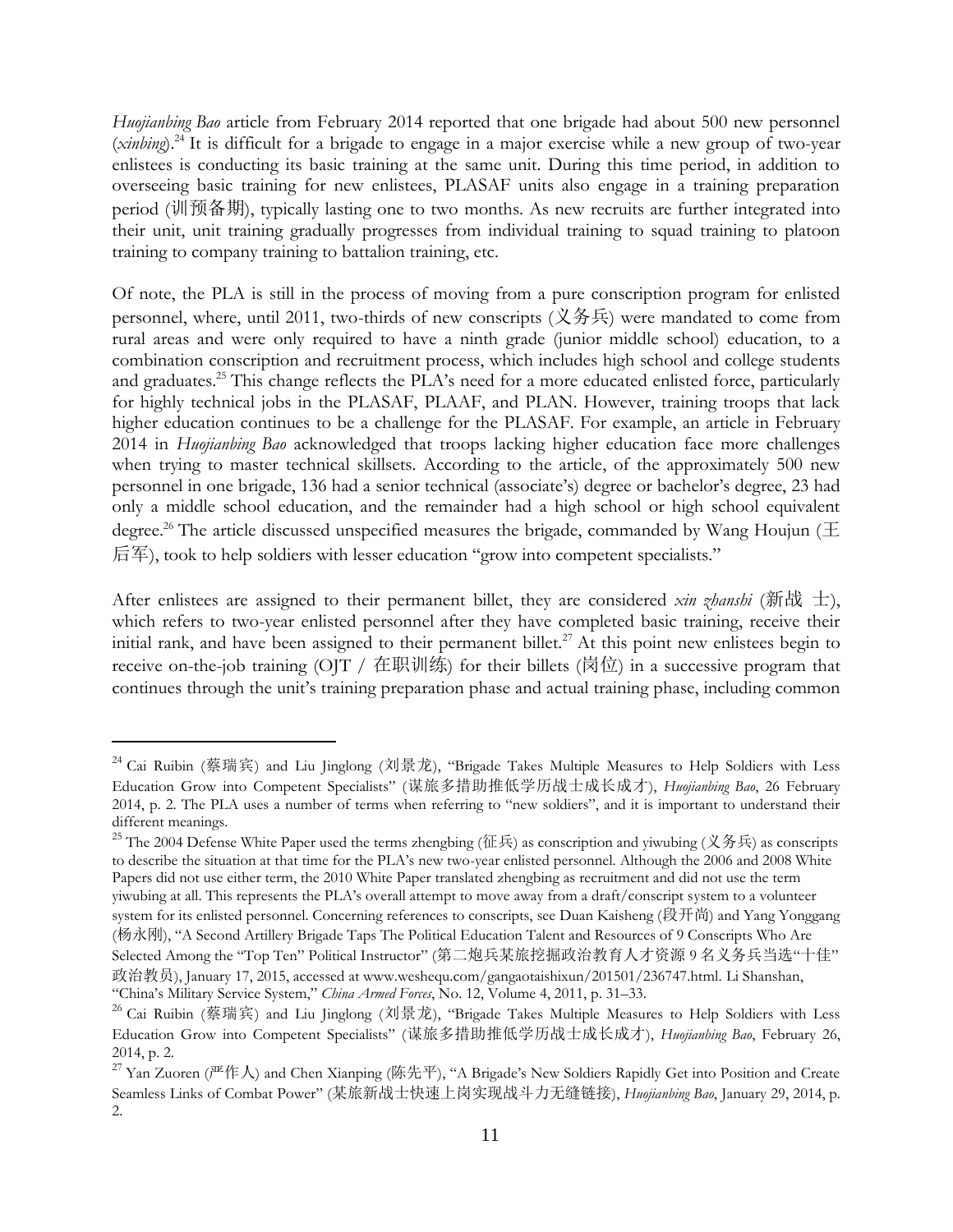theory, specialty knowledge, simulated position changes, and actual equipment operation.<sup>28</sup> New soldiers are integrated into their unit's annual training, which successively moves from singleequipment, single-item, and comprehensive training sessions through to more intense field training ( 野外训练) and comprehensive drills. However, there is some indication that units are trying to incorporate more complicated training earlier into the training cycle. One article reported a brigade deliberately broke from the convention of not confronting troops with dangerous situations at the beginning of training, intentionally increasing the difficulty of training merely two days after the Second Artillery issued the military training mobilization order.<sup>29</sup> According to Brigade Commander Zhang Kebao, the rationale for this change was to "create an extremely adverse environment" at the start of training to demonstrate that war could break out at any time.<sup>30</sup>

Historically, units did not typically begin field training and combined-arms training (合成训练) until late spring, however, in 2014 units across the PLA took to the field much earlier. This is likely a result of moving the enlisted force recruitment cycle forward by three months from a winter cycle to a summer cycle, with screening in July and August and basic training beginning in August and September. The following bullets explain the changes experienced by one brigade, commanded by Yang Juntao (杨俊涛), which likely mirror those experienced by other units across the force:<sup>31</sup>

- $\bullet$  Pre-2014:
	- o December-January: New soldiers arrived at their unit for basic training
	- o March: Began their on-the-job training
	- o April: Observing older enlisted personnel about how to do their job during field training
- 2014:

 $\overline{a}$ 

- o December-January: New soldiers already training in their operational billets
- o March: Already capable of operating actual equipment
- o April: Interacting with all enlisted personnel during training.

Completing new soldier training and integrating new soldiers into their operational billets earlier enabled Second Artillery to begin the next phase of their training cycle earlier as well. According to Chinese media reports, beginning in December and continuing through February, Second Artillery units, as well as units in the PLAN and PLAAF, had taken to the field to begin their "new" annual unit training cycle.<sup>32</sup> Units had already incorporated new soldiers into their ranks and were conducting individual and small-unit proficiency training. This represents a significant change from previous years, where units typically suffered personnel shortfalls in winter to due to the annual

<sup>&</sup>lt;sup>28</sup> Yan Zuoren (严作人) and Chen Xianping (陈先平), "A Brigade's New Soldiers Rapidly Get into Position and Create Seamless Links of Combat Power" (某旅新战士快速上岗实现战斗力无缝链接), *Huojianbing Bao*, January 29, 2014, p. 2.

<sup>&</sup>lt;sup>29</sup> Shi Yijie (时义杰), Yang Yuhan (杨玉含), and Feng Jinyuan (冯金源),, "Completing Tasks Is Not the Same as Being Capable of Winning Battles -- The Record of the General Discussion on the Standard of Combat Power Held In-Depth by a Certain Brigade" (某旅深入开展战斗力标准大讨论纪事), *Huojianbing Bao*, April 1, 2014, p. 2.  $^{30}$  Ibid.

<sup>&</sup>lt;sup>31</sup> Yan Zuoren (严作人) and Chen Xianping (陈先平), "A Brigade's New Soldiers Rapidly Get into Position and Create Seamless Links of Combat Power" (某旅新战士快速上岗实现战斗力无缝链接), *Huojianbing Bao*, January 29, 2014, p. 2. Yang Juntao (杨俊涛) was identified as the commander of Base 56's 812th Launch Brigade (Tianshui, Gansu Province) in the *March 2014 Directory of PRC Military Personalities*, p. 107.

<sup>32</sup> Dennis Blasko, "Analysis: PLA winter exercises – training not mobilization", *Jane's Defense Weekly*, March 28, 2014.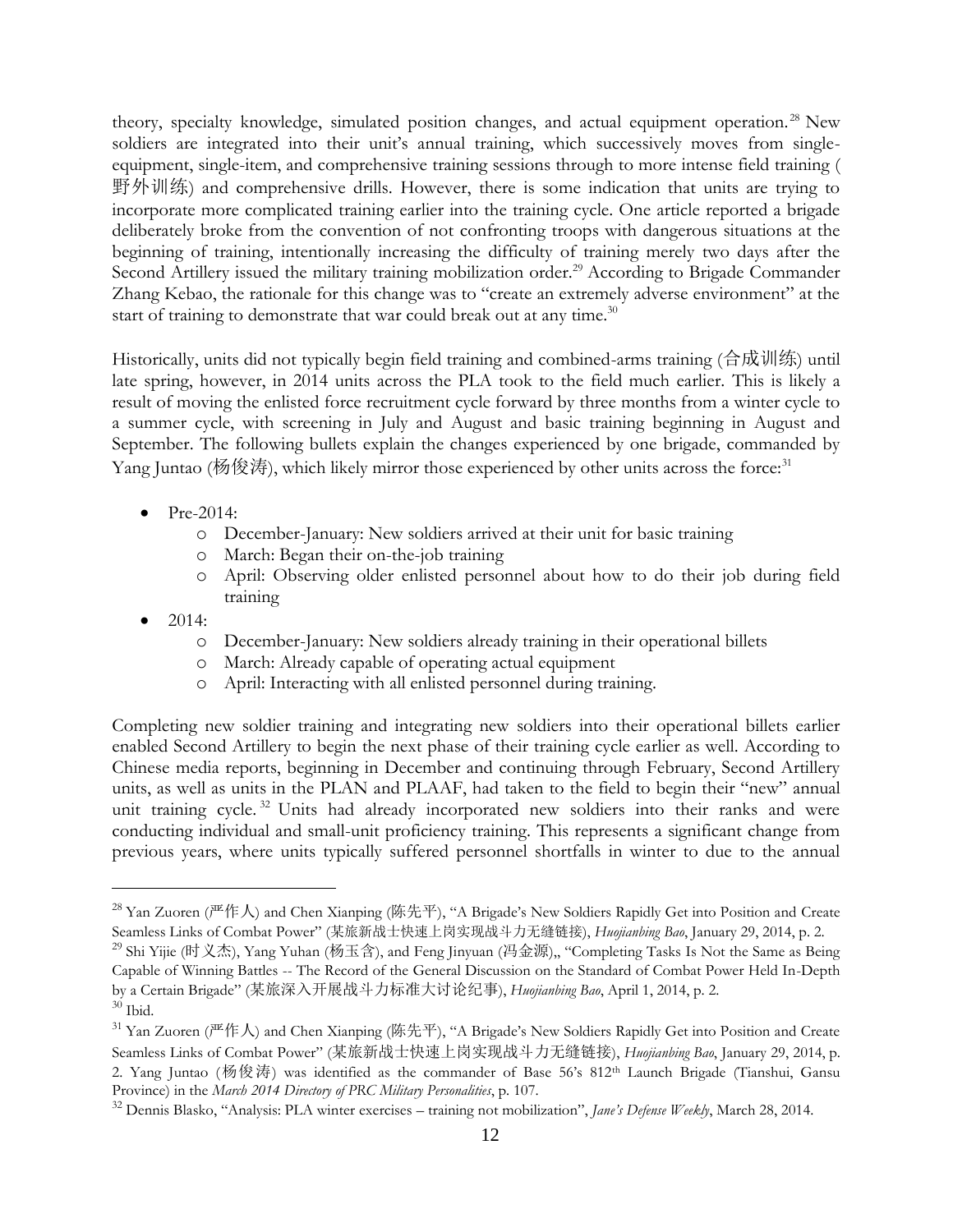turnover of the enlisted force and were unable to go to the field in significant numbers for training. Winter field training as seen in early 2014 will likely become routine for Second Artillery units, as the PLA continues to implement its new recruitment and conscription cycle.

Historically, unit training began to draw down in late fall, as units prepared for the influx of the next round of new enlistees as well as the demobilization of a significant number of mid-ranking and senior enlisted personnel. In late November, all NCOs, referred to as "old soldiers" (*laobing*/老兵), who are not promoted to the next grade are demobilized. At that point, the lowest ranking NCOs are replaced by enlistees who have completed their two-year service and elect to remain on active duty. However, these personnel do not have any leadership experience or specialized technical skills outside of what they learned by OJT. Depending on the billet, they must receive some type of squad leader and/or technical training in order to fill the position.

When old soldiers retire from active duty every year, units normally experience a sudden drop in their operational capabilities.<sup>33</sup> To help alleviate this problem, one brigade, commanded by Zeng Aijun (曾爱军), has begun to select 100 new soldiers at the end of basic training to receive six months of specialized training. Although not stated, the goal is likely to retain them as NCOs at the end of their two-year commitment. Because Second Artillery is now bringing in more educated enlisted personnel, it believes that this is a viable program for the long term, even though the new soldiers are delayed from assuming their permanent billets. Additionally, as the PLA continues to implement its new enlisted recruitment and conscription cycle, NCO demobilization may gradually move forward, beginning in 2015 to match the demobilization of the new enlistees who started in 2013.

In addition to the enlisted recruitment and conscription cycle, the PLASAF annual training cycle is also affected by the annual officer (cadre) corps accession and initial training schedule.<sup>34</sup> The major turnover in officers occurs during the summer, when recently graduated cadets arrive at their unit and there is a ripple effect up the career ladder as older officers are promoted, demobilized or retire. As a result, during the peak exercise season, launch and support units at different levels have vacant slots at the same time for commander and deputy commander billets.<sup>35</sup>

The PLASAF has the following two cadet academic institutions, which also serve as professional military education (PME/培训) institutions for officers as they move up their career ladder: 1) Second Artillery Command College (第二炮兵指挥学院) in Wuhan, Hubei Province, which is a corps leader-grade organization, and 2) Second Artillery Engineering University (第二炮兵工程大

<sup>33</sup> Su Zheng (苏政), Gao Mingjun (高明俊), and Wang Qingyong (王清勇), "Brigade Breaks Through a Bottleneck to Create a 'Closed-Loop Model' for Combat Power Generation" (某旅突破瓶颈造战斗力生成'闭环模式'"), *Huojianbing Bao*, January 11, 2014, p. 2. Zeng Aijun (曾爱军) was identified as the commander of Base 54's 803rd Launch Brigade (Jingzhou, Hunan Province) in the *March 2014 Directory of PRC Military Personalities*, p. 106.

 $34$  In the PLA, the term officer (军官) and cadre (干部) are synonymous; however, the PLA also has civilian cadre (文职) 干部) who are not considered officers.

<sup>&</sup>lt;sup>35</sup> Yang Hongpeng (杨宏鹏) and Wang Qingyong (王清勇), "Drawing of Lots at Combat Unit; Full of Confidence Despite Unannounced Change of Leadership in the Middle Course; No Reduction in Combat Strength Despite Transfer and Reassignment of Six Battalion Commanders at a Certain Brigade" (某旅同时调配 6 名发射营长战斗力不减), *Huojianbing Bao*, June 20, 2014, p. 1.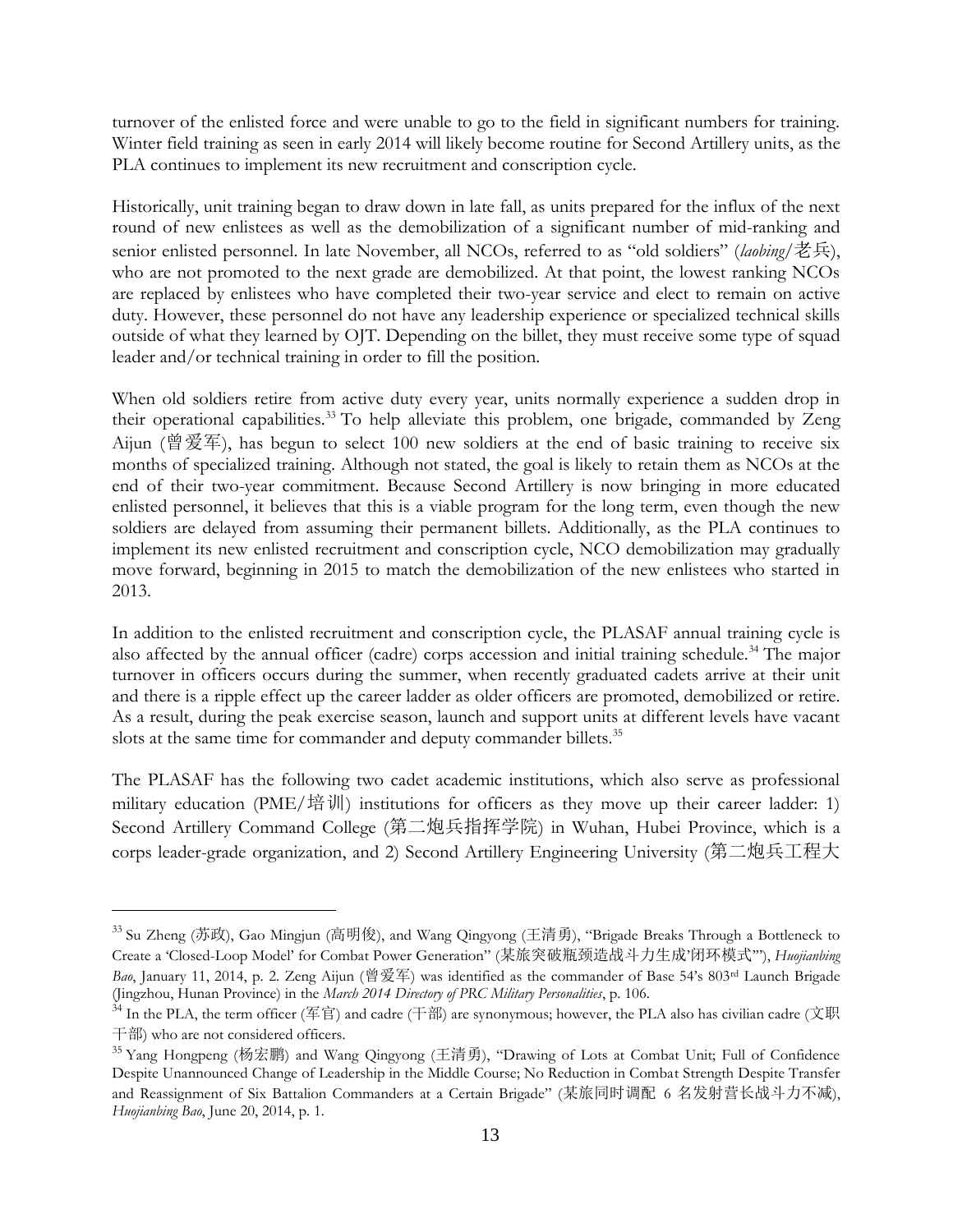学) in Xi'an, Shaanxi Province, which is a corps deputy leader-grade organization.<sup>36</sup> New cadets, who receive either a three-year senior technical (associate's) degree or a four-year bachelor's degree, have already received their specialty education and training upon graduation in June, at which time they are assigned to their permanent billet at their operational or support unit.

In addition, Second Artillery also has six four-year bachelor's programs out of the PLA's 118 National Defense Student (国防生) programs in civilian science, technology, and engineering universities, which is a very rough equivalent to the U.S. military's Reserve Officers' Training Corps (ROTC) program.<sup>37</sup> The six institutions are: 1) Northwestern Polytechnical University (NPU/西北 工业大学) in Xi'an, Shaanxi Province; 2) Hefei University of Technology (HFTU/合肥工业大学) in Hefei, Anhui Province; 3) Harbin University of Science and Technology (HUST/哈尔滨理工大 学) in Harbin, Heilongjiang Province; 4) Wuhan University of Science and Technology (WUST/武 汉科技大学) in Wuhan, Hubei Province; 5 ) University of Science and Technology Beijing (USTB/ 北京科技大学); and 6) Chengdu University of Information Technology (CUIT/成都信息工程学 院), in Chengdu, Sichuan Province. Unlike their military cadet counterparts, these students have not received any technical training related directly to systems in operational or support units. As a result, upon graduation in June or early July, they are either assigned directly to their unit as a special technical officer or a commanding officer, where they receive OJT, or they are assigned to a training base (集训基地) for some technical training for an unidentified period before they are assigned to their permanent unit, where they then receive OJT.<sup>38</sup> As such, they must also work up the training ladder before being able to participate to any level of proficiency in an exercise.

<sup>36</sup> Zhao Yiping (赵一平), ed., *People's Liberation Army Military History* (中国人民解放军军史) Volume III in *China Military Encyclopedia* Second Edition (中国军事百科全书第二版), Beijing: Encyclopedia of China Publishing House, 2007, p. 764–768. Dong Huiyu (董会瑜) and Mou Xianming (牟显明), eds., *Dictionary of Modern Military Eduction* (sic) ( 现代军校教育辞典), National Defense University Press, August 2011. In 2001, the Second Artillery Engineering College (工程学院) was upgraded to a university.

<sup>37</sup> Information was accessed at http://baike.baidu.com/view/3196.htm.

<sup>38</sup> Information concerning training at a training base was accessed at http://difang.gmw.cn/hlj/2012- 06/07/content\_4298476.htm.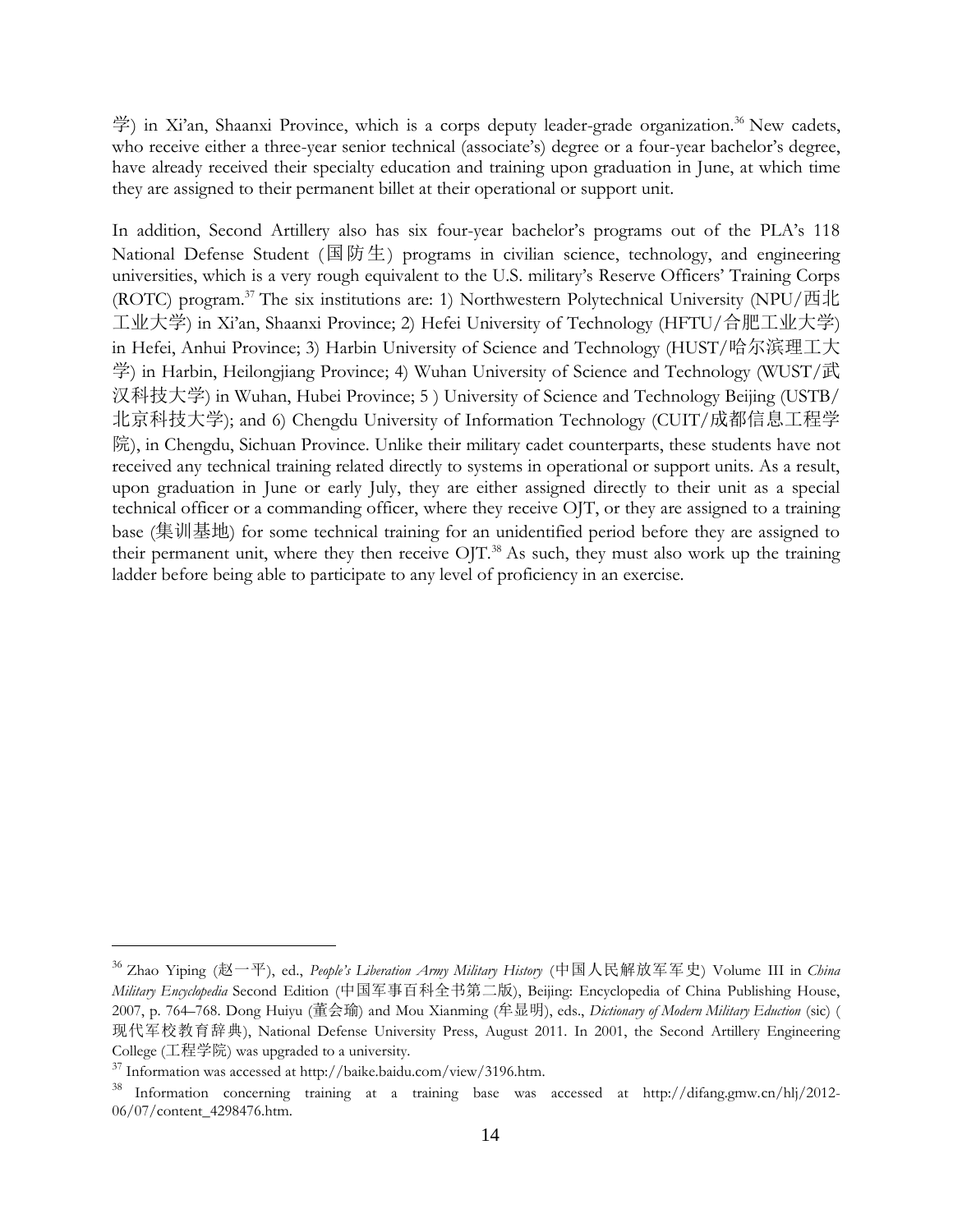# <span id="page-22-0"></span>Training Guidance

 $\overline{a}$ 

At the end of each year, the General Staff Department reviews the overall training situation for the PLA for that year and provides guidance for the next year.<sup>39</sup> Based on this guidance, the PLAN, PLAAF, PLASAF, and MRs hold separate meetings to review their training situation and develop specific guidance for subordinate organizations for the coming year. <sup>40</sup> After guidance is disseminated, subordinate units hold their own meetings to discuss implementation of the training guidance and develop training plans.<sup>41</sup> In January 2014 *Huojianbing Bao* published a series of articles that promulgated guidance from PLASAF senior leaders for Second Artillery training in the new year. The guidance conveyed in these articles is informed by important speeches on military affairs by CMC Chairman Xi Jinping, as well as direction from the 18<sup>th</sup> Party Committee and the General Staff Department. As such, it communicates the CMC's vision and goals for the force as well as Second Artillery leadership's training priorities for 2014.

On January 1, 2014 *Huojianbing Bao* reported that Second Artillery Commander Wei Fenghe and PC Zhang Haiyang issued the "2014 Second Artillery Military Training Mobilization Order" (第二炮兵 二 0 一四年军事训练动员令).<sup>42</sup> This order is considered a foundational document for unit training planning. Commander Wei and PC Zhang instructed Second Artillery's "broad masses of officers and soldiers" to "boldly make great achievements on the broad stage of training made realistic to actual combat, satisfactorily complete every task with preparation for military struggle as the driving force, and make new contributions to the cause of building a big and powerful informatized strategic missile force."

Although the order was not published in full, the following four overarching priorities for Second Artillery training in 2014 were identified:<sup>43</sup>

- *Earnestly strengthen the shouldering of the mission of training for actual combat.* The article emphasized the need raise the level of actual combat in military training and continue to temper and hone units in environments similar to actual combat. The article characterized "actual combat training" as "essential for raising strategic deterrence and actual-combat capabilities of units."
- *Strictly implement the strategic requirement to be able to fight winning battles.* The article discussed the need to see to specialized technical training, deepen drills made realistic to actual combat, do well in mission subject training, and see to senior officer and staff command confrontations and red vs. blue live-forces actual equipment opposing-forces training. Furthermore, the

<sup>&</sup>lt;sup>39</sup> Staff Commentator, "Use the Spirit of Reforms and Innovation to Intensify Actual-Combat Training" (以改革创新 精神化实战训练), *Jiefangjun Bao*, January 13, 2014, p. 1.

<sup>40</sup> Commander Wei Fenghe and Political Commissar Zhang Haiyang, "Second Artillery 2014 Military Training Mobilization Order" (第二炮兵二 0 一四年军事训练动员令), *Huojianbing Bao*, January 1, 2014, p. 1. Xu Tongxuan (徐 同宣), "PLA Air Force Holds 2014 Military Training Conference" (空军在京召开 2014 年度军事训练会议) *Kongjun Bao*, January 14, 2014, p. 1.

<sup>&</sup>lt;sup>41</sup> Dong Zhiwen (董志文) and Feng Jinyuan (冯金源), "Standing Committee of Unidentified Brigade Bravely Plays Role of 'Pacesetter' in Drill" (某旅党委演练勇当'排头兵'"), *Huojianbing Bao*, January 10, 2014, p. 1.

<sup>&</sup>lt;sup>42</sup> Commander Wei Fenghe and Political Commissar Zhang Haiyang, "Second Artillery 2014 Military Training Mobilization Order" (第二炮兵二 0 一四年军事训练动员令), *Huojianbing Bao*, January 1, 2014, p. 1.  $43$  Ibid.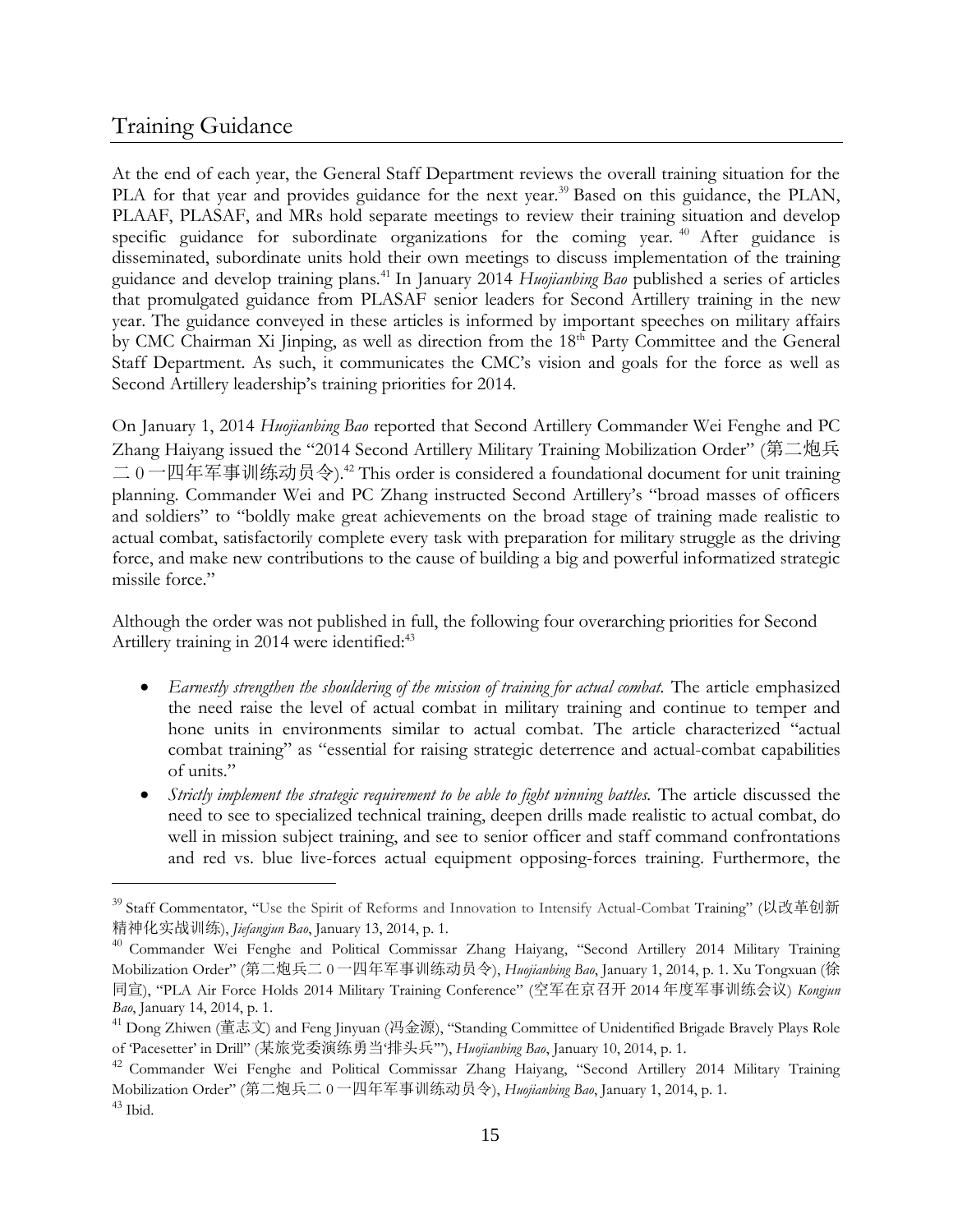article specifically called for an increase in the difficulty and intensity of drills while stationed in the field and live missile launches.

- *Thoroughly advance innovative development in the actual practice of training*. The article reiterated the need to "actively adapt to the requirements of the age of informatized warfare." It alluded to the need to develop technical personnel capable of operating complex equipment in a hightech environment. It also emphasized the need to advance the transformation of Second Artillery's academic institution education and exert effort on "creating a corps of highquality talent reflecting the characteristics of the Second Artillery."
- *Exert effort to correct the style of training, the style of drills, and style of examinations.* This priority alludes to problems that persist across the force regarding how training is conducted and evaluated. These include the continued use of scripted training, conducting reviews only when "ace" personnel are present, training only in areas that units expect to be evaluated, and assessing units on criteria that are not based on the requirements of actual combat. The article specifically instructs the force to "resolutely investigate and correct the practices of not training due to the danger involved and passively ensuring safety." Additionally, it emphasizes the need to handle training accidents correctly.

The priorities outlined in the 2014 training mobilization order do not necessarily represent novel concepts. For example, the 2000 Defense White Paper was the first White Paper to note that the PLA was emphasizing the need to conduct training based on the requirements of actual combat (实 战). <sup>44</sup> Additionally, as early as 1990, former CMC Chairman Jiang Zemin utilized the term fight to win (打得赢) as a sub-component of the Party's requirement to build a "strong and competent military." <sup>45</sup> Even so, they do reflect Xi Jinping's new principles for army building and war-fighting doctrine, particularly the increased emphasis Xi has placed on being able to fight and win wars (能打 胜仗).<sup>46</sup> This is added nuance of Jiang's concept of "fight to win." Of note, from 2004 to 2012, CMC Chairman Hu Jintao did not use any combination of the terms fight and win. Instead, he emphasized that "the PLA takes as its objective to win local wars under the conditions of informatization."

Second Artillery units utilize the annual training mobilization order and other senior leadership guidance as a basis for their training plans for the coming year. For example, in response to the training mobilization order, one base held an enlarged meeting of its Party Committee to examine their capabilities and make arrangements to meet the requirement to be "capable of fighting war and winning war."<sup>47</sup> The Party Committee reviewed training from the previous year and "pinpointed weak spots and gaps," including that studies on operational issues were not in-depth or specific enough and that "actual combat oriented training" needed to be intensified. A series of practical

<sup>44</sup> Review of the biennial 1998 to 2012 Defense White Papers.

<sup>45</sup> Andrew Scobell and Lyle Morris, "Chairman Xi and His Generals," CAPS-RAND-NDU PLA Conference, 21–22 November 2014, to be published in 2015.

<sup>&</sup>lt;sup>46</sup> "Xi Jinping: Work Hard to Build a People's Army that Obeys the Party's Command, Fights and Wins Wars, and Has a Good Work Ethic" (习近平: 努力建设一支听党指挥能打胜仗作风优良的人民军队), March 12, 2013, accessed at http://cpc.people.com.cn/n/2013/0312/c64094-20755159.html.

 $47$  Liu Gang (刘刚) and Zhou Xianren (周献人), "Strive for Realistic Environment, Strive for Difficult Contents, Strive for Strict Evaluations, and Strive for Practical Drills; Unidentified Base Acts Upon Order and Makes Clarion Call for Real Combat Oriented Training in New Calendar Year" (环球上求真,内容上求难,考核上求严,演练上求实:某基地 闻令而动吹响新年度实战化训练号角), *Huojianbing Bao*, January 11, 2014, p. 1.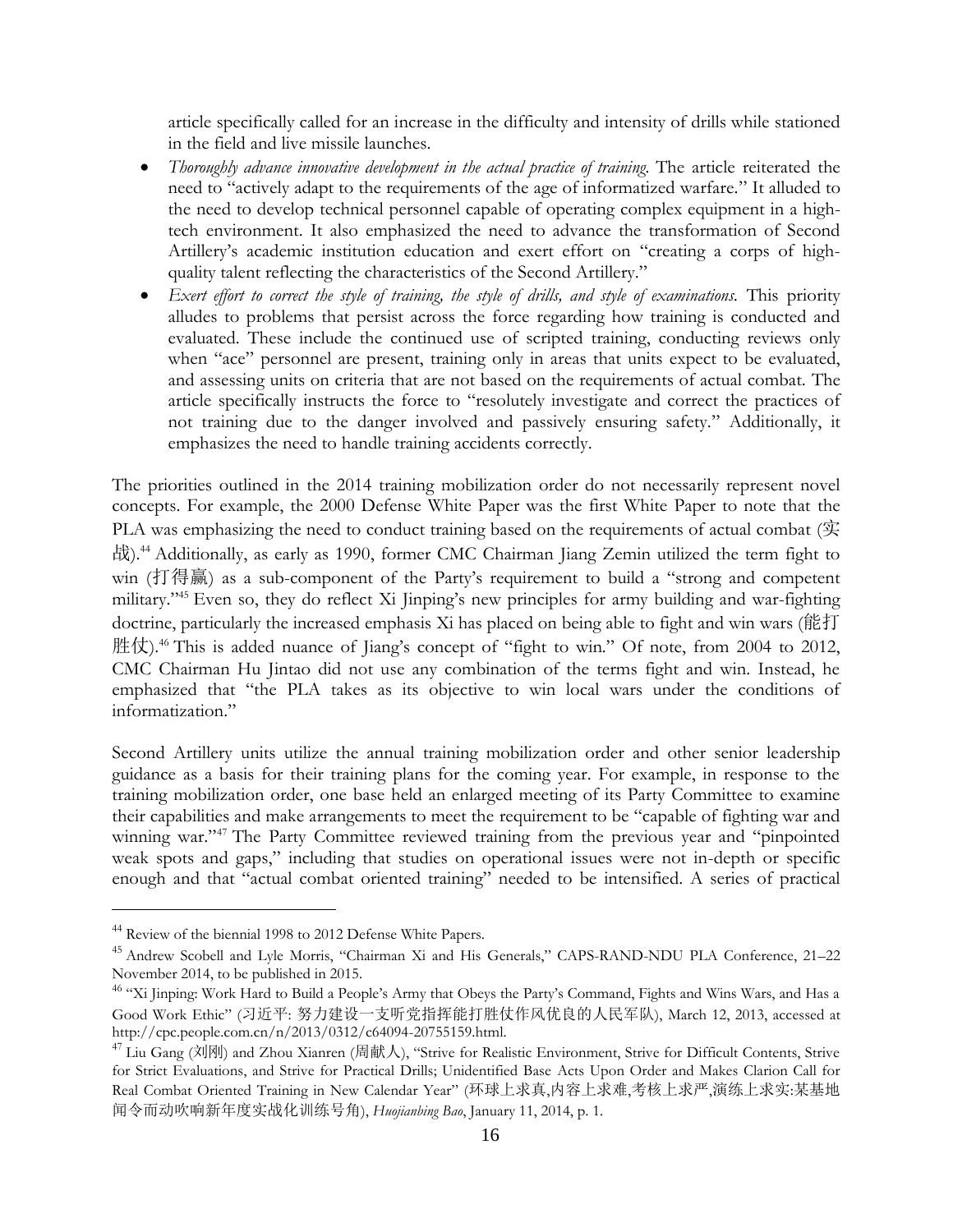training measures were identified to strengthen "actual combat oriented training," including "correcting problems of lenient training style, impractical training drill style, and incorrect evaluation style." Although details on the training measures were not provided, one example of training included sending launch units from a conventional missile brigade to an unfamiliar area in the field to carry out continuous assault training at night.

Second Artillery's initial training priorities are reinforced by subsequent articles published throughout year. The Fourth Plenum of the 8<sup>th</sup> Second Artillery Party Committee, which met in July 2014, reiterated the need to raise the intensity and effectiveness of actual-combat training.<sup>48</sup>

Other articles discussed how units were failing to fully meet training expectations, such as "paying lip service to actual-combat training" and "failing to increase training difficulty so as to passively guarantee safety." <sup>49</sup> These articles typically offer a solution for a particular problem. For example, one article reported that in early March an unidentified Base 53 brigade held a review on transferring missiles.<sup>50</sup> During the review, one soldier completed the required maneuvers 30 minutes earlier than the combat standard time. However, the supervisory team conducting the assessment found the demonstration to be a failure because the soldier had used an empty launcher. When the supervisory team had the soldier conduct the transfer with an actual missile, he barely met the combat standard time. After further questioning, the supervisory team determined that in order to ensure absolute safety, the units had all used empty launchers when conducting training on hosting and transferring. Furthermore, the units had made time spent on the task an assessment criterion. Although the units had been rated as excellent in several past appraisals, this incident raised questions regarding the units review standards and actual combat demands. This incident demonstrates how outstanding training records do not necessarily equate to combat capability, and prompted the brigade's Party Committee to conduct an investigation into the inconsistency between unit training and actual combat.

The investigation identified other disturbing trends. For example, one launch battalion requested to postpone a review because four of its main gunners were on leave and the unit did not want to conduct a review without its "ace" gunners.<sup>51</sup> Other units allowed the weather to dictate when and how to mobilize their equipment, using average equipment in lieu of special equipment in bad weather. Some units did not conduct combat readiness drills properly; they carried the same combat materials and armament repeatedly even when they were assigned to different missions. Following its investigation, the brigade Party Committee formulated policies and measures to organize training,

<sup>&</sup>lt;sup>48</sup> Staff Commentator, "Grip the Key Link of Being Able to Fight and Win, Strengthen 'Actual-Combat Training -Second Part on Implementing the Spirit of the 4<sup>th</sup> Plenum of the 8<sup>th</sup> Second Artillery Party Committee by High Standards (扭住能打胜仗加强"实战化":二论高标准彻落实二炮党委八届四次全会精神), *Huojianbing Bao*, July 16, 2014, p. 1.

<sup>&</sup>lt;sup>49</sup> Liu Chuanguo (刘传国), "It is Necessary to Grasp Three 'Lines' in Actual-Combat Training" (实战化训练需要把握 三条"线"), *Huojianbing Bao*, March 25, 2014, p. 3.

<sup>&</sup>lt;sup>50</sup> Luo Dayin (刘大银), "How Far Away Are Training Review Standards from the Standards of Winning Actual Combat? A Brigade Reveals Shortfalls and Exposes Its Inadequacies to 'Measure' the Disparity in Combat Capabilities" ( 演训考核标准实战打赢标准到底差多远?:某旅揭短丑"丈量"战斗力差距), *Huojianbing Bao*, March 22, 2014, p. 2. The 2014 Directory of PRC Military Personalities identifies Chen Zhihao as the Political Commissar for this brigade.

 $51$  Luo Dayin (刘大银), "How Far Away Are Training Review Standards from the Standards of Winning Actual Combat? A Brigade Reveals Shortfalls and Exposes Its Inadequacies to 'Measure' the Disparity in Combat Capabilities" ( 演训考核标准实战打赢标准到底差多远?:某旅揭短丑"丈量"战斗力差距), *Huojianbing Bao*, March 22, 2014, p. 2.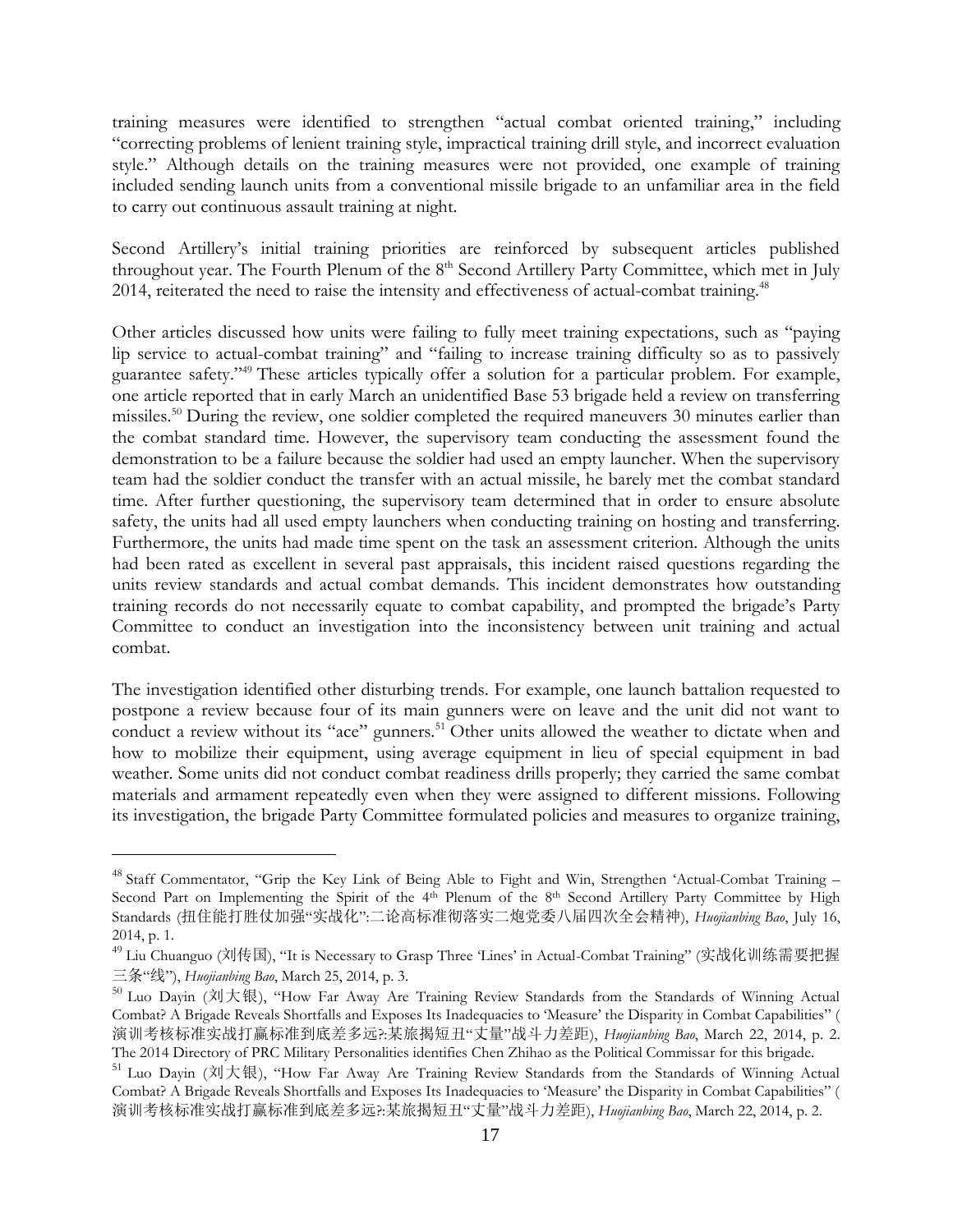exercises, and reviews in accordance with combat operations. Furthermore, they selected "backbone cadres" who possessed technical expertise, were well-versed in operations, and able to command to strengthen supervision, inspection, and review of training.

This brigade's experience illustrates the challenges Second Artillery faces when trying to conduct training under more realistic combat conditions. Given that these are the same types of issues the rest of the PLA has dealt with for a long time, it is doubtful if the Second Artillery will actually solve these problems in the near future.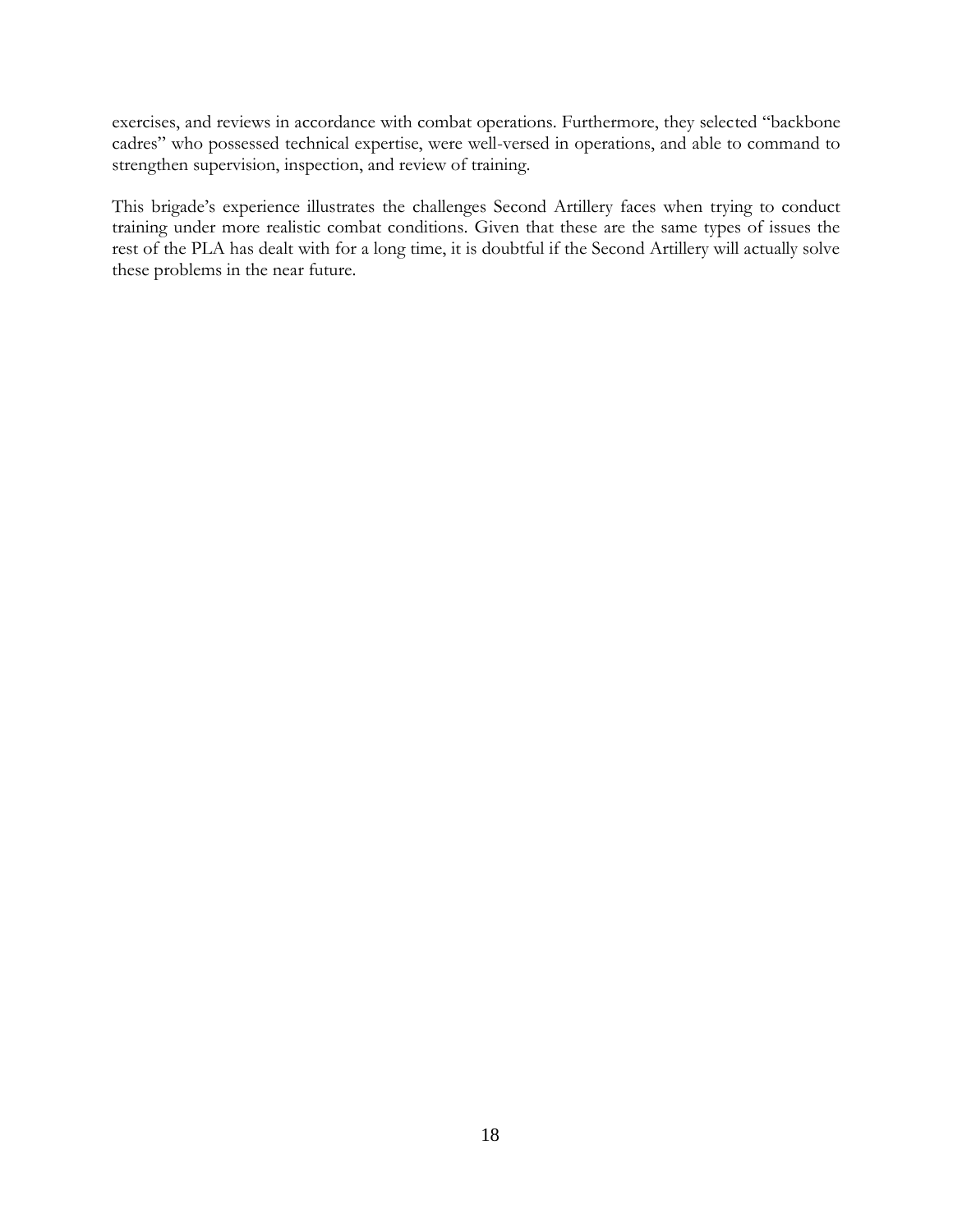# <span id="page-26-0"></span>Training Highlights

 $\overline{a}$ 

This chapter discusses the types of training that PLASAF brigades conducted in 2014 and identifies some of the major challenges that persist. The information is a snapshot of each component of training during the year and does not go into depth for any particular drill or exercise. In 2014, PLASAF prioritized training for actual combat, increasing the force's informatized capabilities, and improving "Blue Force" and "confrontation training." Furthermore, PLASAF units focused on improving survivability and the ability to maintain combat operations during war, by conducting training under a variety of conditions, such as training at night, in cold weather and underground, as well as improving their ability to overcome enemy attacks, including air raids, electromagnetic jamming, and reconnaissance activity.<sup>52</sup> Although the implication is that all field training involved real missiles, it is not clear if this is the case. The bottom line, however, is that all training was supposed to simulate actual combat conditions in different weather and terrain situations and moving the missiles between different launch sites.

#### Field (Bivouac/Encampment) Training

Over the past decade, Second Artillery has increased the pace and complexity of its field training (野) 外驻训), which is sometimes translated as bivouac or encampment training.<sup>53</sup> This training includes individual operational or support components, such as communications, engineering, and logistics components, or, sometimes, all components together.

Field training can last from a few days to 20 days under the guidance of a director (导演). The field sites can be as near as 100 kilometers (62 miles) or as far away as 500 kilometers (300 miles) from the home base.<sup>54</sup> Although Second Artillery units are directly subordinate to the CMC through the General Staff Department (GSD) and are not subordinate to MRs, their field training often crosses MR boundaries (跨区). While en route, the units can pass through dense forests, cross ravines, and fight high temperatures, wind, and rain. In addition, during field training, units often face multiple challenging tactical scenarios, including avoiding "enemy" satellite reconnaissance, passing through "enemy" fire blockade zones, and camouflaging vehicles while traveling and stopping, countering multiple harassing assaults by enemy special forces, airborne strikes, and nuclear and chemical warfare assaults. Additionally, various units have incorporated scarce or delayed rations as an

<sup>52</sup> Liu Chuanguo (刘传国), "It is Necessary to Grasp Three 'Lines' in Actual-Combat Training" (实战化训练需要把握 三条"线"), *Huojianbing Bao*, March 25, 2014, p. 3.

<sup>53</sup> Zhang Yue (张悅) and Tan Hubiao (谭虎彪), "Conducting a Military Drill on the Plateau To Forge an 'Iron Fist' for Support Service -- A Factual Account of an Unidentified Base Designating Logistic Contingency Support Personnel To Conduct Cross-Region Bivouac Training" (某基地抽组后勤应急保障力量跨区驻训纪实), *Huojianbing Bao*, November 1, 2014, p. 1. Duan Kaishang (段开尚), Xiao Pan (肖盼), and Wang Qingyong (王清勇), "Brigade Strengthens Combat Readiness Order, Eliminates 'Missing Items'" (某旅强化战备秩序杜绝"缺斤少两"), *Huojianbing Bao*, 5 August 2014, p. 2. Xiao Hang (肖航), "Accurately Aiming at 'Enemy Conditions' and Exploring Ways To Win, an Unidentified Brigade Closely Follows Actual Combat Needs To Persistently Enhance the Troops' Quick Reaction Capability" (某旅津贴实战持续提高部队快反能力), *Huojianbing Bao*, November 18, 2014, p. 2.

<sup>54</sup> Note: 1,000 li (千里) is often mistranslated as 1,000 kilometers; however, one li is one-half kilometer.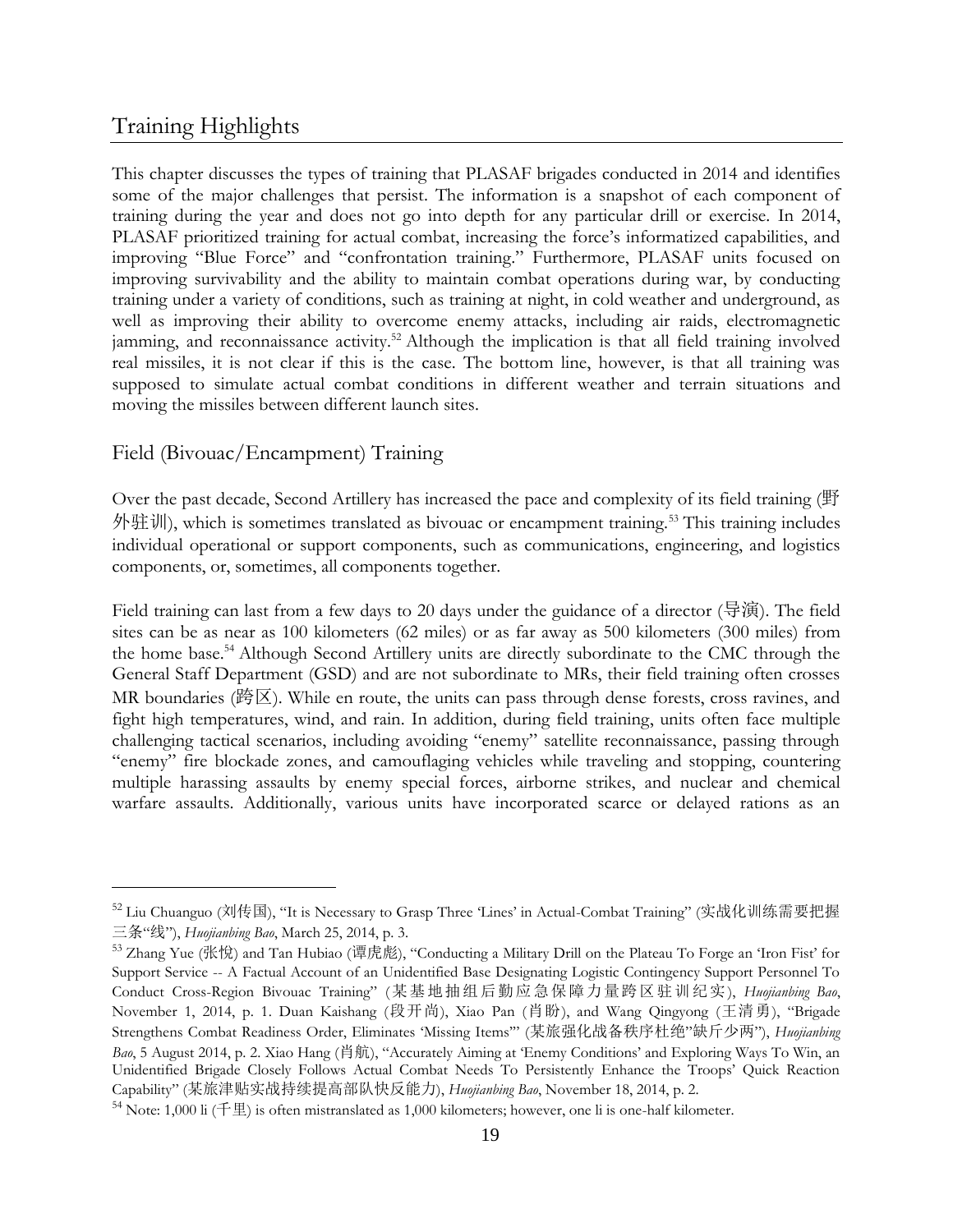important subject in field training and drills.<sup>55</sup> In some cases, personnel go without food for at least 16 hours. $56$ 

One article in March 2014 described a successful "actual-equipment operation training" in the field as follows: "The battalion rushed to the field to carry out an important mission; tested by adverse weather, unfamiliar environments, enemy situations, special situations and other highly actualcombat environments, the officers and soldiers met the challenges calmly and carried out field combat oriented deployment as required…their winning capability became increasingly stronger."<sup>57</sup> Although the unit successfully met the requirements for that training event; however, it does not necessarily mean that the training event included everything the unit would do during a larger exercise, nor did the article discuss any specific problems it encountered during the training event.

While deployed for training, units sometimes have problems maintaining equipment.<sup>58</sup> When equipment does not work properly, the unit has to return it to the original defense industry factory for repairs, which greatly affects unit training sequences as well as restricting the development of combat power.

#### Underground Training

 $\overline{a}$ 

Second Artillery's relevant units consistently conduct training in underground facilities (UGFs), which it identifies as *dixia longying* ("地下龙营") or *diying* ("地营") and has been translated as "underground palace," "underground dragon palace," or "dragon's lair".<sup>59</sup> Second Artillery also identifies this as sealed-in survival training (密闭生存). In 2013, one unidentified missile brigade deployed troops 29 times to do survival exercises in UGFs.<sup>60</sup> As the time extended from one week to nearly one month, they explored all dimensions and all elements from eating, drinking, deploying, withdrawing, and sleeping to supply, rescue, transport, repair, and defense, as well as the quality of personnel psychological issues. In the past, in order to ensure training safety, some dangerous and difficult subjects were often replaced by simulated operation by all levels. The result was that troops were not prepared to operate the real equipment at full capacity and often made mistakes. As a result, they had no choice but to invite the factory personnel or military representatives from the factory to "protect and escort" them during tasks. This placed troops in the embarrassing situation

<sup>55</sup> Song Haijun (宋海军), Li Zhenhua (李振华), and Jia Bin (贾斌), "Why Eat 'Roughage' When You Live in a 'Palace?'" (住"龙营"咋还吃"粗粮"?), *Huojianbing Bao*, February 12, 2014, p. 2.

<sup>56</sup> Chen Dehui (陈德挥), Su Zheng (苏政), and Wang Qingyong (王清勇), "'Three Combat, One Invert' Training Reinforces Brigade's Combat-Readiness" (某旅"三抗一倒"训练锤炼部队大胜仗能力), *Huojianbing Bao*, June 10, 2014, p. 1.

<sup>57</sup> Zhao Simin (赵思敏) and Wang Qingyong (王清勇), "Brigade Installs 'Upgrade Pack' on 27 Training Subjects" (某旅 给 27 个训练课目安装"升级包"), *Huojianbing Bao*, March 22, 2014, p. 2.

<sup>&</sup>lt;sup>58</sup> Duan Kaishang (段开尚), Jiang Shan (江山), and Wang Qingyong (王清勇),"Equipment Maintenance On-Call System of a Certain Brigade Prepared to Fight at All Times" (某旅装备维修值班体系随时能战), *Huojianbing Bao*, January 14, 2015, p. 1.

<sup>59</sup> Song Haijun (宋海军), Li Zhenhua (李振华), and Jia Bin (贾斌), "Why Eat 'Roughage' When You Live in a 'Palace?'" (住"龙营"咋还吃"粗粮"?), *Huojianbing Bao*, February 12, 2014, p. 2.

 $^{60}$  Jiang Shan (江山), Qin Yong (勤永), and He Tianjin (何天进), "A Certain Brigade's Realistic Battle Exercises at the Start of the Year are Filled with the Smoke of Gunpowder" (某旅新年伊始实战化演训燃硝烟), *Huojianbing Bao*, January 15, 2014, p. 1.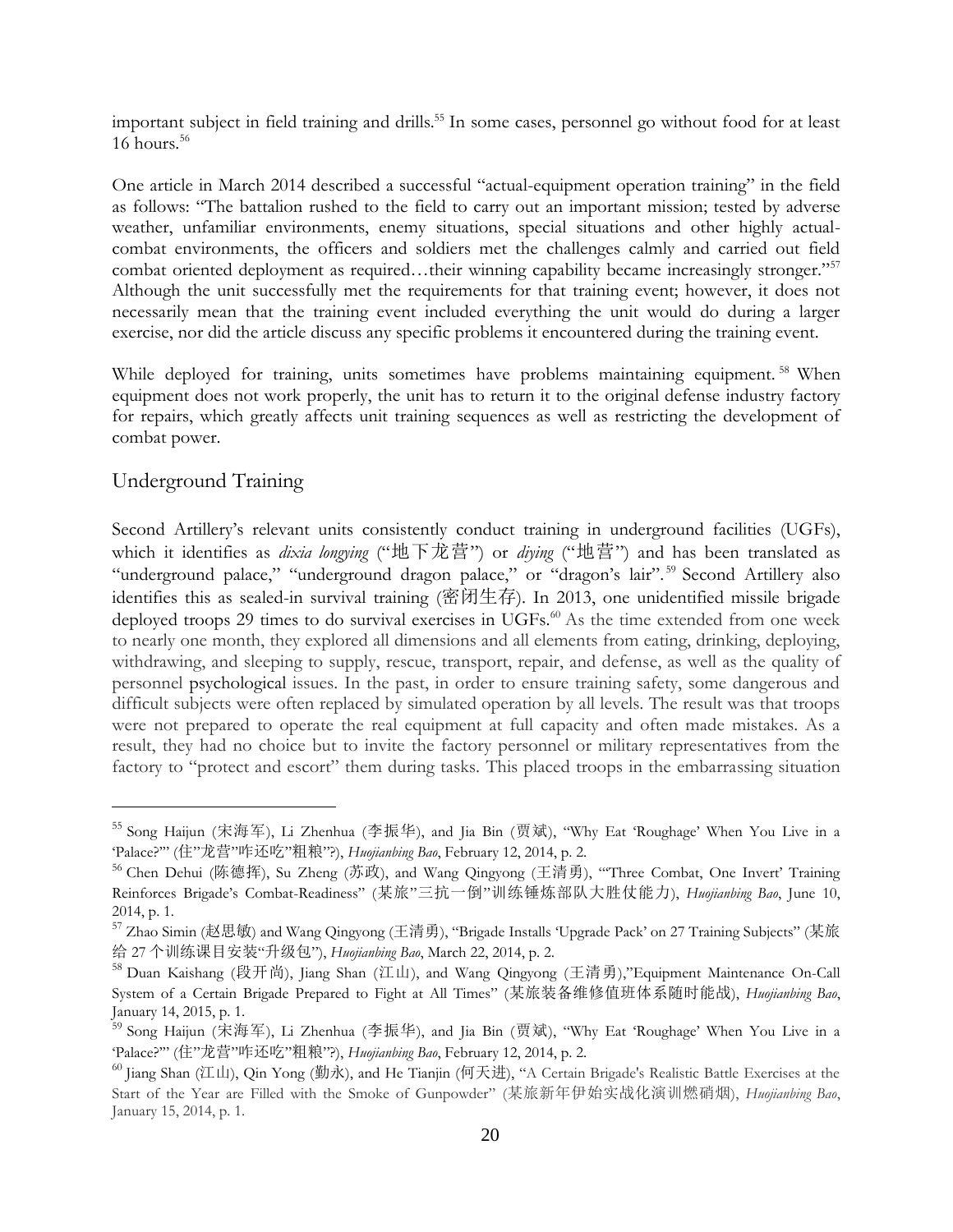of needing a "babysitter" when fighting. To remedy this situation, almost all training now involves real equipment under actual combat conditions.

The biggest issues related to training in UGFs involve the physical and psychological impact on personnel. In the past, measures have been taken to reduce the impact on personnel; however, it appears that efforts are being taken to make underground training more realistic, at least regarding food and water. For example, one UGF has a sign that reads "Wartime water supply standards are in effect" and states that the length of time water could be turned on for washing your face and rinsing your mouth was limited, the amount of water is limited to three liters per person per day, and drinking water is limited to two liters per person per day.<sup>61</sup> Additionally, instead of having cooks in field kitchens or UGFs prepare food they brought with them or purchasing fruits, vegetables, meat, and non-staple foods from the local area, personnel must eat packaged rations or find and eat wild vegetables and meat.<sup>62</sup> For example, in the past one unidentified unit prepared plenty of food before the troops entered the tunnel, meals were provided at regular intervals during underground training, and the troops never went without hot food.<sup>63</sup> During 2014, however, the unit changed its training methods during a seven-day training event. By the end of the third day, they had no water and only meals ready to eat (MREs). Even after they left the UGF to continue their training, they continued to use MREs. Unfortunately, the article did not discuss the impact of not having any water or how the unit would deal with this in the future.

#### Night Training

 $\overline{a}$ 

Over the past decade, Second Artillery has been increasing the amount of training it conducts at night (夜间训练/夜训) primarily for operational security reasons.<sup>64</sup> Throughout the year, different Second Artillery units, such as communications and special vehicle units, train individually and together with the entire launch battalion during different levels of drills. This involves drills at field training sites as well as drills and exercises at live launch training sites.

When deploying to field training or drill or exercise sites, vehicles may travel in large convoys or in small groups either on the same road or different roads; however, the time to arrive and set up takes longer when they travel in small groups and take multiple routes. While en route, the vehicles often

<sup>61</sup> Yan Zuoren (严作人) and Wang Shuwei (王述伟), "Honing Deep in an 'Underground Palace': A Base's Staff Conducts Training in Survival While Sealed In" ("地营"深处的磨砺), March 26, 2014, p. 2.

 $62$  Huang Depeng (黄德鹏) and Xu Hongjun (徐洪均), "Brigade Bivouac Training Support 'Halts' Periodic Procurements" (某旅业外驻训保障'叫停'定期采购), *Huojianbing Bao*, August 22, 2014, p. 2.

<sup>63</sup> Song Haijun (宋海军), Li Zhenhua (李振华), and Jia Bin (贾斌), "Why Eat 'Roughage' When You Live in a 'Palace?'" (住"龙营"咋还吃"粗粮"?), *Huojianbing Bao*, February 12, 2014, p. 2.

 $^{64}$  Song Wei (宋玮), Li Honglin (李鸿林), and Zhang Jiangang (张建刚), "Surprise Attack at Night" (星夜突击), *Huojianbing Bao*, June 25, 2014, p. 4. Ren Yuan (任原) and Cao Wenxi (曹文希), "Train 'Three Precision' Capabilities to "Five Measures" Standards—A Brigade Closely Adheres to Actual-Combat Requirements, Launching Remedial Training" (用"五度"标尺 练"三精": 谋旅紧贴实战需要开展补差训练), *Huojianbing Bao*, September 24, 2014, p. 2. Chen Xianping (陈先平), Wang Yousong (王友松), and Zhang Xianqiu (张显秋), "A 'Sharp Sword' for Defeating the Enemy Is Forged Using High-Frequency Confrontation -- Things Seen and Heard at the Scene of the Base-Oriented Actual Combat-Oriented Confrontational Exercises of Second Artillery Unit's 5th Battalion" (二炮部队基地化实战对 抗演练现场见闻之五), *Huojianbing Bao*, November 1, 2014, p. 2. Zhou Yubo (周雨波), "There is No Choice in the 'Timing' of War; 'Blind Spots' Are Refused in Training Soldiers; A Brigade Analyzes Typical Cases and Strives to Improve the Quality of Night Training" (某旅剖析典型事例着力提高夜训质量), *Huojianbing Bao*, January 1, 2014, p. 2.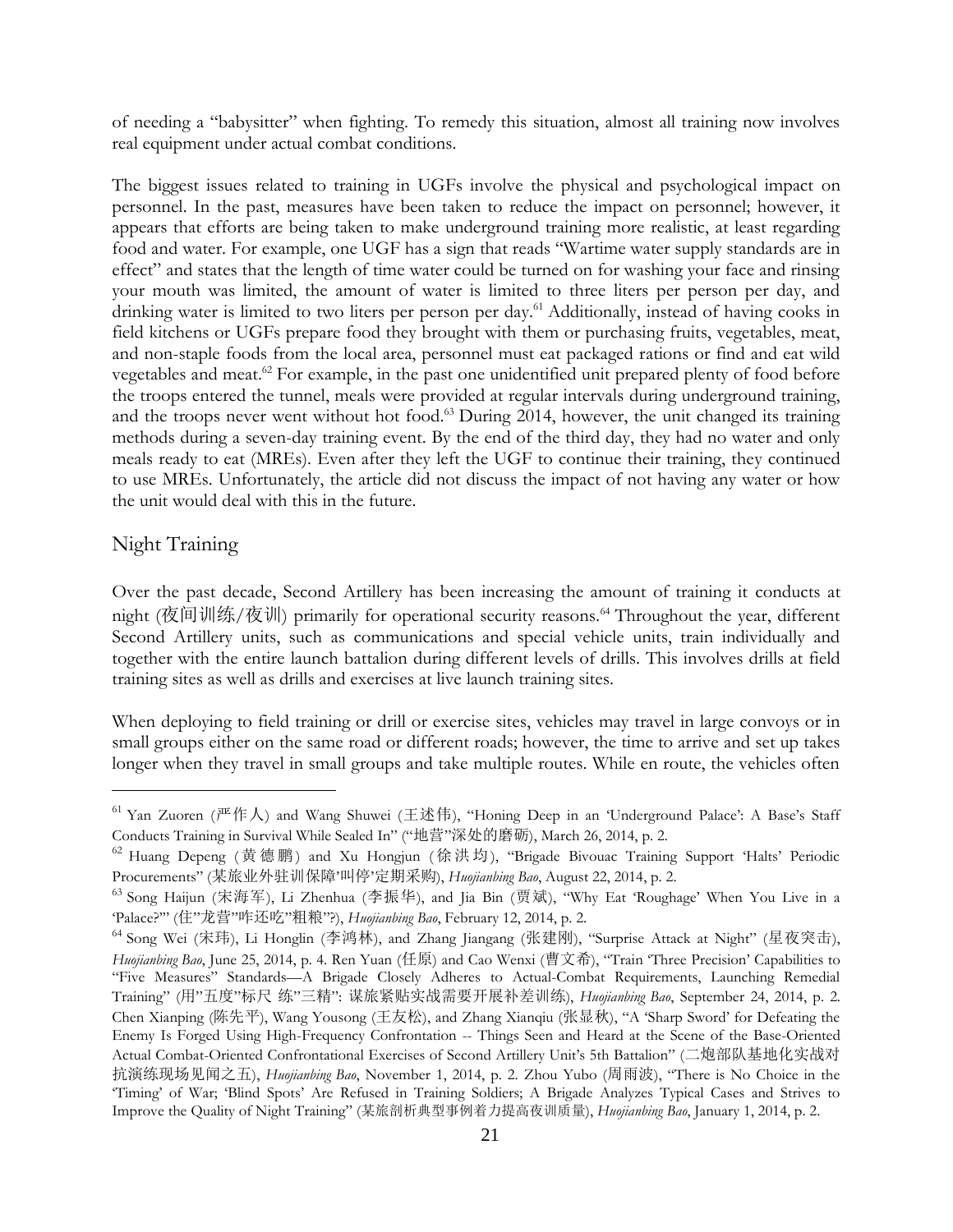travel through dense forests, winding mountain roads, and open areas. For operational security purposes, they often drive without any lights at night on narrow and sometimes unpaved roads. While en route, the vehicles often conduct "flanking maneuvers" at separate time intervals as they advance toward the target area. Upon arriving at the launch site, "cold light conductors" are used to guide equipment vehicles to their designated places. Various units have had problems meeting their schedule because vehicles have broken down while en route and personnel have not received adequate training to make repairs at night without lights.

#### Nuclear, Biological, and Chemical Training

Second Artillery units conduct nuclear, biological, and chemical (NBC) training at their home base and while deployed en route to and during field training and exercises, which includes personnel wearing chemical defense gear and washing down vehicles and equipment.<sup>65</sup> Unfortunately, little information is available about the success or problems encountered during this type of training.

#### Communications and Anti-Satellite Training

 $\overline{a}$ 

Second Artillery communications (signal) units at the regiment level and below conduct training to enhance their communications capabilities via satellites in a complex electromagnetic environment and to deny satellite surveillance capabilities.<sup>66</sup> Typically, these units conduct training individually at home and in the field, as well as with Second Artillery bases, brigades, and the operational components of a launch battalion. Some communications units also have included training near urban areas, where the accelerated pace of urbanization has led to complete confusion in the electromagnetic environment of the combat operations area. Those units have had to transfer the information it receives from wireless and mobile satellite communications into systems linked by underground cables.

To avoid satellite surveillance, some units have taken different measures as they move to field training sites and exercise launch sites. For example, previously, when units conducted long-distance mobilization activities, their security department would arrange for sentries and the local traffic police to be posted at intersections and residential areas in order to ensure a safe march and to clear traffic. However, this is no longer the case in some situations. In one case, a unit incorporated nine battlefield training topics throughout the entire course of the mobilization, including counter-high

<sup>&</sup>lt;sup>65</sup> Li Pengyong (李鹏勇), Zhang Dongliang (张栋梁), and Zhu Wei (朱伟), "Chemical Defense 'Crack Troops' Take the Battlefield" (防化"尖兵"上战场), *Huojianbing Bao*, April 26, 2014, p. 2. Zhang Yanhe (张延合), Xiao Yunjian (肖云 舰), and Tian Liang (田亮), "Brigade Analyzes Typical Case, Fixes Its Style of Training, Exercises and Testing" (某旅剖 析典型事例纯正训风演风考风), *Huojianbing Bao*, April 5, 2014, p. 2. Li Mijia (李密佳) "Regiment's Sealed-In Survival Training by the Combat Power Standard" (某团密闭生存训练坚持战斗力标准), *Huojianbing Bao*, June 28, 2014, p. 2. The PLA uses the terms *he sheng hua* (核生化) for nuclear, biological, and chemical, but sometimes lump them together simply as chemical defense (防化).

<sup>66</sup> Zhou Xianren (周献人), Zhang Chongyu (张翀宇), Liu Gang (刘刚), "Signal Regiment Focuses on Actual Combat As It Practices Assuring Communication" (某通信团着眼实战练保通), *Huojianbing Bao*, June 11, 2014, p. 1. Gao Wenchao (高文超) and Zhang Xiaoliang (张小良), "A Unit Conducts Sets Testing Grounds During Long-distance Mobilization" (某部远程机动沿途设置考场), *Huojianbing Bao*, July 19, 2014, p. 1. Hu Yikai (胡亦锴) and Feng Jinyuan (冯金源), "Regiment Tempers Communication Command Capabilities in Complex Environment" (某团复杂环境锤炼 通信指挥能力), *Huojianbing Bao*, January 22, 2014, p. 2.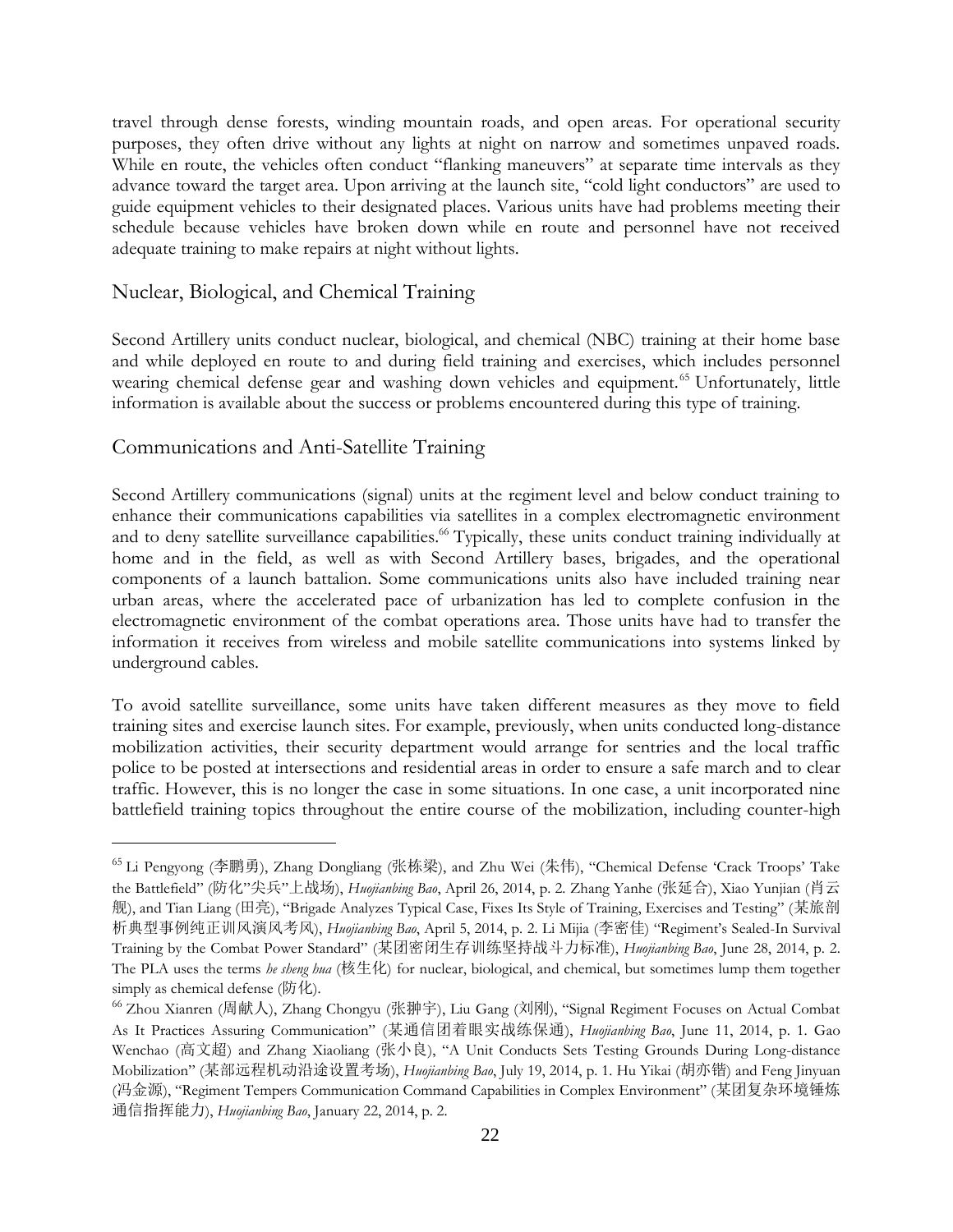altitude satellite reconnaissance, march route changes, and complex electromagnetic jamming. During the mobilization, the unit frequently traversed complex roads. It crossed three large mountains, changed routes four times, and passed through more than ten villages and towns as "enemy" activities often took place. By selecting marching routes and making judgments about unfamiliar terrain, the ability of commanders to respond to any emergency situations and make impromptu adjustments was truly tested. The mobilization route did not have guidance sentries or security posts. It is clear that this type of training is different than that of just a few years ago. Unfortunately, none of the articles reviewed discussed technical details about whether they were actually observed, the problems encountered, or how the PLASAF intends to overcome them.

Additionally, communications regiments incorporate opposition force or "Blue Force" elements in their training. For example, an article reported on a communications [signal] regiment training event that involved fighting "back to back", which means that neither the Blue Force nor the Red Force knew what the other had been told. The regiment's commander, Zhou Chuangang (周传刚), stated that "the goal of meticulously creating a Blue Force for opposing forces training drills is to temper the ability of the contingency mobile communication detachments to move quickly and handle emergencies, as well as strengthen "move, communicate, and use" abilities with mobile communications equipment."<sup>67</sup> During this training, the Red Force contingency mobile signal detachment had just arrived at its task location when a Blue Force detachment began emitting powerful electromagnetic jamming. The Red Force responded by changing frequency and frequency hopping, and set up short wave communication within 15 minutes. This article reported on a threeday drill which covered 40 unspecified tactical topics. Through this drill, the regiment identified shortcomings, which were incorporated into the training plan for the new year. Although the unit experienced these problems during 2014, it most likely had the same problems in previous years and, unless they are completely solved, it will continue to have the same problems in the future. Specifically, the challenges involve not just about equipment but about personnel training and capabilities.

#### Live Missile Launches in the Gobi Desert

 $\overline{a}$ 

Second Artillery brigades occasionally deploy one or more of their launch battalions to an unidentified testing base (试验基地) in the Gobi Desert to conduct live missile launches. During 2014, *Huojianbing Bao* had several articles that briefly discussed launches during 2013 and 2014, however, it is not clear from open source materials exactly how many total missiles were launched or which launch brigades or battalions were involved.<sup>68</sup> The following paragraphs provide a summary of PLASAF live launch activities that were reported in *Huojianbing Bao* for 2014. The launches were conducted by operational launch brigades' subordinate battalions and companies, a test and training unit, and by graduate command officer students from the Second Artillery Engineering University. Although some brigades have deployed to the Gobi every year, it is not clear if the launches were conducted by the same subordinate battalions each year or by different battalions. Although most of the launches occurred in the summer, some also occurred in December.

<sup>67</sup> Deng Shi (邓识), "Regiment Starts Training with Actual Combat 'Back to Back' Opposition Force Training Exercise, Boosts Skills (某团开训对抗"背靠背":实战化演练强技能), *Huojianbing Bao*, 18 January 2014, p. 2.

<sup>68</sup> The link between specific commanders and their units was accessed in the *March 2014 Directory of PRC Military Personalities*.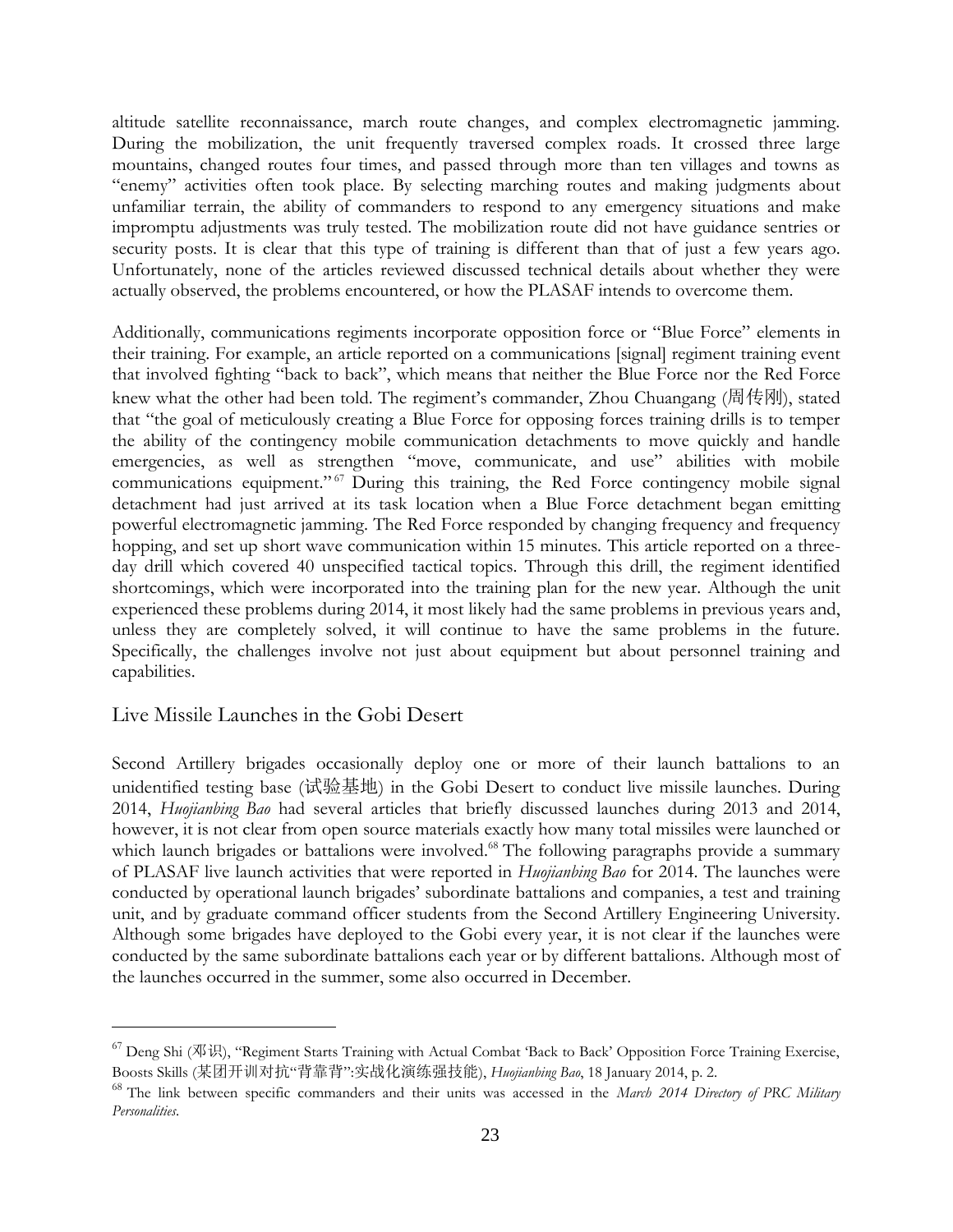Second Artillery leadership called for an increase in live launches for 2014. The most likely reason for this is that Second Artillery is realizing that simulated launches without using real equipment do not allow the units to deal with actual problems that they could encounter if they had to launch a missile during wartime. During the Third Expanded Plenum of Second Artillery's 8<sup>th</sup> Party Committee on 31 December 2013, guidance was given to conduct actual combat live missile launch training.<sup>69</sup> Additionally, the "2014 Second Artillery Military Training Mobilization Order" stated that Second Artillery should increase the difficulty and intensity of drills while stationed in the field and while conducting live missile launches.<sup>70</sup> The following live launches were reported in 2014 *Huojianbing Bao* articles:

- Over a three-year period (2011-2013), an unidentified Base 54 Test and Training unit commanded by Yao Wenshan (姚文山) conducted five live missile launches.<sup>71</sup> According to Yao, "The opportunities for live missile launching are rare, so the entire unit should participate in each task, and the entire unit should cultivate talents with each launch. Based on what it has learned from the launches, the unit has written 39 specialty textbooks and operation procedures and has trained more than 140 specialty personnel at multiple levels."
- In 2013, an unidentified brigade conducted its first live "independent missile launch;" (no information was provided explaining what an independent launch is). 72
- During summer 2013, Base 54's 813<sup>th</sup> Brigade, whose commander was Mu Shouqin (沐 守勤), conducted three live launches in the Gobi Desert.<sup>73</sup>
- From 2011-2013, Base 54's 804<sup>th</sup> Brigade, whose commander was Zhang Kebao (张可  $\hat{\Xi}$ ), deployed to the Gobi Desert each year to conduct live missile launches.<sup>74</sup>
- In mid-June 2014, a Base 54 brigade, whose commander was Liu Chuanguo (刘传国), deployed an unidentified number of battalions to the testing base, where they launched several missiles.<sup>75</sup>

<sup>&</sup>lt;sup>69</sup> Wang Zhixin (王志新), Chen Xianping (陈先平), Ge Song (葛松), Liu Guiyang (刘贵阳), and Tang Xudong (唐旭 东), "Second Artillery 8<sup>th</sup> Party Committee Holds Its 3<sup>rd</sup> Plenary (Enlarged) Meeting With Group Discussions and Written Speeches" (二炮党委八届三次全体(扩大)会议进行分组讨论和书面大会发言), *Huojianbing Bao*, January 1, 2014, p. 1.

<sup>70</sup> Commander Wei Fenghe and Political Commissar Zhang Haiyang, "Second Artillery 2014 Military Training Mobilization Order" (第二炮兵二 0 一四年军事训练动员令), *Huojianbing Bao*, 1 January 2014, p. 1.

 $71$  Shi Yijie (时义杰), Dong Zhiwen (董志文), Feng Jinyuan (冯金源), and Hu Yanning (胡延宁), "The Test and Training Unit Commander Known as 'Iron Warrior Yao' -- Profile of Experimental Training Unit Commander Yao Wenshan of a Certain Base" (试训队长"姚文山"), *Huojianbing Bao*, January 11, 2014, p. 2.

<sup>72</sup> Shi Yijie (时义杰), Yang Yuhan (杨玉含), and Feng Jinyuan (冯金源), "A Certain Brigade Makes 'Reverse Selfexamination', Searches for Weaknesses in Its Combat Power" (某旅"逆向自查"反思战斗力短板), *Huojianbing Bao*, March 18, 2014, p. 2.

<sup>73</sup> Zhang Xinkai (张新凯) and Feng Jinyuan (冯金源), "A Certain Brigade Persists in Maintaining Combat Capability Standards To Temper Sharp Edge of Long Sword" (某旅坚持战斗力标准魔砺长剑锋刃), *Huojianbing Bao*, April 5, 2014, p. 1.

<sup>&</sup>lt;sup>74</sup> Shi Yijie (时义杰), Yang Yuhan (杨玉含), and Feng Jinyuan (冯金源),, "Completing Tasks Is Not the Same as Being Capable of Winning Battles -- The Record of the General Discussion on the Standard of Combat Power Held In-Depth by a Certain Brigade" (某旅深入开展战斗力标准大讨论纪事), *Huojianbing Bao*, April 1, 2014, p. 2.

<sup>75</sup> Zhao Simin (赵思敏), Su Zheng (苏政), and Wang Qingyong (王清勇), "The Tracks of Missile Trajectories Reach to the Battlefield -- The Record of a Certain Brigade's Advancement of Combat Power Upgrading While Persisting in the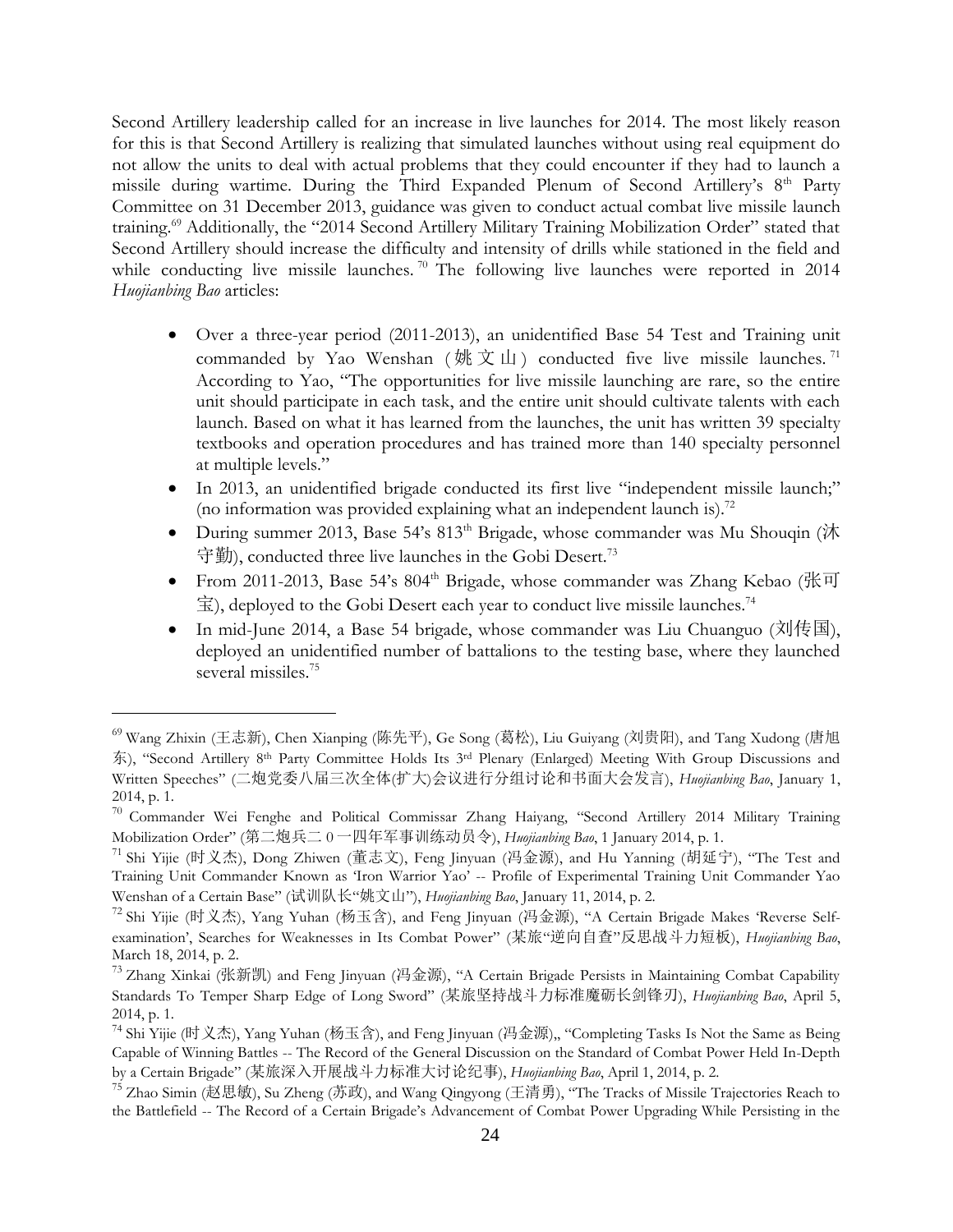- During summer 2014, Base 54's  $805<sup>th</sup>$  Brigade, whose commander was Zhang Hong ( $\frac{4}{10}$ ) 鸿), set a new record for a missile type while performing a cross-region deployment to the Gobi Desert that resulted in a live missile launch.<sup>76</sup>
- In July 2014, an unidentified brigade conducted a live missile launch(es) at night in the Gobi Desert.<sup>77</sup>
- In 2009, the Second Artillery Engineering University created a command management graduate student pilot class in its "4+1" program, which emphasized the development of organization command and unit management skills. <sup>78</sup> In 2014, in order to further improve trainees' operation command capabilities, the university organized 20 of the first-year students into four groups of launch units to participate in live launches. On 19 July 2014, the students in the university conducted two live launches of a new type of missile in the Gobi Desert. One of the students actually pushed the button to launch the missiles.
- In mid-July 2014, Base 55's 824<sup>th</sup> Brigade, whose commander was Chen Qian (陈前), conducted a live missile launch(es) in the Gobi Desert.<sup>79</sup> This was the third straight year since the brigade was created that it had deployed to the desert and launched a live missile.
- In mid-2014, an unidentified conventional missile brigade, whose commander was Shi Xiangyang (施湘阳), sent over a thousand troops and more than 100 vehicles to the Gobi Desert to conduct live-launch drills.<sup>80</sup>
- In December 2014, an unidentified brigade's  $3<sup>rd</sup>$  Launch Battalion's  $6<sup>th</sup>$  Launch Company launched several live missiles shortly after midnight in the Gobi Desert.<sup>81</sup> Each missile was assigned to a subordinate numbered launch platform (发射架) (e.g., 1<sup>st</sup> launch platform) subordinate to the company. The drill included dealing with simulated

 $\overline{a}$ 

 $^{78}$  Ning Fanshu (宁凡树), Yan Shaoshi (闫少石), and Zhong Fuming (周福明), "Engineering University's First Command Management Graduate Student Launch Units Trains on a Plateau" (工程大学首个指挥管理型研究生发射 单元亮剑高原), *Huojianbing Bao*, 22 July 2014, p. 1.

<sup>79</sup> Han Xingbang (韩兴邦),Su Zheng (苏政), and Wang Qingyong (王清勇), "Facing Great Expectations of First 'Three-Consecutive-Launches' in Unit's History, Brigade Party Committee Remains Clear-Headed and Determines to Focus on Actual Combat" (面对单位历史上首个"三连发"的荣誉期盼,某旅党委头脑清醒,坚持从实战出发), *Huojianbing Bao*, 22 August 2014, p. 2.

Standard of Combat Power" (某旅坚持战斗力标准进战斗力跨升纪实), *Huojianbing Bao*, 6 August 2014, p. 3. Liu Chuanguo was identified as the commander of an unidentified launch brigade located in Shaoguan, Gansu Province, in the *March 2014 Directory of PRC Military Personalities*, p. 101.

<sup>76</sup> Xiao Pan (肖盼), Su Zheng (苏政), and Wang Qingyong (王清勇), "Sharpening Swords and Showing One's Might on Shooting Range and Winning First Place in Military Competition on Examination Site" (靶场砺剑扬威;考场比武夺魁 ), *Huojianbing Bao*, 25 October 2014, p. 2.

 $77$  Zhao Simin (赵思民), Wang Lu (王璐), and Dang Tong (党彤), "Sharpening Excalibur in the Gobi Desert" (大漠戈 壁砺神剑), *Huojianbing Bao*, 22 July 2014, p. 2.

<sup>80</sup> Ren Yuan (任原) and Cao Wenxi (曹文希), "Train 'Three Precision' Capabilities to "Five Measures" Standards—A Brigade Closely Adheres to Actual-Combat Requirements, Launching Remedial Training" (用"五度"标尺 练"三精": 谋 旅紧贴实战需要开展补差训练), *Huojianbing Bao*, 24 September 2014, p. 2. Shi Xiangyang was identified as the commander of an unidentified conventional missile launch brigade in the *March 2014 Directory of PRC Military Personalities*, p. 102.

<sup>81</sup> Cao Wenxi (曹文希) and Xu Changlei (徐昌磊), "Information about a Brigade Launch Detachment's Night Drills: 'Special Training' Seizes 'Night Supremacy'" ("特训"夺占"制夜权": 谋旅发射分队夜间演练见闻), *Huojianbing Bao*, December 16, 2014, p. 2.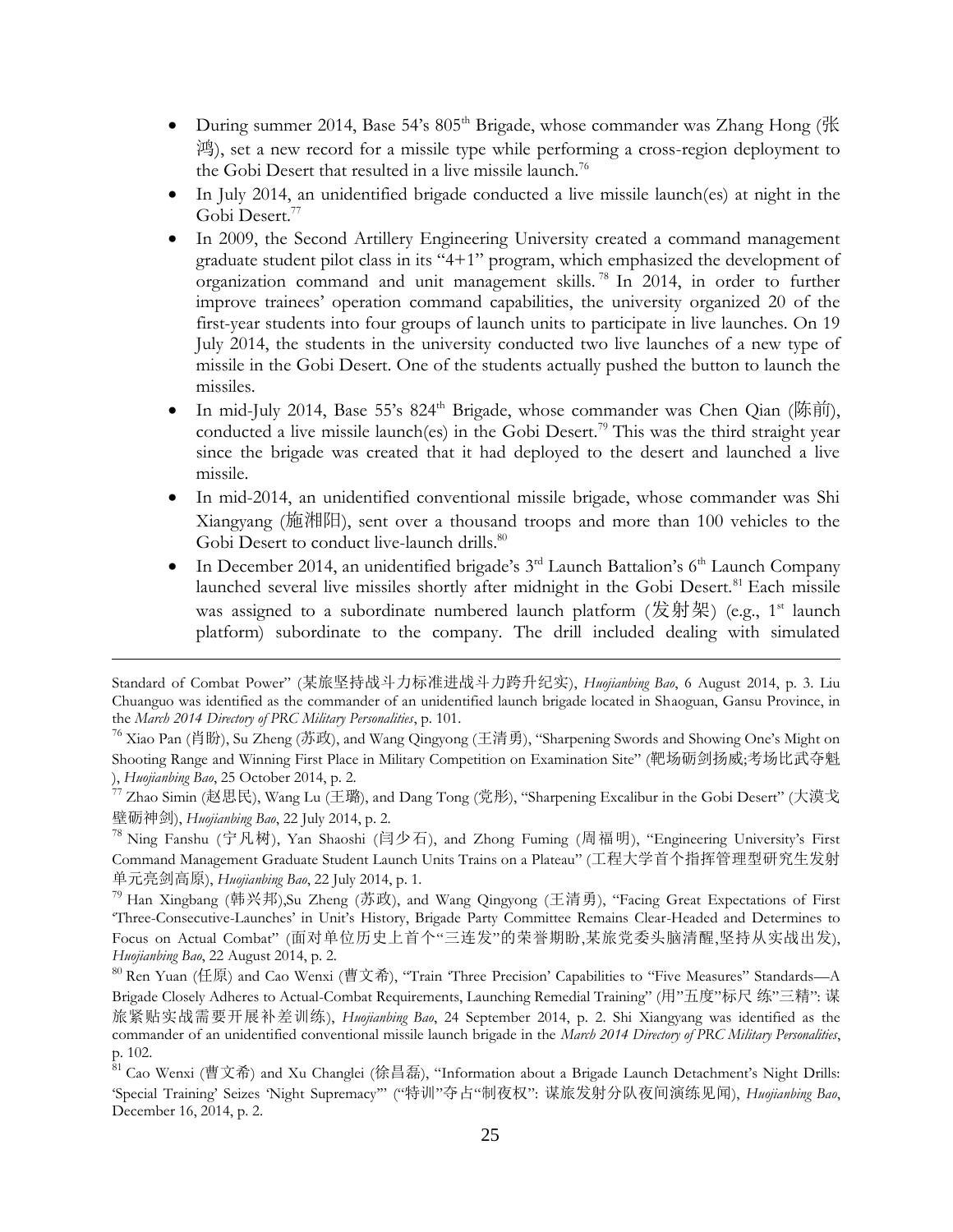problems, including problems with electric cables, as well as confrontation with the "Blue Force."

Although it remains unclear if Second Artillery met its goal of increasing the difficulty and intensity of live launch training, on 30 December 2014 *Huojianbing Bao* reported a number of successful launches on the "actual combat-like battlefield." <sup>82</sup> In one example, a brigade leader decided to proceed with a launch even though the maximum instantaneous wind speed was near the limit and seven of eight operators were taking part in their first live-fire launch, including five conscripts with less than one year of military service. The missile reportedly hit the target one thousand kilometers away, and this training was described as "the epitome of promoting actual combat-like training under difficult conditions." Another example described how the brigade command center issued an instruction changing the striking target within the last 15 minutes of the countdown. In a third example, a brigade completed a missile launch under dim lighting, then immediately took delivery of missiles and "within xx minutes" launched a second missile from the same launcher. Finally, it was reported that a certain military base bundled various types of missiles together in training. They conducted coordinated training step-by-step and "joined 'hard fingers' into an 'iron fist'."

Of note, in 2013 officers and enlisted personnel from a Second Artillery repair factory deployed to the Gobi Desert for the first time to support live missile launches.<sup>83</sup> The same factory sent personnel in 2014 as well.

*Huojianbing Bao* articles in 2014 provide information indicating that not every launch proceeds as planned. For example, a brigade, whose commander was not identified, was scheduled to conduct a live-fire launch task at the base; however, one minute before launch, it was called off due to an emergency malfunction in a system.<sup>84</sup> At the time, missiles were fitted with initiators, and dozens of explosive bolts onboard the missiles were already linked into a cable network. The missiles were one button-push away from launching. The situation was exceptionally critical. The chief engineer, Tan Qingquan (谭清泉), led a team of technical personnel and solved the problem in six hours. The team then conducted 50 tests to confirm the system worked, and the missile was finally launched the next day.

#### **Logistics**

 $\overline{a}$ 

The primary Second Artillery logistics support units include materials (warehouses), mess (food and water), medical, fuel, and transportation (rail and road). These units often train separately, including individual unit and field training, as well as with operational units. For example, in September 2014, the logistics components of one base conducted a 20-day field training drill in the Gobi Desert for

<sup>&</sup>lt;sup>82</sup> Xu Jing (徐晶), Chen Xianping (陈先平), and Ge Song (葛松), "Actual Combat-like Training Methods Show Conspicuous Bright Spots" (二炮部队 2014 年度着力加强实战化演训巡礼), December 30, 2014, p. 1.

<sup>83</sup> Tang Renjiang (汤仁江), Cheng Fengtao (程峰涛), and Feng Jinyuan (冯金源) "Liu Haichao: Smile Accompanies Missile As It Whistles Towards Sky" (刘海超;微笑伴着神剑飞), *Huojianbing Bao*, March 5, 2014, p. 3.

<sup>84</sup> Cao Yazhou (操亚洲), Wang Qingyong (王清勇), Wu Xudong (伍旭东), and Ge Song (葛松), "At a Post, a set of Shoulders of Iron Bear the Weight of Mountains – Series on Brigade Senior Engineer Tan Qingquan's Dedication to Putting the Goal of a Strong Military Into Action" (某旅高级工程师谭清泉献身强军实践系列报道), *Huojianbing Bao*, April 16, 2014, p. 1–2.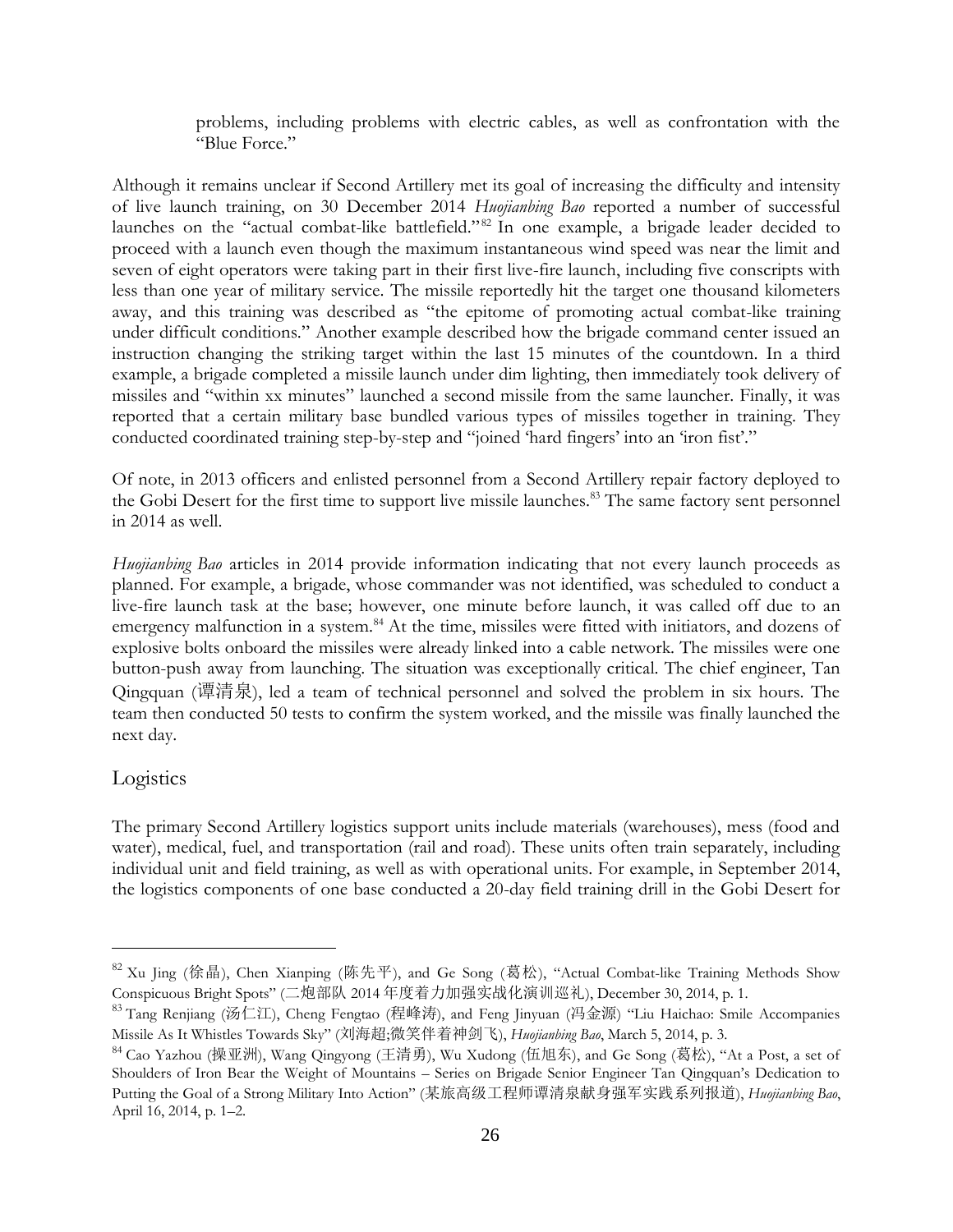the first time.<sup>85</sup> The drill included training subjects such as road transport, follow-along fuel supply, materiel receipt and issue, rescue and treatment of battle casualties, and emergency repair of equipment.

Concerning its transportation system, Second Artillery has issued the "Provisions for Implementing Railroad Transport Delivery of Second Artillery Units," which systematically standardizes the workflow of railroad transport delivery and reportedly solves the difficulties in safe and secure transport delivery, as well as rapid loading and unloading.<sup>86</sup> It also established the Second Artillery transport combat-readiness emergency response command informatized platform with the support of the national transport combat-readiness network. The military transport system has also adopted extraordinary measures to strengthen the construction of battlefield transport installations, successively renovated thousands of kilometers of national defense highways, transformed hundreds of kilometers of military highways, dozens of special railway lines, dozens of loading and unloading stations, and preliminarily established a Second Artillery battlefield transport network system, which has greatly improved the battlefield transport environment and increased the level of emergency response mobility.

Given the complexities of moving so much material in a short period of time in difficult geographical locations, Second Artillery has consistently faced challenges. For example, in 2013, it took several hours to unload a train at a depot due to inadequate planning and training; however, the same depot finished the work in 30 minutes in 2014.<sup>87</sup> Yet another challenge has been training outside a fixed cycle. For example, one rail transport battalion normally carries out battle readiness drill every Friday morning; however, an unannounced emergency drill was conducted on a Thursday morning in June 2014, and the unit failed to meet the requirements.<sup>88</sup> Instead of being prepared at all times, they only prepared their gear on Thursday evening for the normal Friday training.

#### Remedial Training

 $\overline{a}$ 

After Second Artillery identifies certain problems, such as training to the test instead of training on all subjects, it conducts what it calls remedial training (补差训练). For example, after one launch fendui discovered problems in 2013 concerning inconsistent operation of equipment, poorly integrated tactical and technical skills, and inaccurate analysis and clearing of malfunctions, it conducted field remedial training.<sup>89</sup> Following a live missile launch at the Gobi base, another launch unit discovered that, although everyone had met their training requirements before the launch, several problems occurred during the launch sequence, including incorrect operations and slow

<sup>85</sup> Zhang Yue (张悦) and Tan Hubiao (谭虎彪), "First Trans-Regional Field Training for Base's Logistical Contingency Support Force" (某基地后勤应急保障力量首次跨区驻训), *Huojianbing Bao*, September 6, 2014, p. 1.

 $86$  Li Ye (李晔), Xie Dubo (谢杜波), and Sun Xianfu (孙现富), "Three Dimensional Joint Strategic Delivery Capability of Second Artillery Achieves All-Around Enhancement (二炮立体联合战备投送能力实现整体跨升), *Huojianbing Bao*, March 21, 2014, p. 2.

 $87$  Guo Li (郭丽) and Yao Qiang (姚强), "The Aftermath of an Embarrassing Unloading Task" (缺装作业遭遇尴尬之 后), *Huojianbing Bao*, p. 2.

 $88$  Hu Mingxin (胡明欣) and Sun Er (孙二), "A Certain Regiment Bids Goodbye to "Fixing Day" in Combat Readiness Drill" (某团战备演练告别"定日子"), *Huojianbing Bao*, June 17, 2014, p. 1.

<sup>89</sup> Zhang Hongliang (张洪亮), Ding Rongzhen (丁荣桢), and Tian Liang (田亮), "The Right Time for Remedial Training" (不差训练正当时), *Huojianbing Bao*, February 15, 2014, p. 2.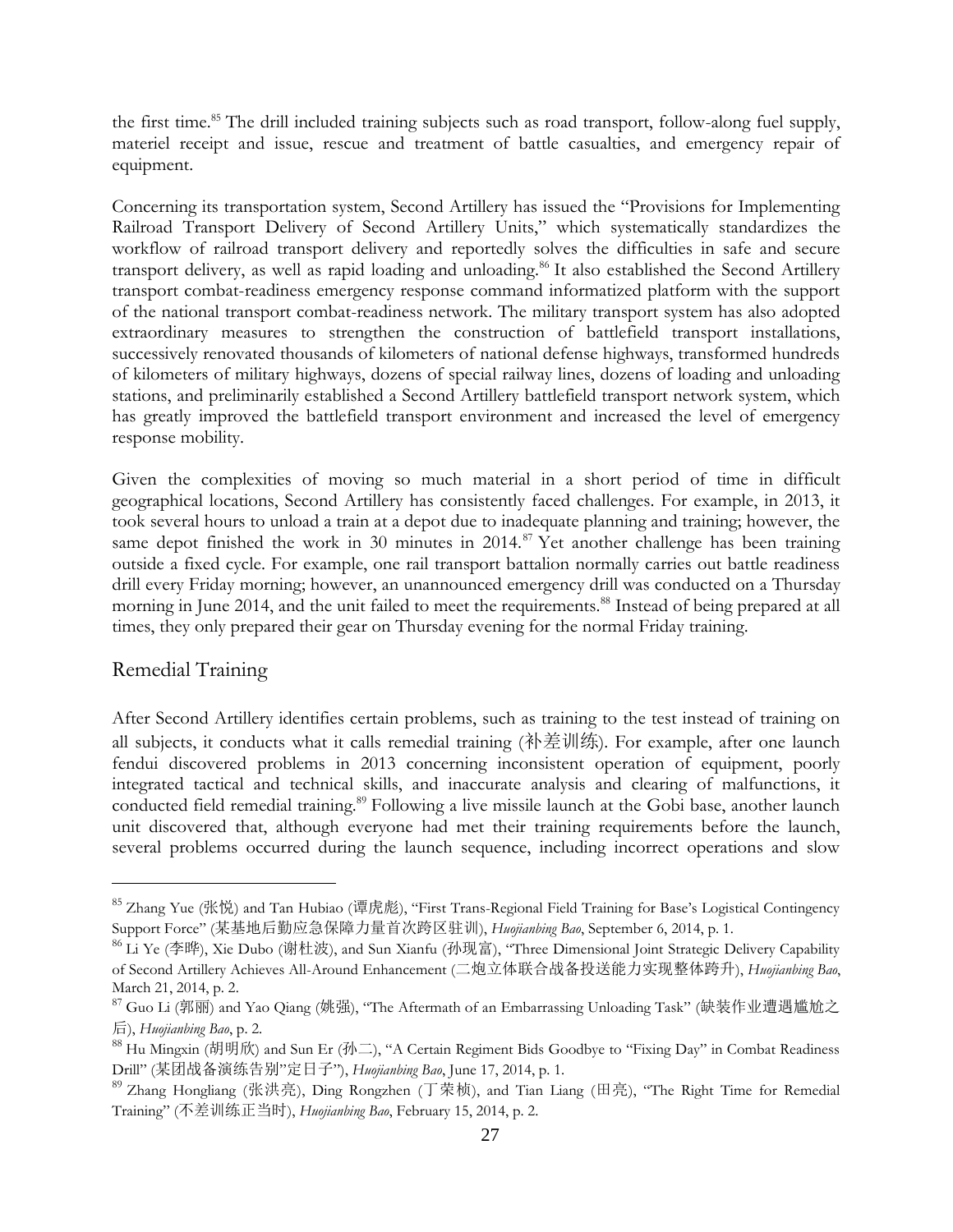movements among some new launch crew members due to being too nervous under actual combat conditions and possessing inadequate basic skills.<sup>90</sup> Upon returning home, the unit immediately launched remedial training that focused on setting operational standards based on speed, precision, accuracy, difficulty, and intensity. It made specific provisions regarding the length of drills, including vehicle positioning, equipment deployment, and field training. It also made clear requirements regarding the accuracy of operations, including position capture, targeting, and launching. It then organized high intensity continuous firepower strike drills and nighttime blackout combat launch training. Overall, the unit focused on reinforcing troops' capabilities in precise operations, supervision, and command and control.

#### Joint Training

 $\overline{a}$ 

The PLA defines joint training (联合训练) as training that is conducted under a single command organization by two or more services, two or more militaries [e.g. foreign militaries for combined training], as well as the military and other armed forces or locations, in order to grasp the principles and methods of joint combat/operations and other joint military actions.<sup>91</sup> Note that, technically speaking, Second Artillery as an independent branch does not fit into the definition.

During September and October 2014, the PLA held its largest ever joint exercise, identified as "Joint Action-2014" (联合行动-2014) actual-combat exercise (实兵演习), which involved the Army, Navy, Air Force, and Second Artillery. The exercise was organized into five separate components and were identified as Joint Action-2014A to 2014E. Of the five components, Second Artillery participated in 2014A and 2014C; however, little information was provided about Second Artillery's actual participation.

Joint Action-2014A, which involved the PLAN, PLAAF, and Second Artillery, was held in the South China Sea region starting on 23 September.<sup>92</sup> The exercise focused on a range of competencies, including joint command of maritime operations based on an information system, air defense and anti-submarine operations, a conventional missile strike, and information countermeasures. It tested training in a joint combat environment that involved tactics and training methods of various services and branches/service arms on a multi-dimension battlefield. The exercise also involved the employment of reconnaissance satellites, electronic countermeasures, and maritime patrol, as well as protection and rescue forces.

 $^{90}$  Ren Yuan (任原) and Cao Wenxi (曹文希), "Train 'Three Precision' Capabilities to "Five Measures" Standards—A Brigade Closely Adheres to Actual-Combat Requirements, Launching Remedial Training" (用"五度"标尺 练"三精": 谋 旅紧贴实战需要开展补差训练), *Huojianbing Bao*, September 24, 2014, p. 2.

<sup>91</sup> *China's PLA Military Terminology* (中国人民解放军军语), Beijing: Academy of Military Science Press, December 2011, p. 302.

 $^{92}$  Zhang Tao, ed., "Toint Action-2014A' exercise held in South China Sea," China Military Online, September 24, 2014, accessed at http://eng.chinamil.com.cn/news-channels/china-military-news/2014-09/24/content\_6152740.htm. Li Youtao (黎友陶) and Wu Dengfeng (吴登峰), "'Joint Action-2014A' Actual-Combat Exercise Held in the South China Sea" (" 联 合 行 动 —2014A" 实 兵 演 习 在 南 海 举 行 ), September 23, 2014, accessed at http://news.mod.gov.cn/pla/2014-09/23/content\_4539429.htm.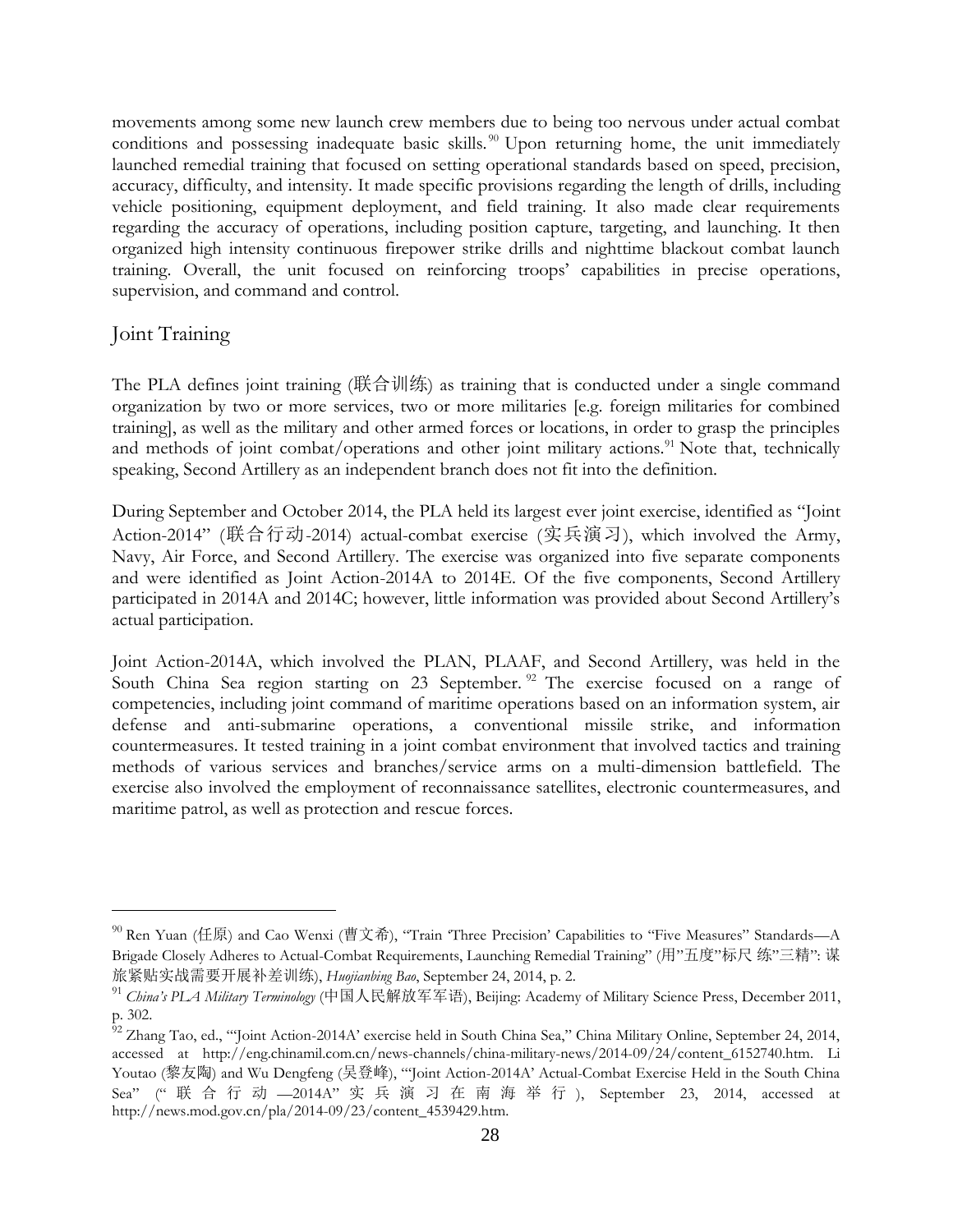Joint Action-2014C, which involved the Army, Air Force, and Second Artillery, was held in the Lanzhou MR's Kunlun Mountains in northwest China from 15-20 October.<sup>93</sup> The primary Army unit involved was the Lanzhou MR's 21<sup>st</sup> Group Army, which is headquartered in Baoji, Shaanxi Province, and included special operations forces and Army Aviation. The Lanzhou MRAF's 36<sup>th</sup> Bomber Division dropped bombs on various ground targets as the ground forces moved forward during the land assault. Based on an after-action critique, it was determined that the joint command system functioned with high efficiency; however, three key shortfalls were identified: 1) a shortage of hardware for joint operations placed constraints on the exercise; 2) the overall procedures in place for joint operations were inadequate, which restricted everything they did; and 3) the quality and capability of the personnel involved were not high enough to meet the requirements for joint operations. In addition, the units confronted problems with operations at high altitudes and the need for effective logistics support.

#### Command Training

 $\overline{a}$ 

Second Artillery focuses much of its training on what it calls "command" (指挥) of its forces at every level and by every component, not just launch organizations. Although most training drills are successful in the general sense, Second Artillery consistently identifies problems with its command structure and personnel. For example, one support regiment noted that, during a drill, three of its staff personnel were not familiar with support processes, the command process for *fendui* contingency responses was not appropriate, a battlefield materials storage facility lacked pertinent materials for operational opponents, and the theoretical skills of commanding officers were generally weak.<sup>94</sup>

As a result, Second Artillery spends considerable time trying to educate and train all of its command components, which is composed of multiple parts. Specifically, Second Artillery "command" elements fall into the following categories: leaders and command staff;<sup>95</sup> command information

<sup>&</sup>lt;sup>93</sup> Liu Peng (刘鹏),Wang Guangli (王广利), and Du Hongxing (杜红星), "Stretching the Bow and Sword in the Snow; Pitched Battle in Kunlun Mountain – On-Scene Account of a Certain Red Army Division of the 21st Group Army Carrying out Mission Theme Training on Plateau" (第 21 集团军某红军师开展高原使命课题训练现场见闻), September 17, 2014, p. 1. Mo Fuchun (莫福春) and Sun Libo (孙利波), "How Many Thresholds One Has Yet to Step Over for Joint Training and Joint Operations – Thoughts From Observing the Live Force Joint Exercise Carried Out by Multiple Services and Arms of the Lanzhou Theater in a Frigid Highland Area" (联训,还需迈过多块), Jiefangjun Bao Online in Chinese, November 25, 2014, p. 5. Liu Peng (刘鹏) and Du Hongxing (杜红星), "Use of Real Ammunition Throughout Exercises Has Become the 'Calibrator' of Tactical Innovation – A Certain Red Force Division Conducts Plateau Weapons Efficacy Testing to Boost Operational Precision" (全程实弹推演成为创新战法[校正器]), Renmin Jundui, August 12, 2014, p. 2.

 $94$  Wang Zhiyi (王志毅) and Yue Xiaolin (岳小琳), "Regiment Persists in Orientation of Problems, Organizes Commanders and Staff Evaluation" (某团坚持问题导向组织首长机关考核), *Huojianbing Bao*, December 12, 2014, p. 2.

<sup>&</sup>lt;sup>95</sup> References to the leaders include the following terms: commander which sometimes includes the PC (指挥员), leaders (首长/领导/主官) (e.g., commander, PC, deputy commanders, deputy PCs, and directors of the four departments), leaders and command staff (首长机关), command duty position (指挥岗位), command group (指挥班), commanding officers (指挥军官), command personnel (指挥人员), command support elements (指挥保障单元), command team ( 指挥组), political commissar (政治委员), reserve command elements (预备指挥单元), and rotational command duties (指 挥 轮 流 制 度 ). The term "command staff" ( 机 关 ) normally refers to personnel in the four departments (Headquarters, Political, Logistics, and Equipment/Armament) in the relevant headquarters. It does not include the commander, PC, or deputy commanders.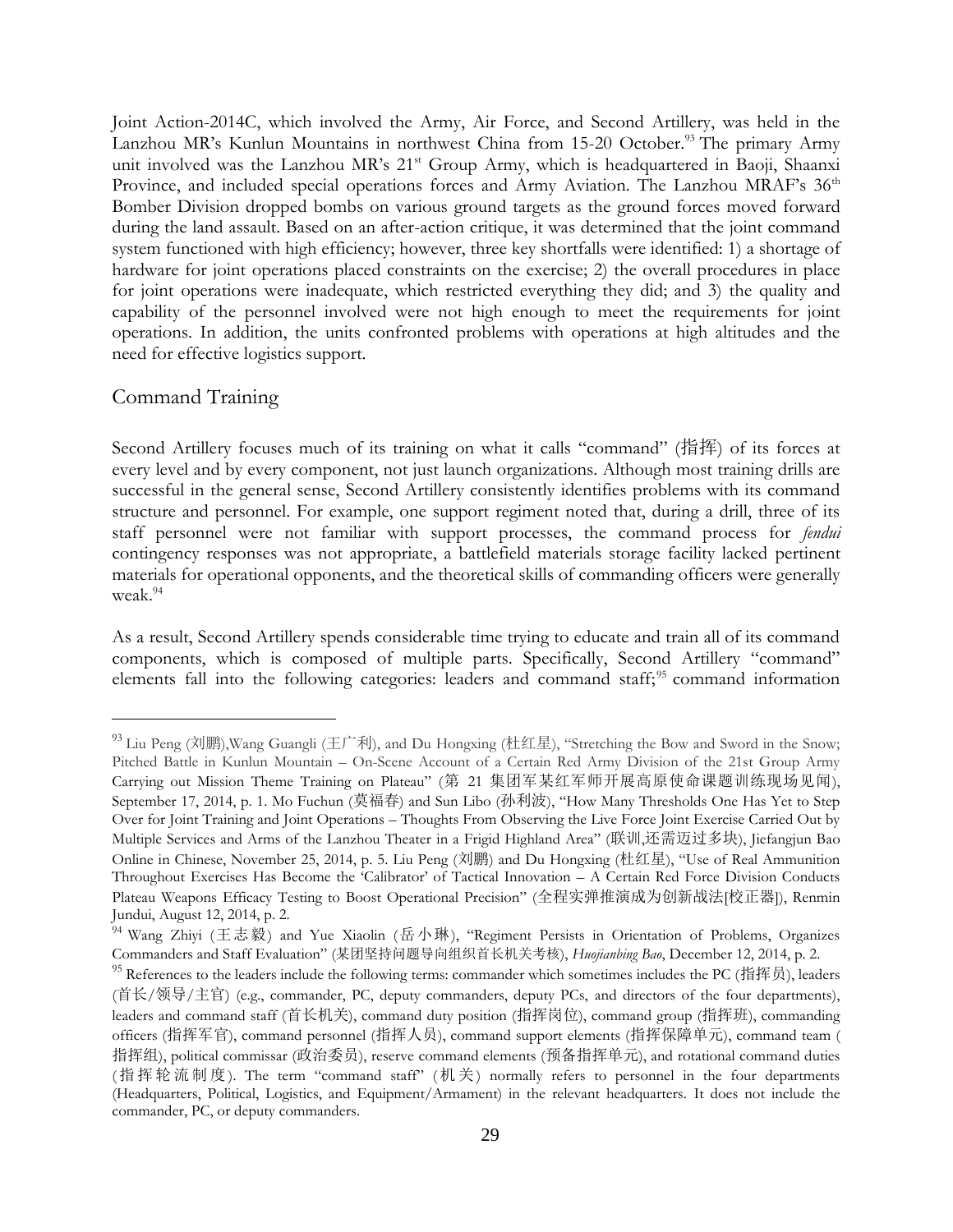systems;<sup>96</sup> command facilities;<sup>97</sup> command education; command training; command processes;<sup>98</sup> types of command;<sup>99</sup> and command equipment.

The first step is for cadets to receive basic command education, which includes theory, and follow up technical training at the Second Artillery Command College and Second Artillery Engineering University for cadets. Once they assume their operational and support billets and work their way up the career ladder, they may have the opportunity to return to one of the academic institutions for professional military education. For example, the Engineering University has a Command Management Graduate Course, whose students have participated in live launches.<sup>100</sup>

During drills and exercises, the leaders and command staff are constantly evaluated.<sup>101</sup> If they do not meet the requirements, they must receive remedial training. <sup>102</sup> Throughout 2014 the PLASAF emphasized the need to improve command and staff capability or planning, coordination, organization, command, and response to contingencies. For example, one article recommended, "give training to the command and staff organ under difficult operational conditions, enhance its operation planning and command capability. Dare to set critical and risky scenarios for training, lay stress on training under complex and difficult conditions for the command and staff. Improve the physical, skill, knowledge, integrated command platform-use training for staff personnel and improve their capability of formulating and revising operation programs. Strengthen command training in combination with annual combined training and major combat readiness tasks.<sup>103</sup> Another article discussed how training should be conducted by a random scheduling scheme without any advanced notice and original plan, no preset topics, and no prewritten script. It stated, "Let us organize confrontation training sessions in which commanders will be in a 'cold sweat' as they

 $^{96}$  Command information systems (指挥信息系统) include links (链), networks (网络), platforms/terminals (平台), software (软件), and informatized command (信息化指挥).

 $97$  Depending on the level and event, command facilities include what Second Artillery calls command

cabins/modules/shelters (指挥方舱), command centers (指挥中心), command halls (指挥大厅), command hubs (指 挥枢纽), command offices (指挥室), command posts (指挥所), command tents (中军帐), command towers (指挥 楼), command vehicles (指挥车), and command tunnels (指挥 坑道).

<sup>&</sup>lt;sup>98</sup> Command processes include command and control of organizations with a different grade, command and coordination between organizations at the same grade, command capabilities, command collaboration, command decision-making, command flowcharts, command levels, command methods, command planning, command procedures, using hand signals and oral command cards, command scenario, command strategy, and precision command.

<sup>&</sup>lt;sup>99</sup> Types of command include battlefield command (战场指挥), command operations (指挥作业), command warfare (指挥对抗), and combat operations command structure (作战指挥机构).

<sup>&</sup>lt;sup>100</sup> Ning Fanshu (宁凡树), Yan Shaoshi (闫少石), and Zhong Fuming (周福明), "Engineering University's First Command Management Graduate Student Launch Units Trains on a Plateau" (工程大学首个指挥管理型研究生发射 单元亮剑高原), *Huojianbing Bao*, July 22, 2014, p. 1.

<sup>101</sup> Liu Gang (刘刚) and Zhou Xianren (周献人), "Strive for Realistic Environment, Strive for Difficult Contents, Strive for Strict Evaluations, and Strive for Practical Drills; Unidentified Base Acts Upon Order and Makes Clarion Call for Real Combat Oriented Training in New Calendar Year" (环球上求真,内容上求难,考核上求严,演练上求实:某基地 闻令而动吹响新年度实战化训练号角), *Huojianbing Bao*, January 11, 2014, p. 1.

<sup>&</sup>lt;sup>102</sup> Zhang Hongliang (张洪亮), Ding Rongzhen (丁荣桢), and Tian Liang (田亮), "The Right Time for Remedial Training" (不差训练正当时), *Huojianbing Bao*, February 15, 2014, p. 2.

<sup>&</sup>lt;sup>103</sup> Wei Guangrong (魏光荣), "More Quickly Enhance the Capability of Independent Launch in Actual Combat" (加快 提升独立发射能实战能力), *Huojianbing Bao*, March 25, 2014, p. 3.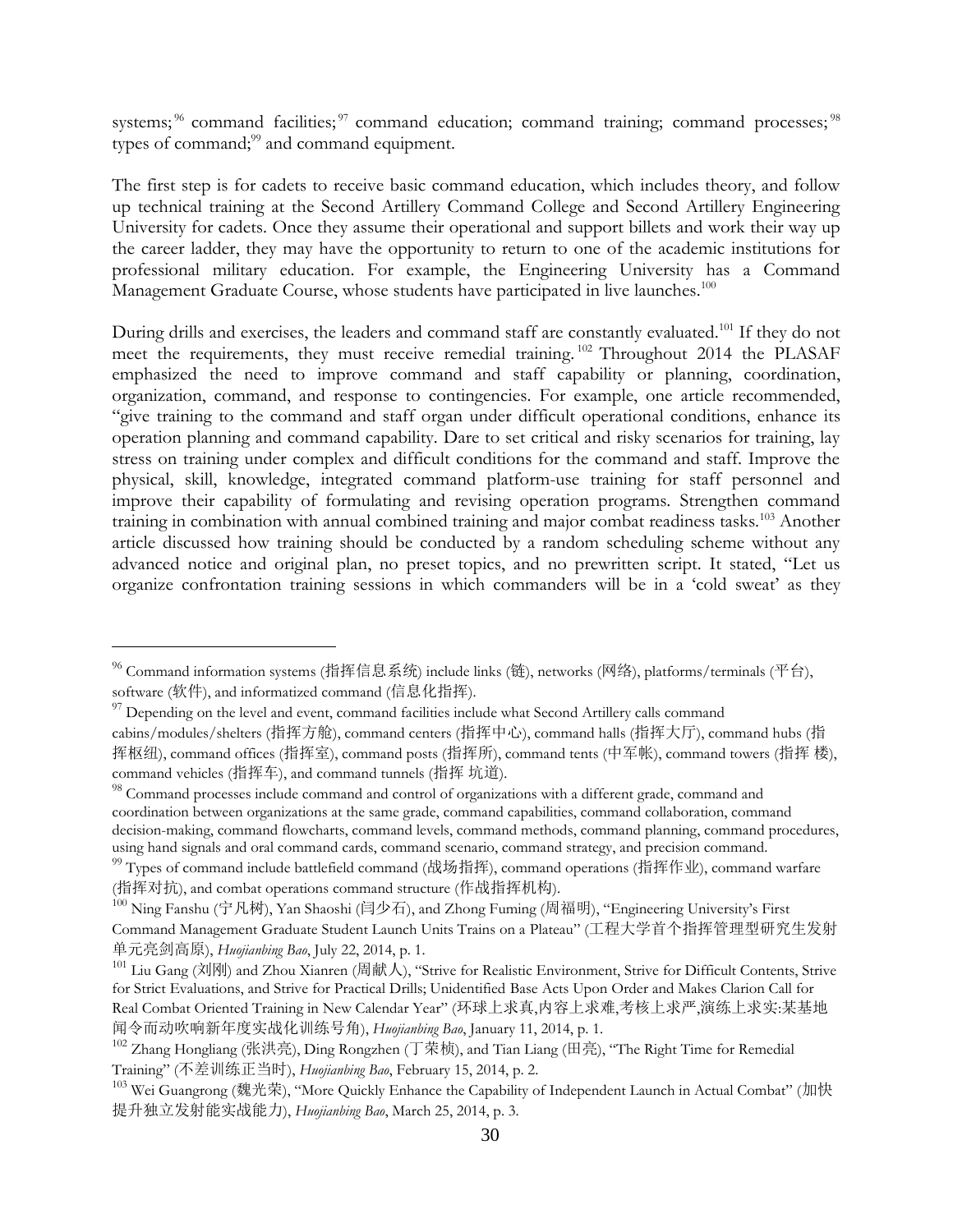attempt to deal with challenges, risky situations, and chaotic moments…let us focus on hard challenges and weaknesses. Let us not be afraid that assessment will reveal additional problems."<sup>104</sup> A third article reported how one regiment developed new measures to cope with "the relatively great disparity of commanders' ability and proficiency in combat operations requirements", among other deficiencies. <sup>105</sup> Through on-the-spot critiques and special-topic seminars, they compared the regiment's performance against the requirements for actual combat training and introduced 22 new measures for regulating training. These included the practice of specifying personnel, specifying positions, and specifying locations; the running of actual combat-oriented maneuvering drills, the simulated training of commanders in contingency handling, and the actual combat-oriented rotational command duties. According to the regiment Commander Liu Mingyuan (刘明远), the following training was based on the new measures. The article described an "online informatized communications drill against an actual combat backdrop" as seen from a joint operations command hall at the headquarters of a regiment. According to the article, an electronic monitor screen showed smoke of gunpowder spreading around and armored vehicles moving fast. As various scenarios unfolded one after another, including electromagnetic jamming, enemy satellites flying past above, and Trojan virus hacking, commanding personnel quickly adjusted their objectives of combat and successfully carried out anti-jamming and anti-reconnaissance operations. This training was considered a success as it "effectively tested and evaluated the troops' actual-combat reaction capability as well as commanders' capability and proficiency."

Finally, an article discussed how a virtual battlefield could be used to verify improvements in planning, decision making, and command and control, since conventional missile forces cannot simply deploy two units against each other in a "red vs. red" confrontation scenario.<sup>106</sup> The article focused on the need to intensify confrontation-oriented training to address specific operational missions or combat opponents. It emphasized that close attention should be given to "major rivals" to construct a realistic offensive and defensive environment. It recommended that key confrontation factors, such as missile warning, anti-missile interception, and precision attack should be simulated. Specifically, the article described how virtual simulation technology should be used to simulate actions taken by the Blue army in response to a surprise missile attack launched by the Red army, including early warning and anti-missile interception.

#### Seasonal, Climate, and Geography Issues

 $\overline{a}$ 

Second Artillery organizes its training around the four seasons—winter training (冬训), spring training (春训), summer training (夏训), and autumn training (秋训)—each of which is strongly affected by climate issues and geography. Second Artillery units train in several geographic areas, including plateaus up to 3,500 meters (11,500 feet) above sea level, the Gobi Desert in northwest China, and remote mountainous and forest areas of southern China, and what it calls regions north

<sup>104</sup> Sun Jinming (孙金明), "Push for Construction of Training Bases Driven by Training for Actual Combat" (以实战化 训练为牵引大力推进训练基地建设发展), *Huojianbing Bao*, March 14, 2014, p. 2–3.

<sup>&</sup>lt;sup>105</sup> Dong Guangpeng (董光鹏), Hu Yikai (胡亦锴), and Feng Jinyuan (冯金源), "Fighting Intensely on the Informatized Battlefield, Building Perfect Capability to fight Tough Battles – A Regiment Introduces 22 New Measures to Better Suit the Needs of Actual Combat" (鏖战信息化战场,砥砺打胜仗硬功:某团推出 22 项新举措向实战聚焦 ), *Huojianbing Bao*, February 19, 2014, p. 2c.

<sup>&</sup>lt;sup>106</sup> Li Yuchao (李玉超), "Construct Actual Combat Capability Based on Confrontation Training" (以对抗训练为抓手 推进部队实战化建设), *Huojianbing Bao*, March 14, 2014, p. 2–3.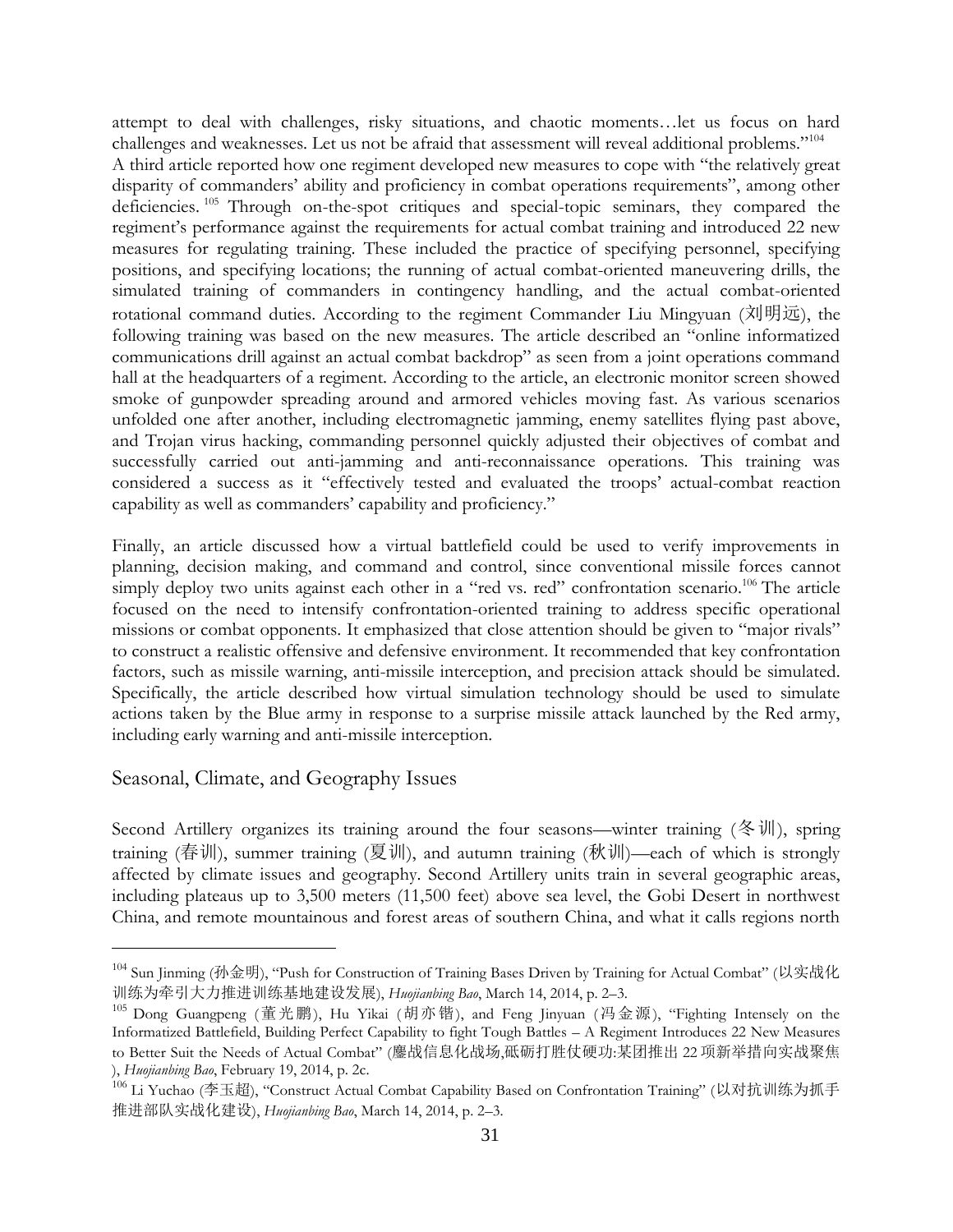of the Great Wall.<sup>107</sup> Winter and summer pose the biggest challenges for Second Artillery training due to extreme weather conditions. Depending on the location, winter training is conducted in temperatures reaching as low as minus 30 Celsius (minus 22 degrees Fahrenheit), and summer training occurs in temperatures reaching 50 degrees Celsius (122 degrees Fahrenheit).<sup>108</sup> Climate and geography take a toll on personnel as well as equipment and significantly impact Second Artillery training as shown in the following examples:<sup>109</sup>

- The percentage of personnel reacting to high altitude sickness has increased drastically
- In icy and snowy areas, the effectiveness of camouflage is greatly reduced
- During the winter, large areas of water are frozen, so that there is no useable water
- Lack of fresh food
- Fatigue and disrupting sleep cycles
- Underground claustrophobia
- Mental health issues

 $\overline{a}$ 

- Dealing with blowing sand
- Dealing with skin diseases
- Dealing with high heat and dehydration
- Physical and psychological exhaustion
- Some equipment will not start when the battery and fluids are frozen.<sup>110</sup>

Concerning training in snowy areas, some units make use of snow area camouflage netting, sun shade netting, and snow area capes to enhance the effectiveness of camouflage of equipment and people. <sup>111</sup> They also use the methods of adding low-temperature starter fluid, starting engines regularly, and blowtorch heating to facilitate the startup of vehicles. By using preheaters, installing

<sup>107</sup> Li Minzhen (李民振) and Yu Xihong (于夕红), "Encampment Training On Plateau in Cold Weather Guarantees War-Fighting Capability at All Times" (高原塞区驻训确保随时能战), *Huojianbing Bao*, January 1, 2014, p. 2. Ren Yuan (任原) and Cao Wenxi (曹文希), "Train 'Three Precision' Capabilities to "Five Measures" Standards—A Brigade Closely Adheres to Actual-Combat Requirements, Launching Remedial Training" (用"五度"标尺 练"三精": 谋旅紧贴 实战需要开展补差训练), *Huojianbing Bao*, September 24, 2014, p. 2. Zhou Bo (周波) and Ren Fangzheng (任方正), "With Mobile Repair Services, Battlefield Support Follows the Combat Forces Closely" (流动修理,战场保障如 jing 随 形), *Huojianbing Bao*, March 15, 2014, p. 2.

<sup>108</sup> Cao Li (曹力),Wang Hongxu (王洪续), and Tian Liang (田亮), "A Base's Winter Field Drills Forge All-Weather Combat Capabilities" (某基地冬季训练演练锻造全天候作战能力), *Huojianbing Bao*, December 17, 2014, p 1. Zhang Dudu (张督都) and Wang Qingyong (王清勇), "A Regiment's Focus on Combat Power Standards, Reinforcement of Actual-Combat Development" (某团聚焦战斗力标准加强实战化建设纪事), *Huojianbing Bao*, April 12, 2014, p. 2.

 $109$  Li Minzhen (李民振) and Yu Xihong (于夕红), "Encampment Training On Plateau in Cold Weather Guarantees War-Fighting Capability at All Times" (高原塞区驻训确保随时能战), *Huojianbing Bao*, January 1, 2014, p. 2. Huang Depeng (黄德鹏) and Xu Hongjun (徐洪均), "Brigade Bivouac Training Support 'Halts' Periodic Procurements" (某旅 业外驻训保障'叫停'定期采购), *Huojianbing Bao*, August 22, 2014, p. 2. Li Jie (李杰), Hu Yong (胡勇), and Liu Guiyang (刘贵阳), "Crack Medical Troops Go to the Exercise Area: Second Artillery Logistics Department Details People to Create Field Medical Stations for Follow-Along Support to Major Drill" (卫勤尖兵挺进演兵场:二炮勤部抽 组野战户随保障重大演训任务纪实), *Huojianbing Bao*, August 19, 2014, p. 2.

<sup>110</sup> Zhang Yanhe (张延合), Wang Chunyu (王春雨), and Zhang Jiangang (张建刚), "Weapons Dance and Make the Snow Fly", *Huojianbing Bao*, January 7, 2014, p. 4.

<sup>111</sup> Zhang Yanhe (张延合), Wang Chunyu (王春雨), and Zhang Jiangang (张建刚), "Weapons Dance and Make the Snow Fly", *Huojianbing Bao*, January 7, 2014, p. 4.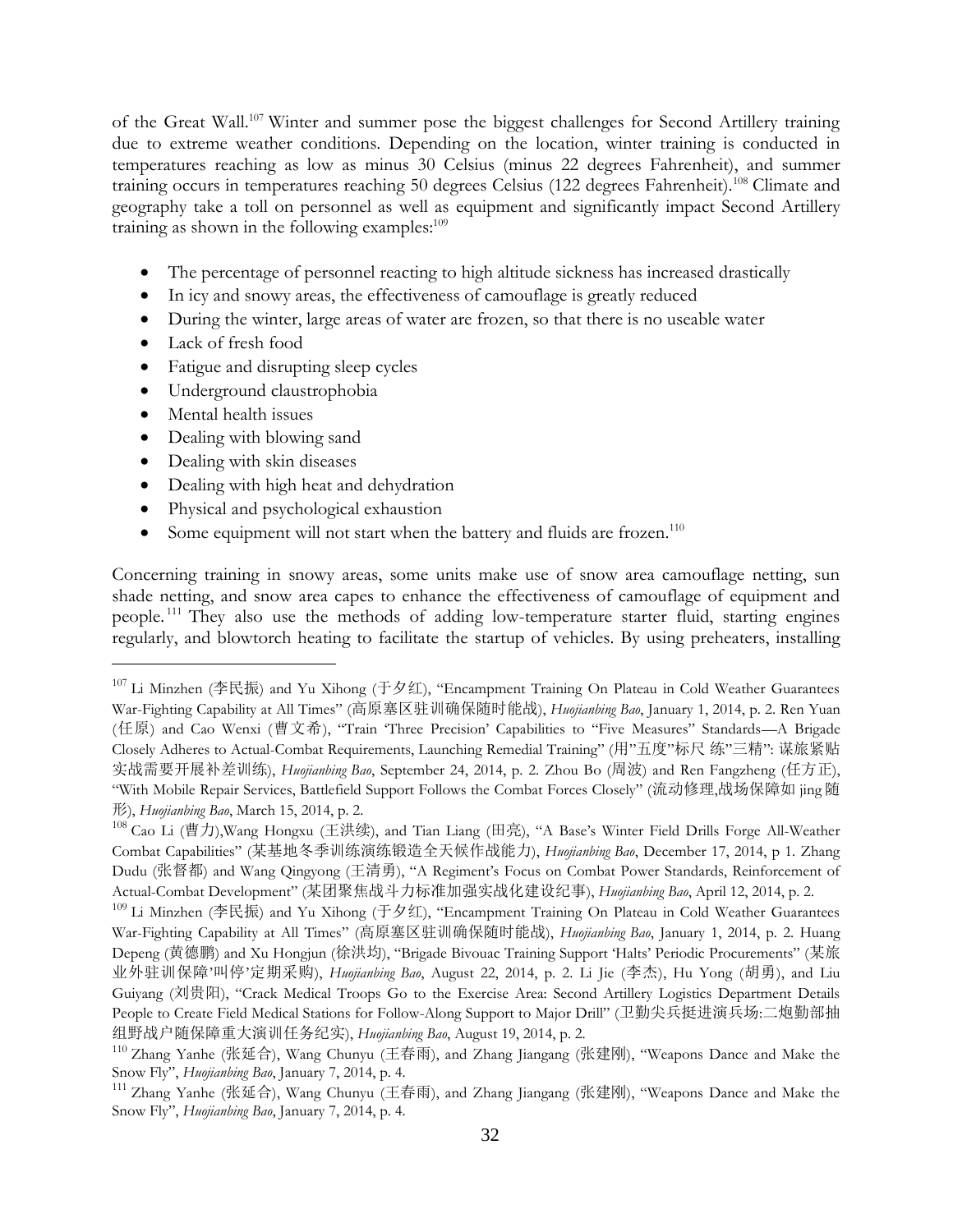vehicle compartment sealing strips, and issuing heaters, they meet the requirements of keeping people and equipment warm.

Concerning heat, around 1400 and 1500 hours is the hottest time of the day to train.<sup>112</sup> Although historically one unidentified brigade typically avoided training in the sun and spent time during this period doing specialty training in shaded areas, it changed its practices in 2014. To accomplish this, it mobilized troops deep into a mountainous area, posed training topics according to changing situations, and set up a complex environment to organize troops in conducting a forest fire fighting exercise. Even so, many of the troops could not handle the training in the extreme heat. To enhance subsistence support and to ensure troops' well-being, the brigade prepared meals for the deployed troops, and the medical team's military doctors accompanied and supported troops at all times, providing heat-stress prevention medications.

With regards to equipment maintenance and support, climate, especially in higher elevations, is clearly a limiting factor. <sup>113</sup> As individuals, maintenance personnel are impacted by natural environmental conditions in terms of their physiology, psychology, and behavior. This is even more obvious in high-elevation cold areas. Concerning problem of altitude sickness, when the majority of troops first enter a high-elevation area, they will experience symptoms such as dizziness, blurry vision, and difficulty breathing, as their bodies adapt to the low air pressure, low oxygen content, and dry climate. This makes it difficult for troops to work and train normally, and when severe, could even be life-threatening. During maintenance work in particular, because it is continuous for a long period of time and requires a great deal of physical force, personnel often experience insufficient energy and sleepiness, among other symptoms. To a certain degree, this reduces their effectiveness and ability in carrying out maintenance and support work. Another problem is that of frostbite. As maintenance personnel carry out training or repair work, they must use all kinds of maintenance facilities and equipment for long periods of time. Because the surface temperature of metal instruments is low, skin damage can easily be caused by grasping metal implements using bare hands. This is especially true when ground temperatures fall below minus 20 degrees Celsius (minus 4 degrees Fahrenheit), as skin and metal surfaces stick together. Wearing protective gloves becomes necessary while working, thus somewhat reducing the familiarity and precision with which soldiers operate equipment. To deal with these issues, units conduct frequent training to identify problems and solutions. They also use time between maintenance work for personnel to undergo periodic physical examinations in order to discover problems in a timely fashion. Troops who display poor reactions to extreme temperatures are sent for medical care.

#### Health Issues

 $\overline{a}$ 

The Second Artillery Logistic Department's Health Department, and its subordinate organizations at the base and brigade levels, has overall responsibility for all health issues, including physical and mental (psychological) health. It appears that, until 2014, Second Artillery did not deal well with health issues away from the unit. For example, from early June to the end of August 2014, the Second Artillery Logistics Department's Health Department for the first time detailed people to

<sup>112</sup> Tang Haihui (唐海挥) and Zeng Daorui (曾道锐), "A Brigade Toughens Troops in Extreme Heat" (某旅利用高温 恶劣天候从严摔打部队), *Huojianbing Bao*, August 6, 2014, p. 3.

<sup>113</sup> Deng Lizhong (邓立中), "Analysis of Equipment Maintenance and Support Issues in High-Elevation Cold Areas" ( 高原塞区装备维修保障问题探析) *Huojianbing Bao*, September 19, 2014, p. 3.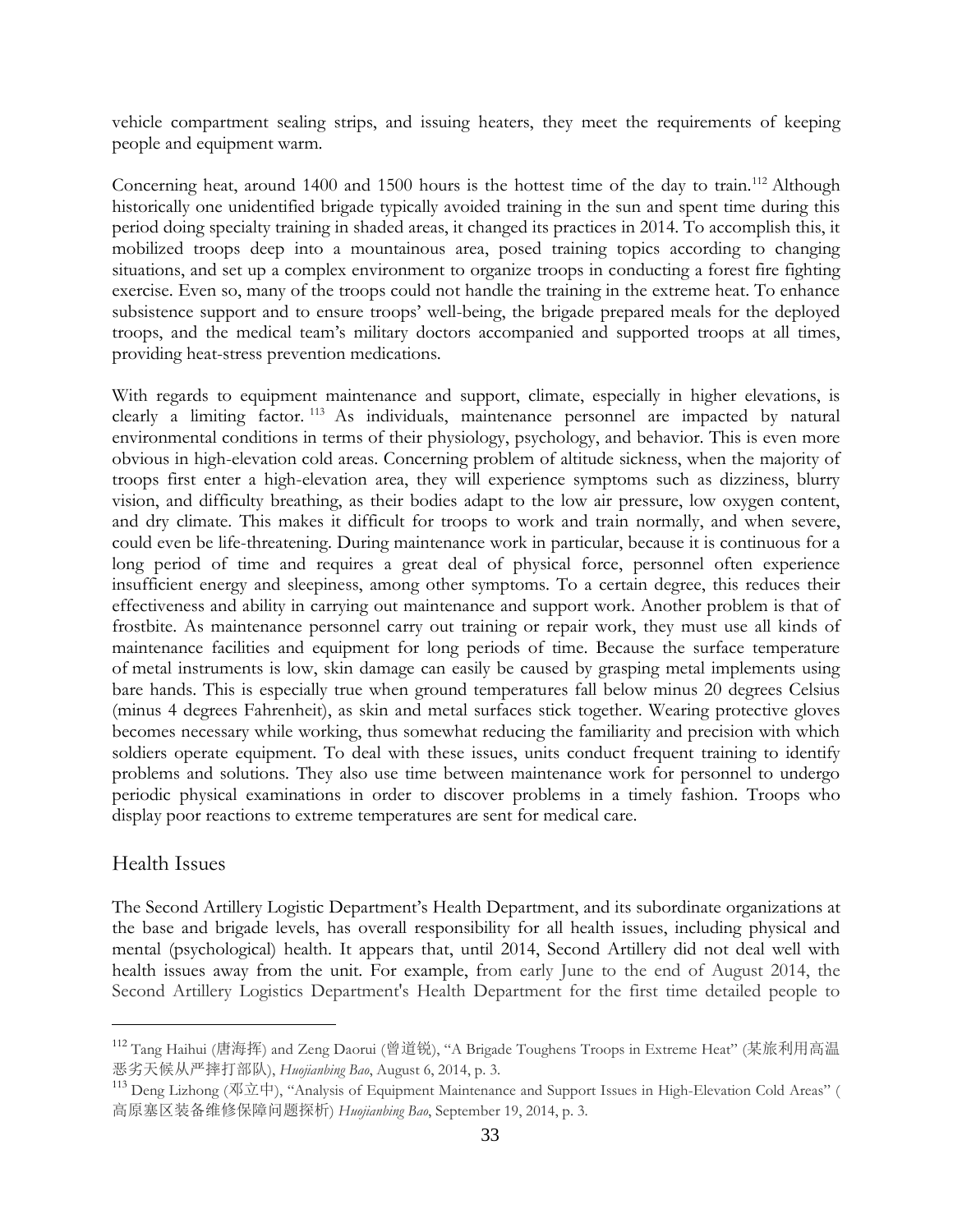create a field combat operations medical station to provide follow-along support for units in a major training exercise.<sup>114</sup> The medical station, which included a command team, an internal medicine team, a surgical team, a disease prevention team, and a psychological team, dealt with high plateau altitude sickness, training injuries, and skin diseases, as well as mental health issues. To better understand psychological issues, Second Artillery created an information system in 2014 to gather data and generate graphs to show psychological changes among personnel in the field.<sup>115</sup> Finally, Second Artillery has attempted to deal with problems caused by noise pollution at launch sites, which it calls the "intangible killer" because it affects both the physical and mental health of all personnel, as well as the combat readiness training environment. <sup>116</sup> To deal with this issue, one engineering training regiment constructed a large silencer test platform to determine the sources of the noise and make necessary improvements, which have reportedly had major military and economic benefits.

#### Training Successes

 $\overline{a}$ 

Although this report highlights many of the problems Second Artillery encountered during training in 2014, it is important to note that, overall, Second Artillery considers its training to be successful in the following five areas, despite shortfalls in each area. As one article noted, "failure is the mother of success."<sup>117</sup>

- Launching live missiles
- Deploying to a field training or launch site
- Establishing communications along the way and at the final location
- Training all personnel to meet requirements
- Providing support for personnel and equipment during training at distances or in underground facilities.

*Huojianbing Bao* frequently reported on training successes during 2014. For example, an unidentified base satisfactorily completed more than 10 major exercises and drills and successfully launched nearly 100 missiles of various types.<sup>118</sup> During one deployment, a huge convoy of vehicles crossed through mountains and forests in December, while successfully handling complicated "enemy

<sup>114</sup> Li Jie (李杰), Hu Yong (胡勇), and Liu Guiyang (刘贵阳), "Crack Medical Troops Go to the Exercise Area: Second Artillery Logistics Department Details People to Create Field Medical Stations for Follow-Along Support to Major Drill" (卫勤尖兵挺进演兵场:二炮勤部抽组野战户随保障重大演训任务纪实), *Huojianbing Bao*, August 19, 2014, p. 2.

<sup>115</sup> Zhang Hongliang (张洪亮), Tian Liang (天亮), and Wang Hongxu (王洪续), "'Big Data' Adds Wings of Information to Winter Training" ("大数据",为冬训插上信息翅膀) Huojianbing Bao, December 19, 2014, p. 2.

<sup>116</sup> Song Jingchun (宋景春), Qin Tao (秦涛), and Xu Yedong (徐叶栋), "The Training Regiment of a Certain Base Promotes Building of Ability to Strengthen Reform of Instruction and Training" (某基地训练团推进改革加强能力建 设思录), Huojianbing Bao, September 30, 2014, p. 3.

<sup>&</sup>lt;sup>117</sup> Lu Zhaoyu (鹿兆玉), Gao Mingjun (高明俊), and Wang Qingyong (王清勇), "A Second Artillery brigade sets up a local area network "Failure Database" to keep reminding all personnel to learn from the unpleasant experience to step up their capabilities in combat" (勇亮"败仗"经历,补强攻防"短板":某旅建立"败仗数据库"为打赢蓄智), *Huojianbing Bao*, January 8, 2014, p. 2.

<sup>118</sup> Liu Gang (刘刚) and Zhou Xianren (周献人), "Strive for Realistic Environment, Strive for Difficult Contents, Strive for Strict Evaluations, and Strive for Practical Drills; Unidentified Base Acts Upon Order and Makes Clarion Call for Real Combat Oriented Training in New Calendar Year" (环球上求真,内容上求难,考核上求严,演练上求实:某基地 闻令而动吹响新年度实战化训练号角), *Huojianbing Bao*, January 11, 2014, p. 1.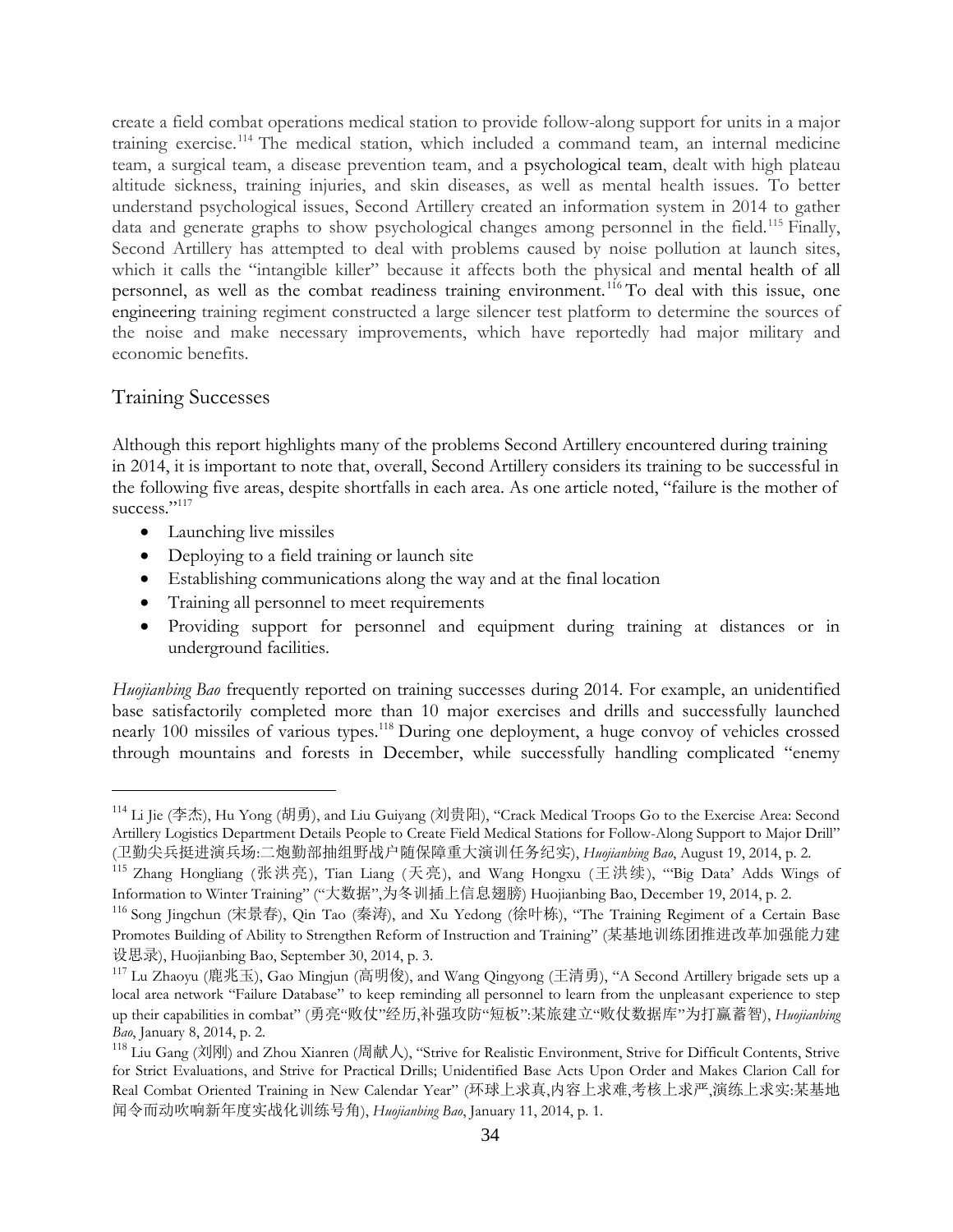situations" such as bridges having been bombed and harassment by enemy operatives to arrive on time at a pre-designated launch site.<sup>119</sup> Concerning establishing communications, within 30 minutes of entering a drill site, one unit made use of field combat operations command support components that it had researched and built on its own, and succeeded in installing and debugging militarycivilian telephone, videoconferencing, and a dedicated command network, thereby achieving a plugand-play, peacetime-wartime combined, field combat operations interconnected network.<sup>120</sup> Within a day and a half, the regiment successfully constructed more than 10 communication networks. One unit successfully resolved over 50 problems revolving around training in an underground facility, including the lack of water sources connected to outside sources, mismatches in mess hall equipment, and the difficulty of disposing of daily garbage.<sup>121</sup> Finally, although there are always training issues, one support regiment stated that it had successfully implemented a new system whereby new two-year soldiers were placed immediately into their combat billets and had to perform up to standards.<sup>122</sup>

<sup>119</sup> Zhou Yubo (周雨波), "There is No Choice in the 'Timing' of War; 'Blind Spots' Are Refused in Training Soldiers; A Brigade Analyzes Typical Cases and Strives to Improve the Quality of Night Training" (某旅剖析典型事例着力提高 夜训质量), *Huojianbing Bao*, January 1, 2014, p. 2.

<sup>120</sup> Hu Yikai (胡亦锴) and Feng Jinyuan (冯金源), "Regiment Tempers Communication Command Capabilities in Complex Environment" (某团复杂环境锤炼通信指挥能力来), *Huojianbing Bao*, January 22, 2014, p. 2.

<sup>&</sup>lt;sup>121121</sup> Liu Daikun (刘代坤), Su Zheng (苏政), and Wang Qingyong (王清勇), "Blazing Fire Tempers Real Metal -Record of a Certain Brigade Persisting in Building Battlefield Environments Using Combat Effectiveness as Their Standard" (某旅坚持战斗力标准构设战场环境纪事), *Huojianbing Bao*, August 30, 2014, p. 3.

<sup>122</sup> Li Pengyong (李鹏勇) and Zhao Jilei (赵吉垒), "New Position Management Solider 'Take Position'," (阵管新兵上" 战位"), *Huojianbing Bao*, January 8, 2014, p. 2.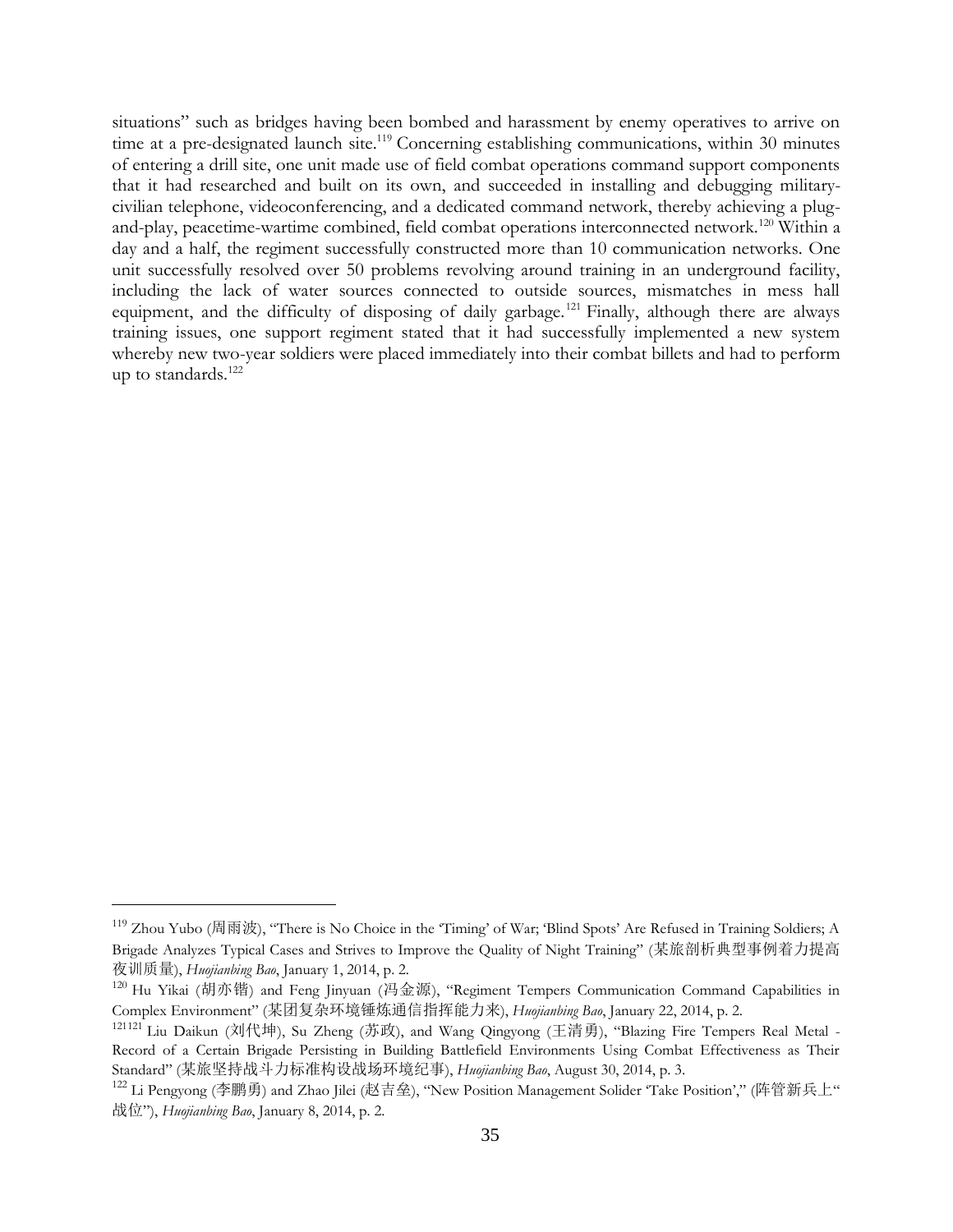# <span id="page-43-0"></span>Conclusion

The PLASAF is determined to develop a strong, informatized strategic missile force in accordance with CMC Chairman Xi Jinping's guidance. It has made significant progress over the past two decades in strengthening its deterrence and combat operations capabilities. With the successful deployment of road-mobile ICBMs, the PLASAF is increasingly able to provide credible nuclear deterrence and an assured nuclear retaliation capability. Additionally, the PLASAF's increasingly accurate and longer-range conventional missile force provides a credible precision strike option, an essential part of any counter-intervention strategy. However, *Huojianbing Bao* reporting on PLASAF training in 2014 indicates that the force is not yet consistently operating at the level it desires. Some problems continue to hinder Second Artillery's modernization, such as the need for highly technical personnel capable of operating complex weapons systems, a lack of standardized equipment among units, and equipment breakdowns. In 2014, Second Artillery attempted to overcome these problems by training for actual combat, increasing the difficulty and intensity of training to enable the force to fight and win battles, creating a corps of highly competent personnel, and correcting the style of training, drills and evaluations, presumably to bring them more in line with actual combat requirements. PLASAF units conducted training under a variety of conditions, such as training at night, in cold and hot weather, and underground, as well as improving their ability to overcome enemy attacks, including air raids, electromagnetic jamming, and reconnaissance activity. However, progress appears to be inconsistent and some uncertainty exists regarding units' ability to conduct sustained military operations under actual combat conditions. The ability of the Second Artillery to finally surmount lingering challenges related to equipment and personnel will ultimately determine if it can deliver the range of operational capabilities envisioned by China's leaders.